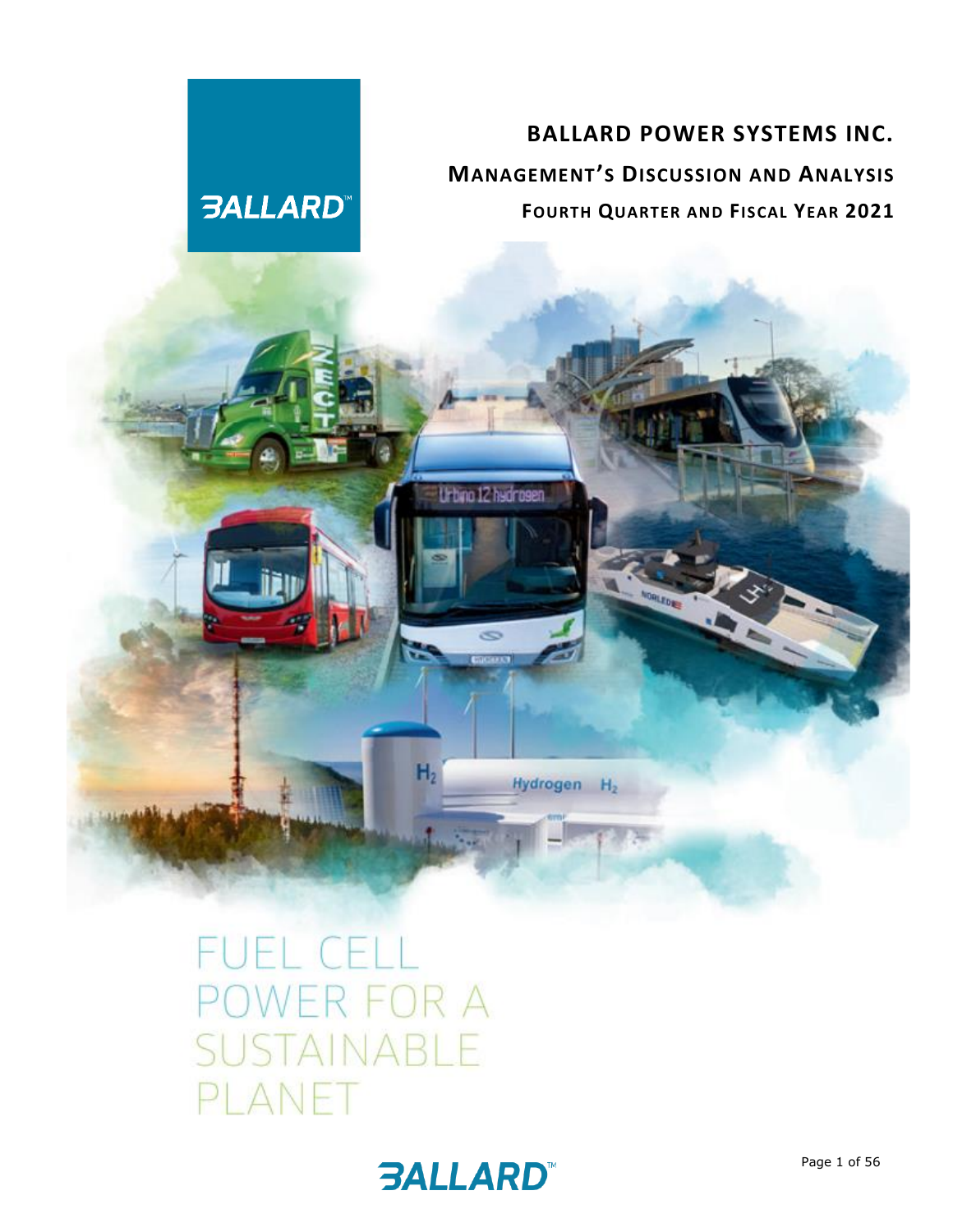#### **CAUTION REGARDING FORWARD-LOOKING STATEMENTS**

This document contains forward-looking statements about expected events and the financial and operating performance of Ballard Power Systems Inc. ("Ballard", "the Company", "we", "us" or "our"). Forward-looking statements include any statements that do not refer to historical facts. Forward-looking statements are based on the beliefs of management and reflect our current expectations as contemplated under the safe harbor provisions of Section 21E of the United States Securities Exchange Act of 1934, as amended. Such statements include, but are not limited to, statements related to the expected or potential impact of the novel coronavirus ("COVID-19") pandemic, and the related responses of the government, our customers and partners, joint venture operations and suppliers, on our business, financial condition and results of operations; and statements with respect to our objectives, goals, liquidity, sources of capital and our outlook including our estimated revenue and gross margins, cash flow from operations, Cash Operating Costs, EBITDA and Adjusted EBITDA (see Non-GAAP Measures), order backlog, order book of expected deliveries over the subsequent 12-months, future product costs and selling prices, future product sales and production volumes, expenses / costs, contributions and cash requirements to and from joint venture operations, our strategy, the markets for our products, and research and development activities, as well as statements with respect to our beliefs, plans, objectives, expectations, anticipations, estimates and intentions. Words such as "estimate", "project", "believe", "anticipate", "intend", "expect", "plan", "predict", "may", "should", "will", the negatives of these words or other variations thereof and comparable terminology are intended to identify forward-looking statements. These statements are not guarantees of future performance and involve assumptions, risks and uncertainties that are difficult to predict. In particular, these forward-looking statements are based on certain factors and assumptions relating to our expectations with respect to new and existing customer and partner relationships, the generation of new sales, producing, delivering, and selling the expected product and service volumes at the expected prices and controlling our costs. They are also based on a variety of general factors and assumptions including, but not limited to, our expectations regarding technology and product development efforts, manufacturing capacity and cost, product and service pricing, market demand, and the availability and prices of raw materials, labour, and supplies. These assumptions have been derived from information available to the Company including information obtained by the Company from third parties. These assumptions may prove to be incorrect in whole or in part. In addition, actual results may differ materially from those expressed, implied, or forecasted in such forward-looking statements. Factors that could cause our actual results or outcomes to differ materially from the results expressed, implied or forecasted in such forward-looking statements include, but are not limited to: the severity, magnitude and duration of the COVID-19 pandemic, including impacts of the pandemic and of businesses' and governments' responses to the pandemic on our operations, personnel and joint venture operations, and on commercial activity and demand across our and our customers', partners' and joint venture businesses, and on global supply chains; global economic trends and geopolitical risks, including changes in the rates of investment, inflation or economic growth in our key markets, or an escalation of trade tensions such as those between the U.S. and China; market developments or customer actions (including developments and actions arising from the COVID-19 pandemic) that may affect levels of demand and/or the financial performance of the major industries and customers we serve, such as secular, cyclical and competitive pressures in the bus, truck, rail and marine sectors; the rate of mass adoption of our products or related ecosystem, including the availability of cost-effective hydrogen; changes in product or service pricing or cost; changes in our customers' requirements, the competitive environment and/or related market conditions; the relative strength of the value proposition that we offer our customers with our products or services; changes in competitive technologies, including battery and fuel cell technologies; product safety, liability or warranty issues; challenges or delays in our technology and product development activities; changes in the availability or price of raw materials, labour, supplies and shipping; our ability to attract and retain business partners, suppliers, employees and customers; changing government or environmental regulations, including subsidies or incentives associated with the adoption of clean energy products, including hydrogen and fuel cells; our access to funding and our ability to provide the capital required for product development, operations and marketing efforts, working capital requirements, and joint venture capital contributions; our ability to protect our intellectual property; our ability to extract value from joint venture operations; currency fluctuations, including the magnitude of the rate of change of the Canadian dollar versus the U.S. dollar; potential merger and acquisition activities, including risks related to integration, loss of key personnel, disruptions to operations, costs of integration, and the integration failing to achieve the expected benefits of the transaction; the general assumption that none of the risks identified in the Risks and Uncertainties section of this document or in our most recent Annual Information Form will materialize. Readers should not place undue reliance on Ballard's forward-looking statements. The forward-looking statements contained in this document speak only as of the date of this Management Discussion and Analysis ("MD&A"). Except as required by applicable legislation, Ballard does not undertake any obligation to release publicly any updates or revisions to these forward-looking statements to reflect events or circumstances after the date of this MD&A including the occurrence of unanticipated events.

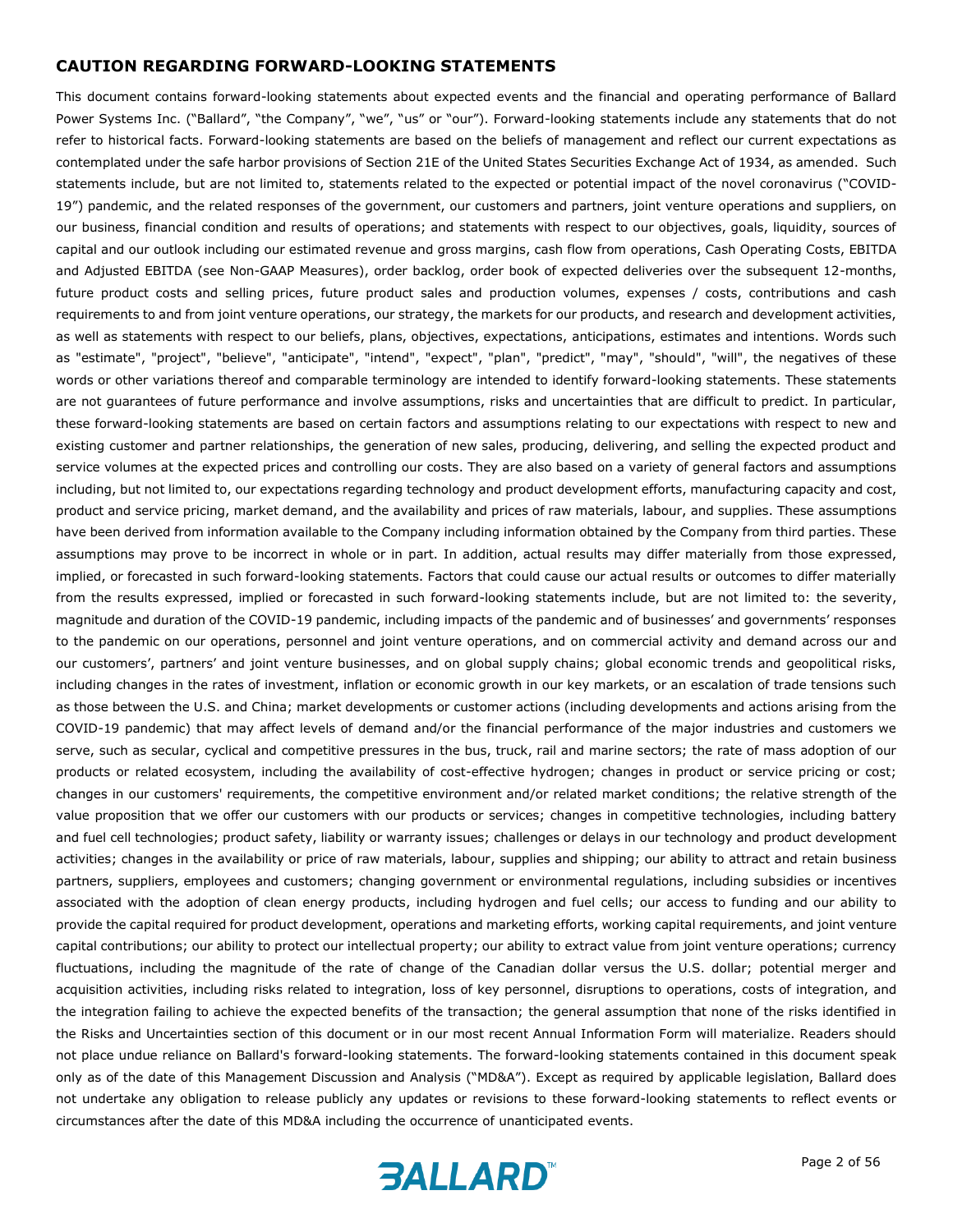# **MANAGEMENT'S DISCUSSION AND ANALYSIS**

March 11, 2022

|     | <b>Section</b>                                                   | <b>Description</b>                                                                                                                                                                                                                                                                                                  |
|-----|------------------------------------------------------------------|---------------------------------------------------------------------------------------------------------------------------------------------------------------------------------------------------------------------------------------------------------------------------------------------------------------------|
| 1.  | Introduction                                                     | 1.1 Preparation of the MD&A<br>1.2 Management's Report on Disclosure Controls and<br>Procedures and Internal Controls over Financial<br>Reporting<br>1.3 Risks and Uncertainties                                                                                                                                    |
| 2.  | Core Strategy and Business                                       | 2.1 Core Business<br>2.2 Strategic Imperatives                                                                                                                                                                                                                                                                      |
| 3.  | Select Annual Financial Information<br>and 2022 Business Outlook | 3.1 Select Annual Financial Information<br>3.2 2021 Performance Compared to 2021<br><b>Business Outlook</b><br>3.3 2022 Business Outlook                                                                                                                                                                            |
| 4.  | <b>Recent Developments</b><br>(Including Contractual Updates)    | 4.1 Corporate<br>4.2 China<br>4.3 Europe<br>4.4 North America and Other                                                                                                                                                                                                                                             |
| 5.  | <b>Results of Operations</b>                                     | 5.1 Operating Segments<br>5.2 Summary of Key Financial Metrics -<br>Three months ended December 31, 2021<br>5.3 Summary of Key Financial Metrics -<br>Year ended December 31, 2021<br>5.4 Operating Expenses and Other Items -<br>Three months and Year ended December 31, 2021<br>5.5 Summary of Quarterly Results |
| 6.  | Cash Flow, Liquidity and Capital Resources                       | 6.1 Summary of Cash Flows<br>6.2 Cash Provided by (Used by) Operating Activities<br>6.3 Cash Provided by (Used by) Investing Activities<br>6.4 Cash Provided by (Used by) Financing Activities<br>6.5 Liquidity and Capital Resources                                                                               |
| 7.  | <b>Other Financial Matters</b>                                   | 7.1 Off Balance Sheet Arrangements and Contractual<br>Obligations<br>7.2 Related Party Transactions<br>7.3 Outstanding Share and Equity Information                                                                                                                                                                 |
| 8.  | Use of Proceeds                                                  | 8.1 Reconciliation of Use of Proceeds from Previous<br><b>Financings</b>                                                                                                                                                                                                                                            |
| 9.  | <b>Arcola Acquisition</b>                                        | 9.1 Arcola Purchase Price Allocation                                                                                                                                                                                                                                                                                |
|     | 10. Accounting Matters                                           | 10.1 Overview<br>10.2 Critical Judgments in Applying Accounting Policies<br>10.3 Key Sources of Estimation Uncertainty<br>10.4 Recently Adopted Accounting Policy Changes<br>10.5 Future Accounting Policy Changes                                                                                                  |
| 11. | Supplemental Non-GAAP Measures and<br>Reconciliations            | 11.1 Overview<br>11.2 Cash Operating Costs<br>11.3 EBITDA and Adjusted EBITDA<br>11.4 Adjusted Net Loss                                                                                                                                                                                                             |

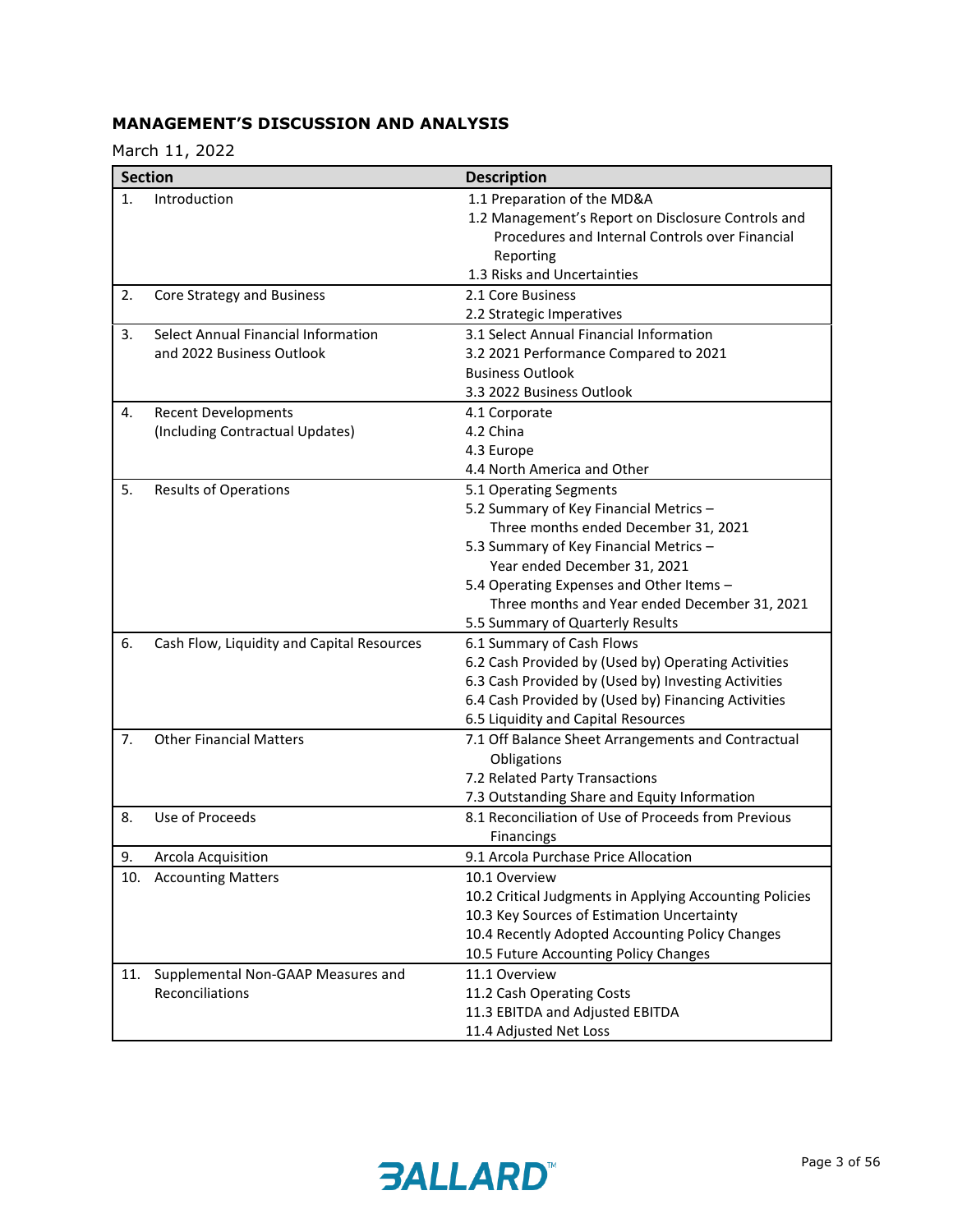#### **1. INTRODUCTION**

#### **1.1 Preparation of the MD&A**

This discussion and analysis of financial condition and results of operations of Ballard Power Systems Inc. ("Ballard", "the Company", "we", "us" or "our") is prepared as of March 11, 2022, and should be read in conjunction with our audited consolidated financial statements for the year ended December 31, 2021. The results reported herein are presented in U.S. dollars unless otherwise stated and have been prepared in accordance with International Financial Reporting Standards ("IFRS") as issued by the International Accounting Standards Board. Additional information relating to the Company, including our Annual Information Form, is filed with Canadian [\(www.sedar.com\)](http://www.sedar.com/) and U.S. securities regulatory authorities [\(www.sec.gov\)](http://www.sec.gov/) and is also available on our website at [www.ballard.com.](http://www.ballard.com/)

# **1.2 Management's Report on Disclosure Controls and Procedures and Internal Controls over Financial Reporting**

#### *Disclosure controls and procedures*

Our disclosure controls and procedures are designed to provide reasonable assurance that relevant information is gathered and reported to senior management, including the Chief Executive Officer ("CEO") and the Chief Financial Officer ("CFO"), on a timely basis so that appropriate decisions can be made regarding public disclosures.

As of the end of the period covered by this report, we evaluated, under the supervision and with the participation of management, including the CEO and the CFO, the effectiveness of the design and operation of our disclosure controls and procedures, as defined in Rules 13a– 15(e) and 15d-15(e) of the Securities Exchange Act of 1934 ("Exchange Act"). The CEO and CFO have concluded that as of December 31, 2021, our disclosure controls and procedures were effective to ensure that information required to be disclosed in reports we file or submit under the Exchange Act is recorded, processed, summarized and reported within the time periods specified therein, and accumulated and reported to management to allow timely discussions regarding required disclosure.

#### *Internal control over financial reporting*

The CEO and CFO, together with other members of management, are responsible for establishing and maintaining adequate internal control over the Company's financial reporting. Internal control over financial reporting is designed under our supervision, and overseen by the Company's board of directors, management, and other personnel, to provide reasonable assurance regarding the reliability of financial reporting and the preparation of financial statements for external purposes in accordance with IFRS.

There are inherent limitations in the effectiveness of internal control over financial reporting, including the possibility that misstatements may not be prevented or detected. Accordingly, even effective internal controls over financial reporting can provide only reasonable assurance with respect to financial statement preparation. Furthermore, the effectiveness of internal controls can change with circumstances.

Management, including the CEO and CFO, have evaluated the effectiveness of internal control over financial reporting, as defined in Rules 13a–15(f) of the Exchange Act, in relation to criteria described in *Internal Control–Integrated Framework (2013)* issued by the Committee of Sponsoring Organizations of the Treadway Commission ("COSO"). Based on this evaluation,

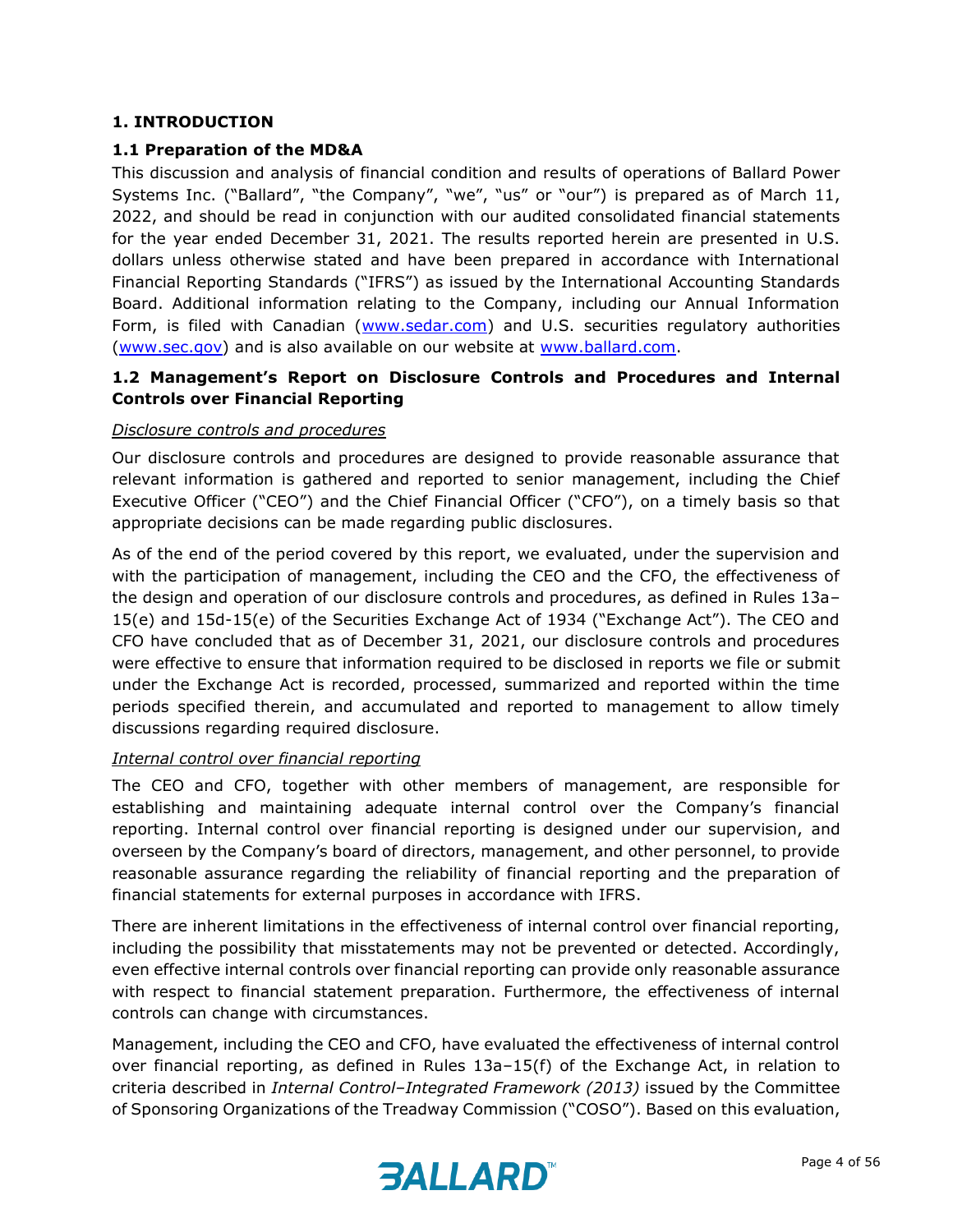management has determined that internal control over financial reporting was effective as of December 31, 2021.

KPMG LLP, our independent registered public accounting firm, has audited our consolidated financial statements and expressed an unqualified opinion thereon. KPMG LLP has also expressed an unqualified opinion on the effectiveness of our internal control over financial reporting as of December 31, 2021.

#### *Changes in internal control over financial reporting*

During the year ended December 31, 2021, there were no changes in internal control over financial reporting that have materially affected, or are reasonably likely to materially affect, the Company's internal control over financial reporting. Our design of disclosure controls and procedures and internal controls over financial reporting includes controls, policies and procedures covering our subsidiaries including Ballard Power Systems Europe A/S, Ballard Fuel Cell Systems Inc., and Guangzhou Ballard Power Systems Co., Ltd.

On November 11, 2021, we completed the acquisition of Arcola Energy Limited ("Arcola"), a UK-based systems engineering company (subsequently renamed Ballard Motive Solutions) specializing in hydrogen fuel cell powertrain and vehicle systems integration. As Arcola was acquired in the last 365 days, we have limited the scope of our design of disclosure controls and procedures and internal controls over financial reporting to exclude controls, policies and procedures of Arcola. Summary financial information of Arcola from the date of acquisition on November 11, 2021, to December 31, 2021, included in our consolidated financial statements for fiscal 2021, are as follows:

| <b>Select Arcola financial information</b><br>(Expressed in thousands of U.S. dollars) | 2021           |
|----------------------------------------------------------------------------------------|----------------|
| Revenues                                                                               | \$<br>138      |
| <b>Total Operating Expenses</b>                                                        | \$<br>1,385    |
| Cash Operating Costs (1)                                                               | \$<br>1,152    |
| Adjusted EBITDA (1)                                                                    | \$<br>(1,205)  |
| Net loss                                                                               | \$<br>(1, 114) |
| Total assets                                                                           | \$<br>44,591   |

 $1$  Cash Operating Costs and Adjusted EBITDA are non-GAAP measures. We use certain Non-GAAP measures to assist in assessing our financial performance. Non-GAAP measures do not have any standardized meaning prescribed by GAAP and are therefore unlikely to be comparable to similar measures presented by other companies. See reconciliation to GAAP in the Supplemental Non-GAAP Measures section.

#### **1.3 Risks and Uncertainties**

An investment in our common shares involves risk. Investors should carefully consider the risks and uncertainties described below and in our Annual Information Form. The risks and uncertainties described in our Annual Information Form are not the only ones that we face. Additional risks and uncertainties, including those that we do not know about now or that we currently deem immaterial, may also adversely affect our business. For a more complete discussion of the risks and uncertainties which apply to our business and our operating results, please see our Annual Information Form and other filings with Canadian [\(www.sedar.com\)](http://www.sedar.com/) and U.S. [\(www.sec.gov\)](http://www.sec.gov/) securities regulatory authorities.

A summary of our identified risks and uncertainties are as follows:

- We may not be able to successfully execute our business plan.
- In China, a significant amount of operations are conducted by joint ventures that we

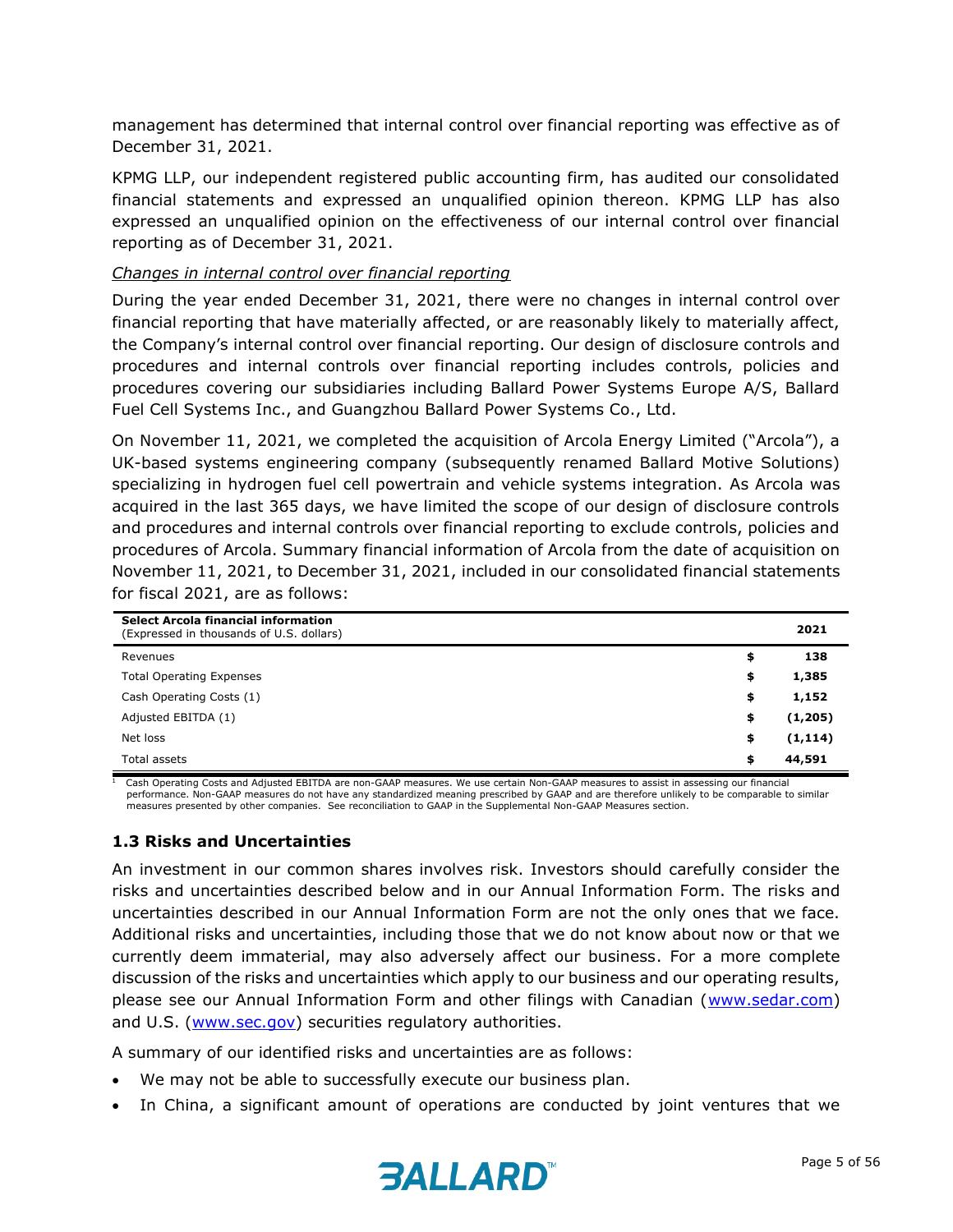cannot operate solely for our benefit.

- We are dependent on third party suppliers for the supply of key materials and components for our products and services.
- We are dependent upon Original Equipment Manufacturers and Systems Integrators to purchase certain of our products.
- In our Heavy-Duty Motive market, we depend on a limited number of customers for a majority of our revenues and are subject to risks associated with early stage market activities related to fuel cell bus, truck, rail and marine applications.
- We depend on Chinese customers for a significant portion of our revenues in our Heavy-Duty Motive market, and we are subject to risks associated with economic conditions and government policies and practices in China.
- In our Technology Solutions market, we depend on a limited number of customers for a majority of our revenues and are subject to risks related to the continued commitment of these customers to their fuel cell programs.
- We could be adversely affected by risks associated with mergers and acquisitions.
- We could be adversely affected by risks associated with capital investments and new business processes.
- We could lose or fail to attract the personnel necessary to operate our business.
- We currently face and will continue to face significant competition, and many current and future competitors may have significantly more resources.
- Emerging diseases, like COVID-19, may adversely affect our operations (including our joint ventures in China), our suppliers, our customers and/or partners.
- In our Material Handling market, we depend on a single customer for the majority of our revenues and are subject to risks from that customer's internal fuel cell stack development and commercialization plans.
- Warranty claims, product performance guarantees, or indemnification claims could negatively impact our gross margins and financial performance.
- Our technology and products may not meet the market requirements, including requirements relating to performance, integration and / or cost.
- We may not be able to sell our products on a commercially viable basis on the timetable we anticipate, or at all.
- A mass market for our products may never develop or may take longer to develop than we anticipate.
- We have limited experience manufacturing fuel cell products on a commercial basis and our experience has been limited to relatively low production volumes.
- We are subject to risks inherent in international operations, including restrictions on the conversion of currencies and restrictions on repatriation of funds, including out of China.
- We may experience cybersecurity threats to our information technology infrastructure and systems, and unauthorized attempts to gain access to our proprietary or confidential information, as may our customers, suppliers and/or partners.
- We depend on our intellectual property, and our failure to protect that intellectual property could adversely affect our expected future growth and success.

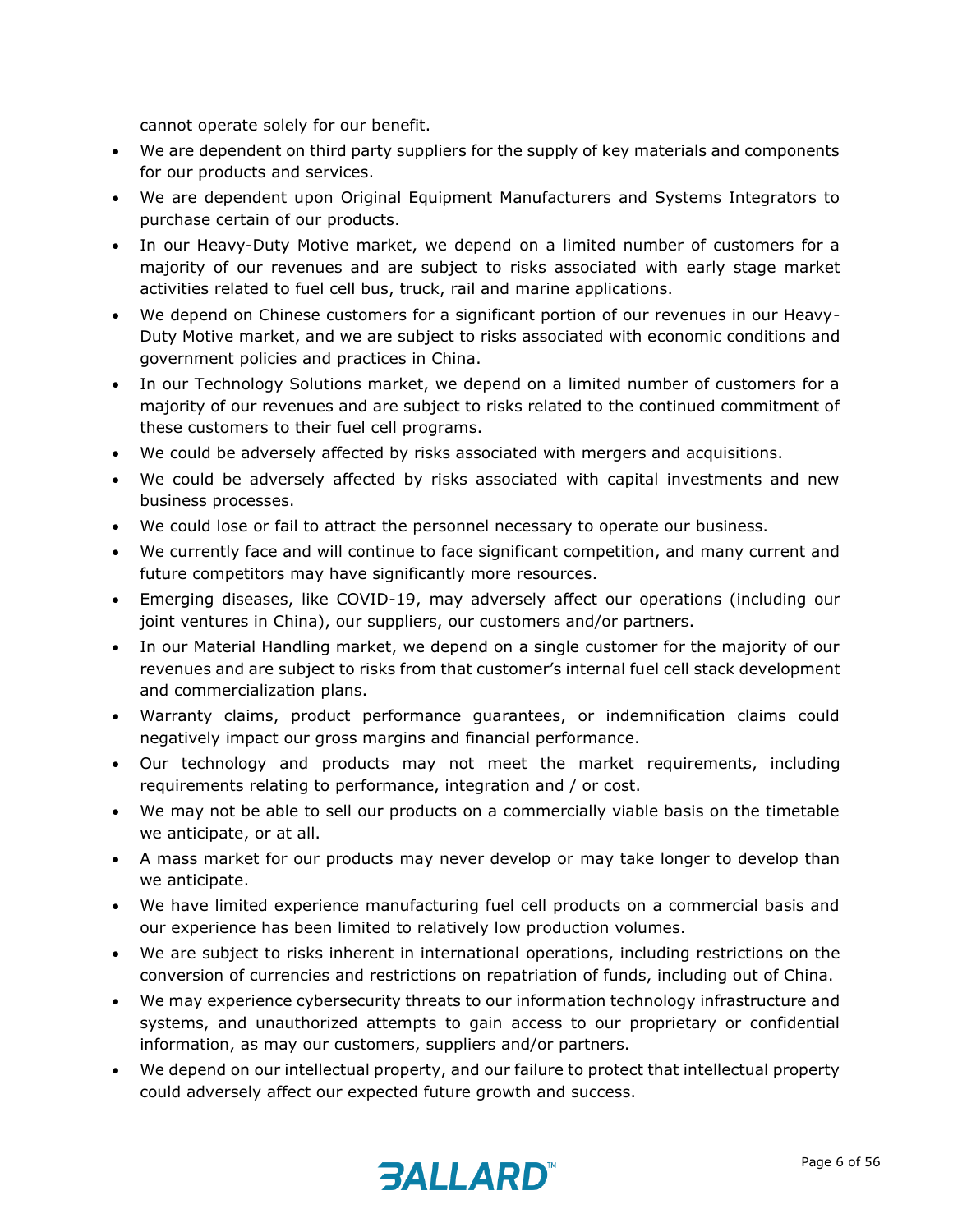- Global macro-economic and political conditions are beyond our control and may have an adverse impact on our business, our joint ventures, our key suppliers, and/or customers.
- Climate change risks may adversely affect our operations, or the operations of our suppliers, customers and/or partners.
- Public policy and regulatory changes could hurt the market for our products and services.
- Regulatory agencies could require us to modify or terminate existing investments, acquisitions or joint ventures and could delay or prevent future opportunities.
- Exchange rate fluctuations are beyond our control and may have a material adverse effect on our business, operating results, financial condition and profitability.
- Commodity price fluctuations are beyond our control and may have a material adverse effect on our business, operating results, financial condition and profitability.
- We expect our cash reserves will be reduced due to future operating losses, working capital requirements, capital expenditures, capital contributions to our joint venture(s) in China and potential acquisitions and other investments by our business, including in certain hydrogen infrastructure and growth equity funds, and we cannot provide certainty as to how long our cash reserves will last or that we will be able to access additional capital when necessary.
- Our products use flammable fuels and some generate high voltages, which could subject our business to product safety, product liability or other claims.
- Potential fluctuations in our financial and business results make forecasting difficult and may restrict our access to funding for our commercialization plan.
- We could be liable for environmental damages resulting from our research, development or manufacturing operations.

#### **2. CORE BUSINESS AND STRATEGY**

#### **2.1 Core Business**

At Ballard, our vision is to deliver fuel cell power for a sustainable planet. We are recognized as a world leader in proton exchange membrane ("PEM") fuel cell power system development and commercialization.

Our principal business is the design, development, manufacture, sale and service of PEM fuel cell products for a variety of applications, focusing on our power product markets of Heavy-Duty Motive (consisting of bus, truck, rail and marine applications), Material Handling and Backup Power, as well as the delivery of Technology Solutions, including engineering services, technology transfer, and the license and sale of our extensive intellectual property portfolio and fundamental knowledge for a variety of PEM fuel cell applications. With the recent acquisition of Arcola (now Ballard Motive Solutions), we now also offer hydrogen fuel cell powertrain and vehicle systems integration solutions.

A fuel cell is an environmentally clean electrochemical device that combines hydrogen fuel with oxygen (from the air) to produce electricity. The hydrogen fuel can be obtained from natural gas, kerosene, methanol, or other hydrocarbon fuels, or from water through electrolysis. Ballard's PEM fuel cell products typically feature high fuel efficiency, relatively low operating temperature, high durability, low noise and vibration, compact size, quick response to changes in electrical demand, and modular design. Embedded in each Ballard fuel

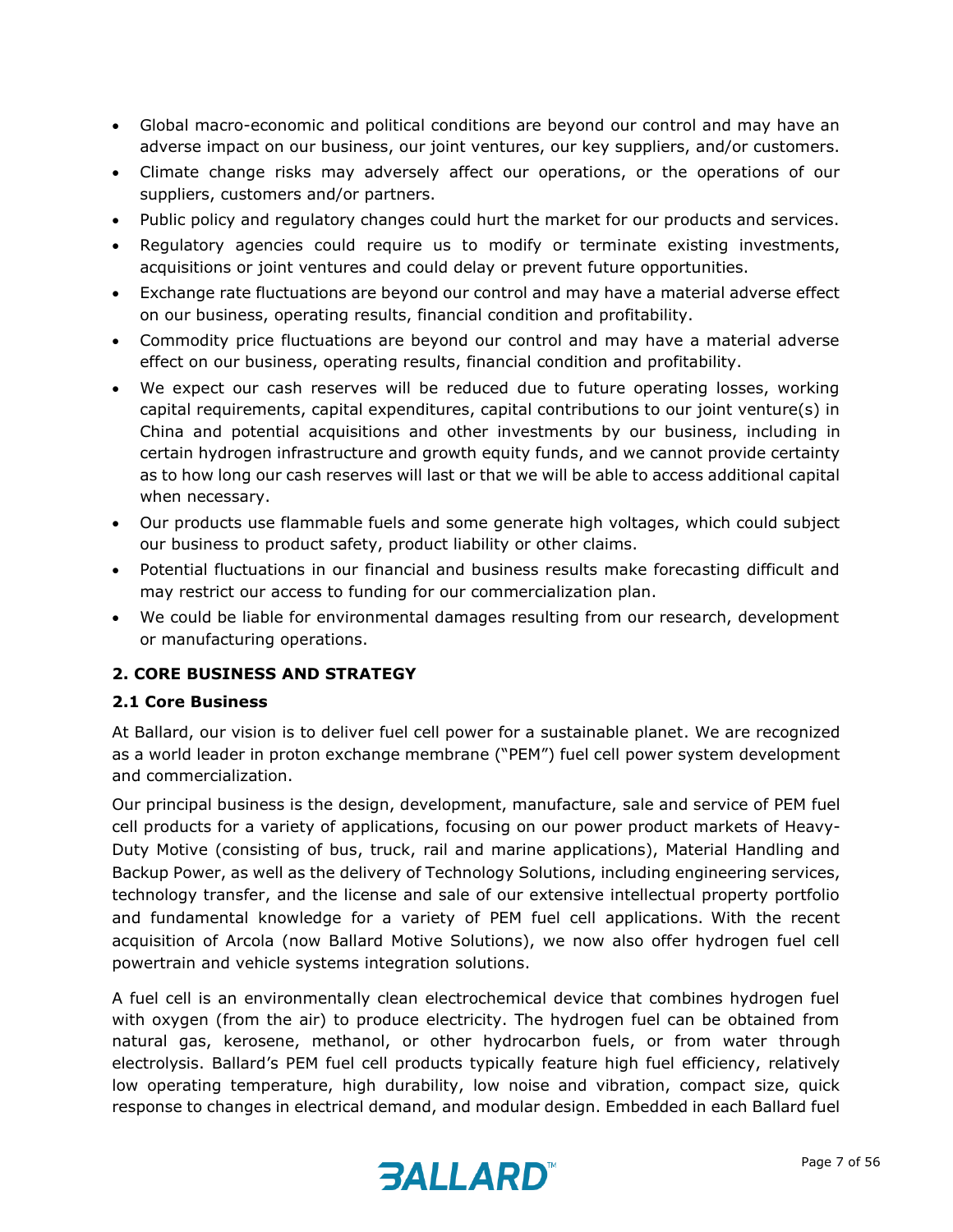cell product lies a stack of unit cells designed with our proprietary PEM fuel cell technology, which include membrane electrode assemblies, catalysts, plates, and other key components, and draw on intellectual property from our patent portfolio, together with our extensive experience and know-how, in key areas of PEM fuel cell stack design, operation, production processes and systems integration.

We are based in Canada, with head office, research, technology and product development, engineering services, testing, manufacturing and after-sale service facilities in Burnaby, British Columbia. We also have sales, assembly, research and development, certain engineering services and after-sale service facilities in Hobro, Denmark, London, England, and Glasgow, Scotland, and have a sales, quality, supply chain, and after-sales service office in Guangzhou, Guangdong Province, China.

We also have a non-controlling, 49% interest, in Weichai Ballard Hy-Energy Technologies Co., Ltd. ("Weichai Ballard JV"), located in Weifang, Shandong Province, China. Weichai Ballard JV's business is to manufacture fuel cell products utilizing Ballard's LCS fuel cell stack and LCS-based power modules for bus, commercial truck, and forklift applications with certain exclusive rights in China.

In addition, we have a non-controlling 10% interest in Guangdong Synergy Ballard Hydrogen Power Co., Ltd. ("Synergy Ballard JVCo"), located in Yunfu, Guangdong Province, China. Synergy Ballard JVCo's business is to manufacture fuel cell products utilizing our FCveloCity®- 9SSL fuel cell stack technology for use primarily in fuel cell engines assembled in China to provide propulsion power for zero-emission fuel cell electric buses and commercial vehicles with certain exclusive rights in China.

In 2021, we acquired a non-controlling 9.77% equity interest in Forsee Power SA ("Forsee Power"), a French company specializing in the design, development, manufacture, commercialization and financing of smart battery systems for sustainable electric transport. In 2021, we also invested in two hydrogen infrastructure and growth equity funds. We acquired a 12% interest in the HyCap Fund I SCSP ("HyCap"), a special limited partnership registered in Luxembourg; and a 1% interest in the Clean H2 Infra Fund ("Clean H2"), a special limited partnership registered in France.

#### **2.2 Strategic Imperatives**

We strive to build value for our shareholders by developing, manufacturing, selling, and servicing zero-emission, industry-leading PEM fuel cell technology products and services to meet the needs of our customers in select target markets.

Our strategy is built on 5 key themes:

- Double down in the fuel cell stack & module: invest in leading technology and products to provide leading customer value proposition to our customers;
- Selectively expand across value chain: extend across the value chain to capture control points, reduce technology adoption barriers and accelerate fuel cell deployments;
- Develop new routes to market: creatively explore partnerships to accelerate market adoption and grow volume for product sales;
- Win in key regions: build a competitive platform in North America, Europe and China; and
- Here for Life: deliver a compelling ESG proposition for all stakeholders.

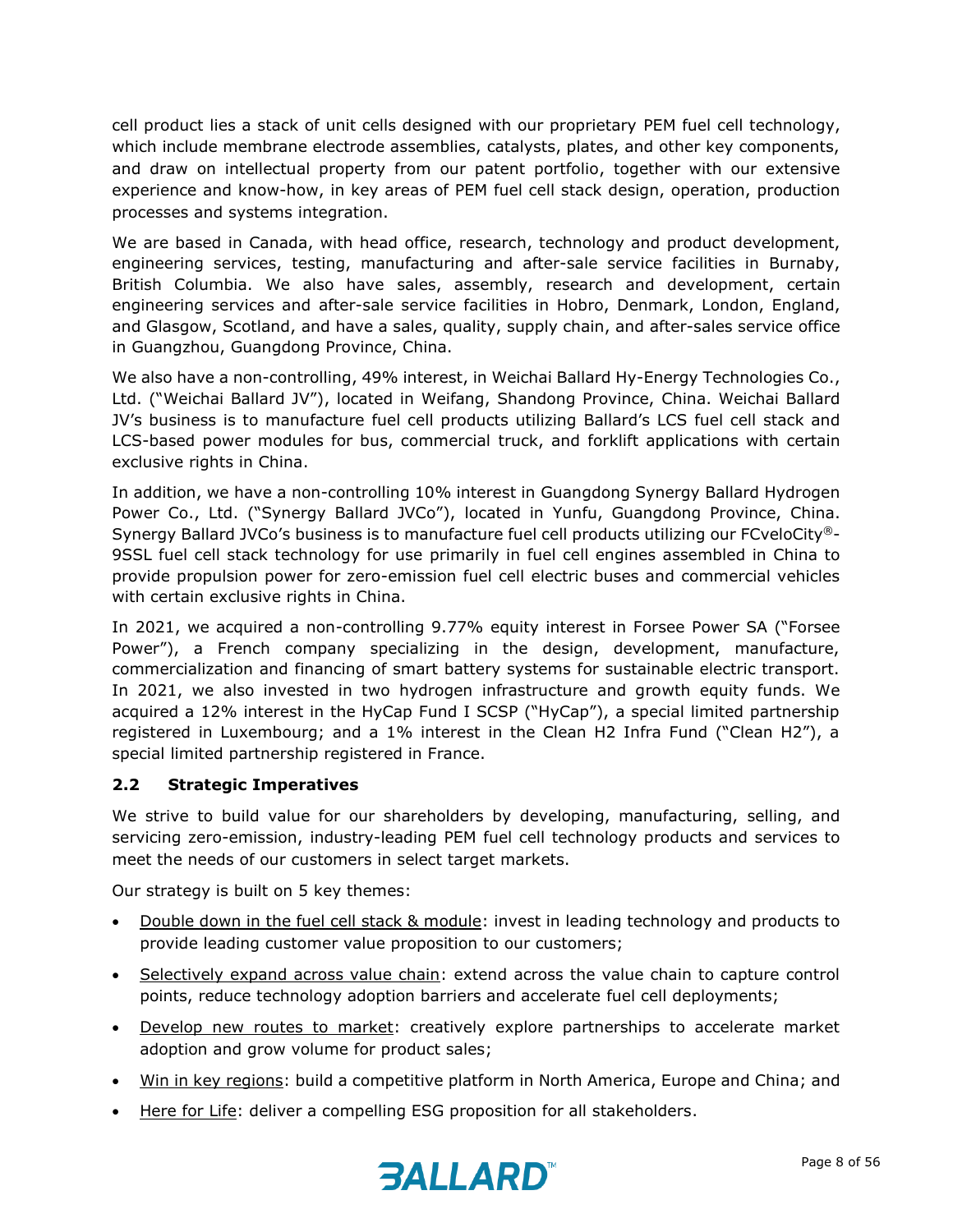Our strategy supports long-term commercialization, revenue and profitability, while also enabling future value based on longer-term market opportunities for our technology, products and intellectual property.

Our two-pronged approach is to build value through the sale and service of power products and the delivery of technology solutions. In power product sales, our focus is on meeting the power needs of our customers by delivering high value, high reliability, high quality, and innovative PEM fuel cell products with competitive life cycle cost. Through technology solutions, our focus is on enabling our customers to address new business opportunities and accelerate the adoption of fuel cell technology by delivering specialized engineering services, including powertrain integration, and integrated energy systems.

As part of our strategy, we have been working to develop a local fuel cell supply chain and related ecosystem to address new-energy bus and commercial vehicle markets in China. We believe this strategy aligns with current and expected local content requirements for government subsidies supporting the adoption of fuel cell electric vehicles ("FCEVs"). Key elements of our strategy include adopting a business model in which we seek to mitigate market adoption risk and capital investment by engaging in partnerships with local companies that are well positioned in their respective market.

We have strengthened our financial position, thereby providing additional flexibility to fund our growth strategy, including through activities such as product innovation, investments in production capacity expansion and localization, future acquisitions and strategic partnerships and investments. This includes significant investment in next generation products and technology, including our proprietary membrane electrode assemblies ("MEAs"), bipolar plates, stacks, modules, and systems integration; advanced manufacturing processes, technologies, and equipment; and technology and product cost reduction.

| <b>Results of Operations</b>                                                             |                  | Year ended,             |                 |
|------------------------------------------------------------------------------------------|------------------|-------------------------|-----------------|
| (Expressed in thousands of U.S. dollars, except per share<br>amounts and gross margin %) | 2021             | 2020                    | 2019            |
| Revenues                                                                                 | \$<br>104,505    | \$<br>103,877           | \$<br>105,723   |
| Gross margin                                                                             | \$<br>14,013     | \$<br>20,984            | \$<br>22,338    |
| Gross margin %                                                                           | 13%              | 20%                     | 21%             |
| <b>Total Operating Expenses</b>                                                          | \$<br>102,116    | \$<br>60,745            | \$<br>47,784    |
| Cash Operating Costs <sup>(1)</sup>                                                      | \$<br>83,782     | \$<br>50,029            | \$<br>38,801    |
| Adjusted EBITDA (1)                                                                      | \$<br>(82, 188)  | \$<br>(38, 944)         | \$<br>(26,608)  |
| Net loss from continuing operations                                                      | \$<br>(114, 397) | \$<br>(49, 469)         | \$<br>(35, 291) |
| Net loss from continuing operations per share                                            | \$<br>(0.39)     | \$<br>(0.20)            | \$<br>(0.15)    |
| <b>Financial Position</b><br>(expressed in thousands of U.S. dollars)                    | 2021             | At December 31,<br>2020 | 2019            |
| Total assets                                                                             | \$<br>1,440,943  | \$<br>975,599           | \$<br>340,319   |
| Total non-current liabilities                                                            | \$<br>29,567     | \$<br>22,621            | \$<br>25,540    |
| Cash, cash equivalents and short-term investments                                        | \$<br>1,126,899  | \$<br>765,430           | \$<br>147,792   |

# **3. SELECT ANNUAL FINANCIAL INFORMATION AND 2022 BUSINESS OUTLOOK**

**3.1 Select Annual Financial Information** 

<sup>1</sup> Cash Operating Costs and Adjusted EBITDA are non-GAAP measures. We use certain Non-GAAP measures to assist in assessing our financial performance. Non-GAAP measures do not have any standardized meaning prescribed by GAAP and are therefore unlikely to be comparable to similar .<br>measures presented by other companies. See reconciliation to GAAP in the Supplemental Non-GAAP Measures section.

# *BALLARD*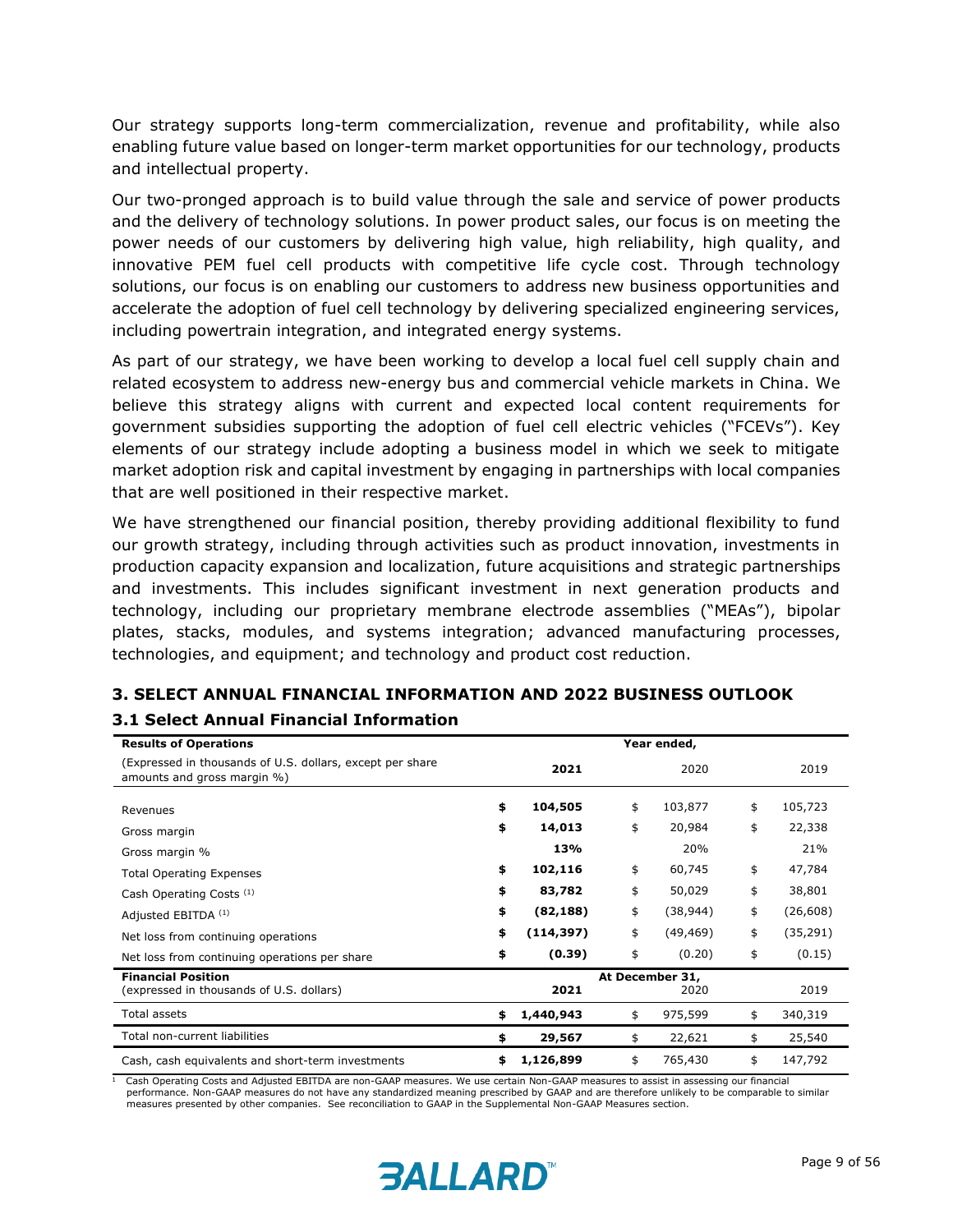## **3.2 2021 Performance compared to 2021 Business Outlook**

Consistent with the Company's past practice, and in view of the early stage of hydrogen fuel cell market development and adoption, and the ongoing uncertainties resulting from the COVID-19 pandemic, we did not provide specific financial performance guidance for 2021.

We did however provide certain qualitative outlook expectations for 2021 as we continued to maintain focus on Heavy- and Medium-Duty Motive applications – including bus, commercial truck, train, and marine markets – to increase penetration in the key markets of China, Europe, and California. In particular:

- In 2021, we invested significantly in additional technology and product innovation and development across bus, truck, rail, and marine applications, including next-generation MEAs, plates, stacks, and modules. This included collaboration with MAHLE Group ("MAHLE") on the design of fuel cell engines for large commercial trucks for Europe and North America and the formation of a strategic alliance with Linamar Corporation ("Linamar") for the co-development and sale of fuel cell powertrains and components for class 1 and 2 vehicles, weighing up to 5-tons, initially in North America and Europe. We also invested in improving our customer service capabilities in our key markets. We have expanded our MEA production capacity by 6-times at our Vancouver headquarter facility which is expected to enable production of approximately 6 million MEAs annually. We continue to review options for further localization of production capacity in China and Europe. Furthermore, corporate development work was an important priority in 2021, including the acquisition of Arcola and certain long-term strategic investments (Forsee Power, and certain hydrogen infrastructure and growth equity funds) in an effort to accelerate customer adoption, expand our capabilities, and simplify our customers' experience.
- During 2021, we fulfilled our commitment to make contributions towards our pro rata ownership share of Weichai Ballard JV in China of \$12.4 million. This is in addition to \$57.7 million contributed cumulatively through 2020, as part of Ballard's total capital commitment of approximately \$79.9 million.
- In Europe, we delivered a significant number of modules in 2021 to support deployments of fuel cell electric buses ("FCEBs") in a number of countries. We also increased market activity for FCEBs, which may result in additional module purchase orders for delivery in future years. In addition, we increased shipments of backup power systems in Europe in 2021. We also continued the execution of our automotive program in 2021 with Audi AG ("Audi") prior to its expected wind-down in August 2022.
- In North America, we increased market activity for FCEBs and fuel cell-powered trucks in 2021, which may result in additional module purchase orders for delivery in future years. In addition, we increased fuel cell stack shipments for material handling applications.

#### **3.3 2022 Business Outlook**

Consistent with the Company's past practice, and in view of the early stage of hydrogen fuel cell market development and adoption, we are not providing specific overall financial performance guidance for 2022. In 2022, we plan to increase investments in the business ahead of the hydrogen growth curve, including expanding product offering and capabilities

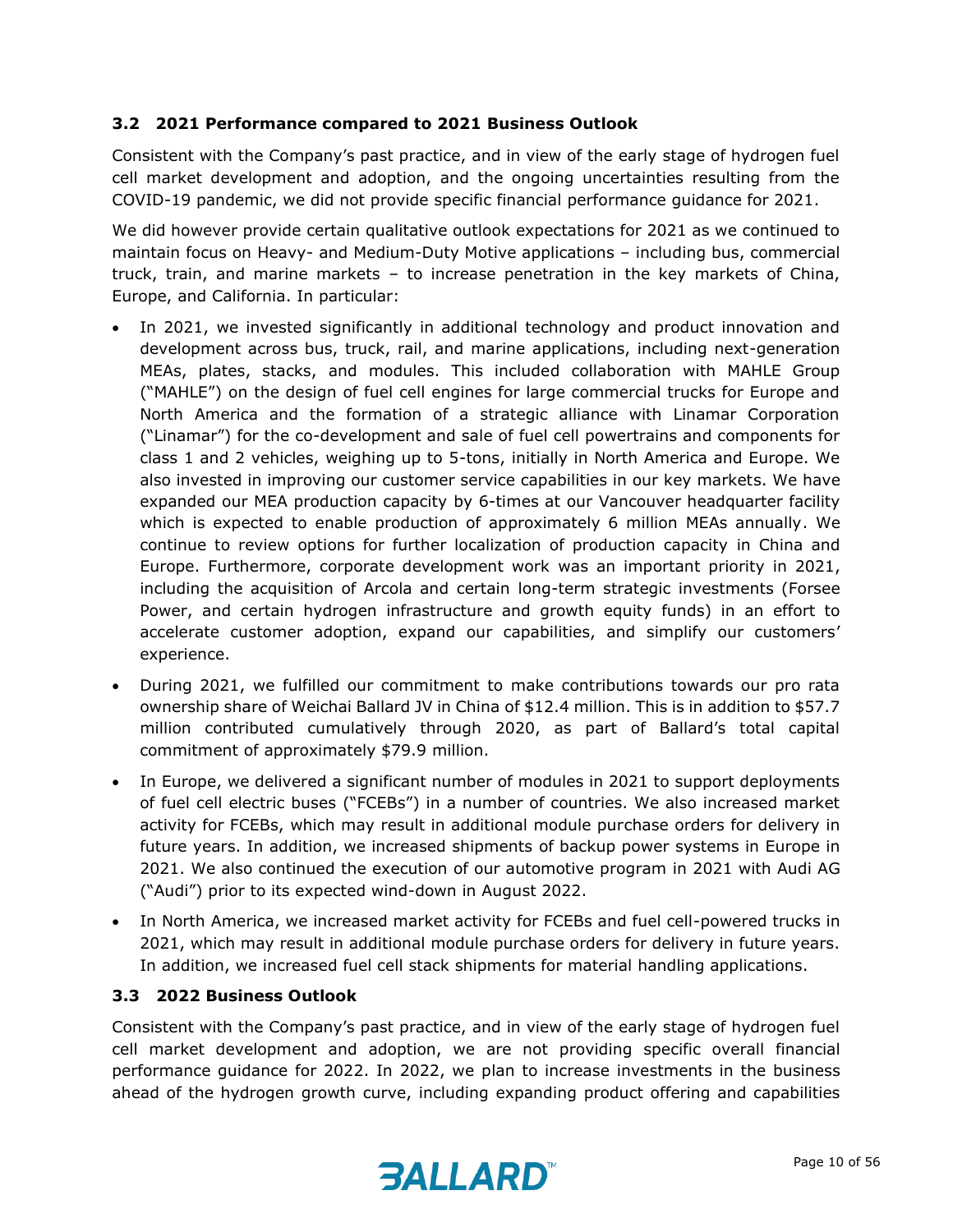across the value chain. Our 2022 outlook includes:

- Total Operating Expenses: \$140 million to \$160 million We expect total Operating Expenses for fiscal 2022 to be between \$140 million and \$160 million (compared to \$102.1 million in fiscal 2021) as we continue to invest in research and product development ahead of the hydrogen growth curve by advancing new technology, product innovation, and development across bus, truck, rail, and marine markets, including next-generation MEAs, plates, stacks, and modules, and increasing sales and marketing expenditures.
- Capital Expenditures: \$40 million to \$60 million We expect total Capital Expenditures (being additions to property, plant and equipment and investment in other intangible assets) for fiscal 2022 to be between \$40 million and \$60 million (compared to \$14.7 million in fiscal 2021) as we continue to invest in testing, advanced manufacturing and production. Capital allocation in 2022 includes increasing testing and prototyping capabilities, including new advanced test station equipment and refurbishments of existing testing equipment in Canada, advanced manufacturing equipment in Canada for nextgeneration bipolar plates, and testing and assembly equipment at Ballard Motive Systems in the U.K. to support powertrain and vehicle integration and assembly operations.
- Introduce plan to expand global footprint We believe in the value of investing ahead of the hydrogen growth curve and positioning our manufacturing capabilities to support anticipated scale in key markets. We also continue to look at opportunities to expand our presence in growing markets.
- Develop roadmap to achieve corporate "Mission Carbon Zero" goal by 2030 We continue to focus on decarbonizing difficult to abate emissions across medium- and heavy-duty applications of bus, commercial truck, rail, marine, and certain stationary and backup power applications. We plan to complete our roadmap on achieving our corporate "Mission Carbon Zero" goal by 2030 in 2022.

Our outlook expectations for 2022 are in part supported by our 12-month Order Book of approximately \$67.3 million which is derived from our Order Backlog of approximately \$93.1 million as of December 31, 2021. Our Order Backlog represents the estimated aggregate value of orders at a given time for which customers have made contractual commitments and our 12-month Order Book represents the aggregate expected value of that portion of the Order Backlog that the Company expects to deliver in the subsequent 12-month period.

Our outlook expectations are based on our internal forecast which reflects an assessment of overall business conditions and takes into account actual sales, operating expenses, capital expenditures, and financial results in the first two months of 2022; sales orders received for units and services expected to be delivered in the remainder of 2022; purchase and cost commitments currently in existence for fiscal 2022; an estimate with respect to the generation of new sales and the timing of deliveries in each of our markets for the balance of 2022; an estimate of purchase and cost commitments to be generated in each of our locations for the balance of 2022; and assumes an average U.S. dollar exchange rate in the high \$0.70's in relation to the Canadian dollar for 2022.

The primary risk factors to our business outlook expectations for 2022 are customer, production, or program delays or cancellations in delivering against existing power products and technology solutions orders and delays from forecast in terms of closing and delivering

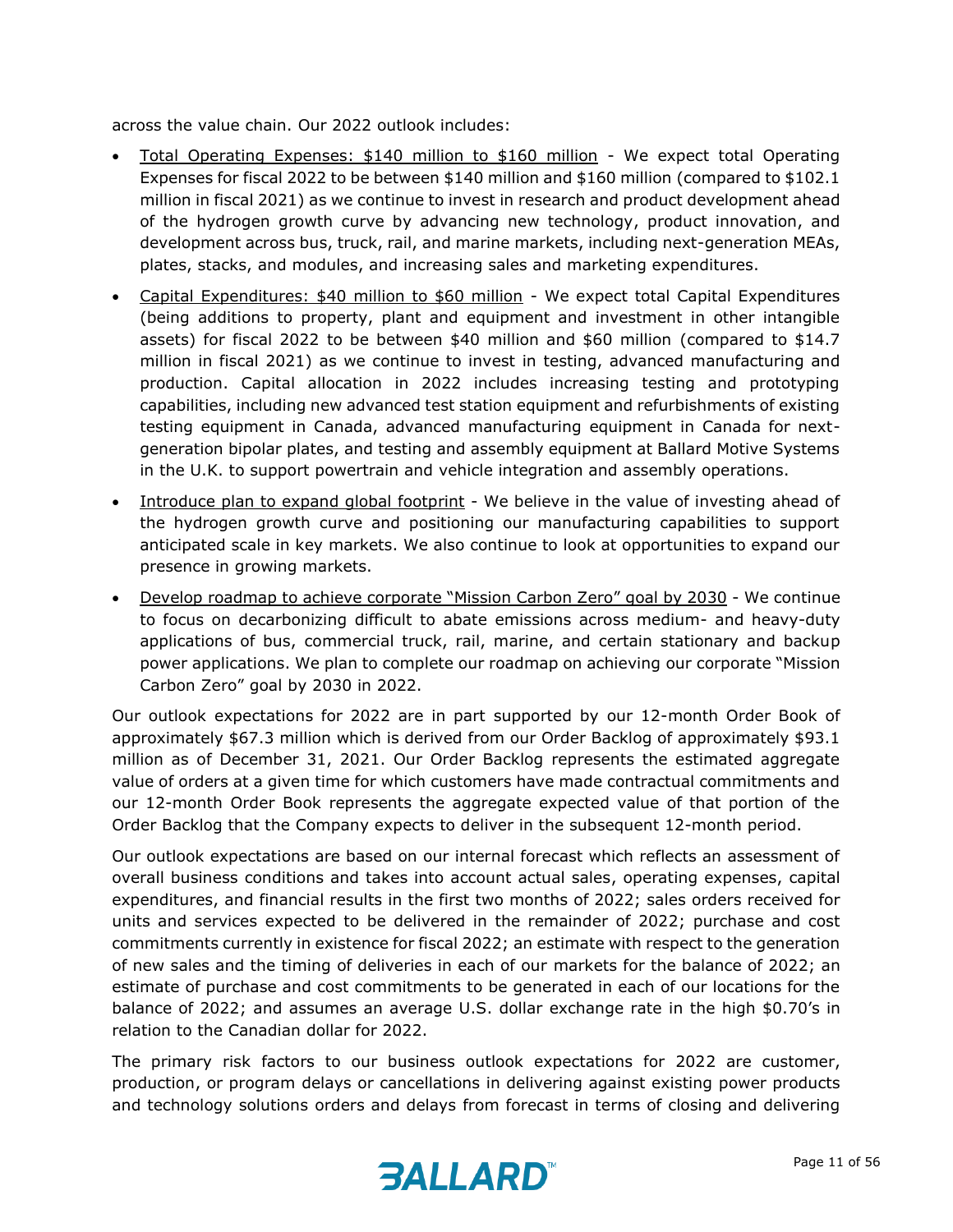expected sales primarily in our Heavy-Duty Motive market; adverse macro-economic and political conditions including trade, public health (including the ongoing impact of the COVID-19 pandemic), and other geopolitical risks; changes in government subsidy and incentive programs; inadequate investment in hydrogen infrastructure and / or excessive hydrogen fuel costs, all of which could negatively impact our customers' access to capital and the success of their program plans which could adversely impact our business including potential changes, delays or accelerations in our expected operating and capital equipment requirements; disruptions in our Heavy-Duty market due to delays of supply of key materials and components from third party suppliers; disruptions in our Technology Solutions market as a result of our significant reliance on a limited number of customers including Audi and Weichai Ballard JV, which are reliant on their internal commercialization plans and budget requirements; disruptions in our Technology Solutions market as a result of delays in achieving program milestones; disruptions in the Material Handling market as a result of our reliance on a single customer in this market and that customer's internal stack development and commercialization plans; and fluctuations in the Canadian dollar relative to the U.S. dollar, as a significant portion of our operating expense commitments, capital expenditure commitments, and Technology Solutions revenues (including the technology development and engineering services agreement with Audi) are priced in Canadian dollars.

Our Order Backlog and our 12-month Order Book are currently comprised of a relatively limited number of contracts and a relatively limited number of customers. Given the relative immaturity of our industry and customer deployment programs, our Order Backlog and 12 month Order Book are potentially vulnerable to risk of cancellation, deferral or nonperformance by our customers for a variety of reasons, including: risks related to continued customer commitment to a fuel cell program; risks related to customer liquidity; credit risks; risks related to changes, reductions or eliminations in government policies, subsidies and incentives; risks related to macro-economic and political conditions including trade, public health (including the ongoing impact of the COVID-19 pandemic), and other geopolitical risks; risks related to slower market adoption; risks related to vehicle integration challenges; risks related to the development of effective hydrogen refueling infrastructure; risks related to the ability of our products to meet evolving market requirements; and supplier-related risks.

Furthermore, potential fluctuations in our financial results make financial forecasting difficult. In addition, due to the early stage of development of the market for hydrogen fuel cell products, it is difficult to accurately predict future revenues, operating expenses, cash flows, or results of operations on a quarterly basis. The Company's revenues, operating expenses, cash flows, and other operating results can vary significantly from quarter to quarter. As a result, quarter-to-quarter comparisons of revenues, operating expenses, cash flows, and other operating results may not be meaningful; instead, we believe our operating performance should be assessed over a number of quarters and years. It is likely that in one or more future quarters, financial results will fall below the expectations of securities analysts and investors and the trading price of the Company's shares may be materially and adversely affected as a result.

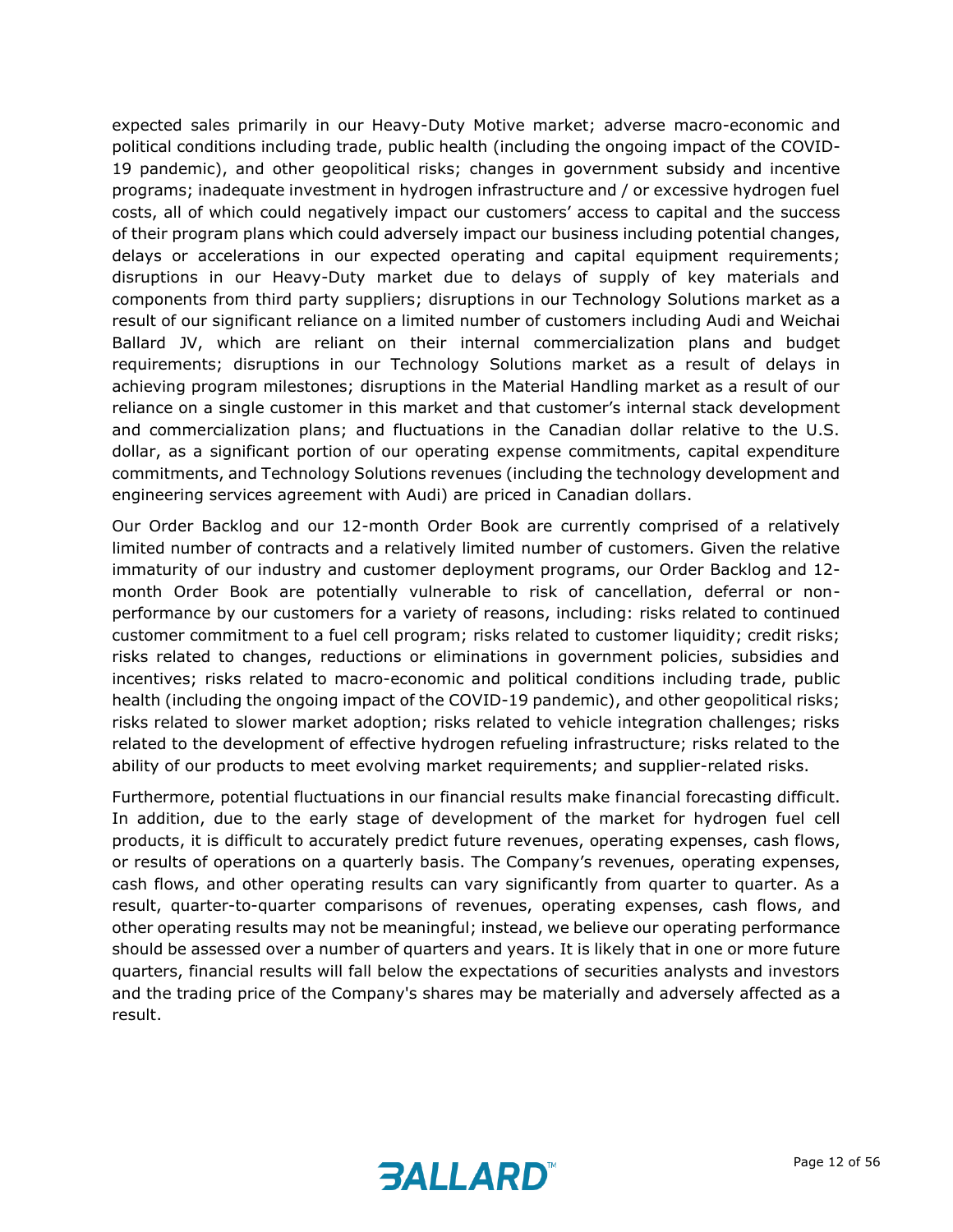# **4. RECENT DEVELOPMENTS (Including Contractual Updates)**

# **4.1 Corporate**

#### Acquisition of Arcola to Help Customers Integrate Fuel Cell Engines into Heavy-Duty Mobility

On November 11, 2021, we announced the acquisition of Arcola, a UK-based systems engineering company specializing in hydrogen fuel cell powertrain and vehicle systems integration. With more than 10 years of experience integrating Ballard fuel cell engines into powertrains and heavy-duty vehicles, including buses, refuse trucks and trains, Arcola currently has approximately 90 employees based in the UK.

With the acquisition of Arcola, we intend to make it easier for existing and new OEM customers globally to offer FCEVs by providing stronger support for the integration of our fuel cell engines into their vehicle platforms, including powertrain integration, vehicle integration and application engineering.

Ballard acquired 100% of Arcola for total consideration of up to \$40 million, including 337,353 Ballard common shares that vest over two years, and up to \$34 million in upfront and earnout cash consideration based on the achievement of certain performance conditions over an up to three-year period from the acquisition date.

# Long-Term Strategic Partnership with Forsee Power to Develop and Commercialize Integrated Fuel Cell and Battery Solutions for Heavy-Duty Hydrogen Mobility

On October 17, 2021, we announced with Forsee Power, a leader in smart battery systems for sustainable electromobility, the signing of a Memorandum of Understanding ("MOU") for a strategic partnership to develop fully integrated fuel cell and battery solutions, optimized for performance, cost and installation for heavy-duty hydrogen mobility applications. Key terms of the MOU include:

- A fully integrated solution for hydrogen mobility: The partnership of Ballard and Forsee Power brings together two industry leaders to develop a fully integrated solution combining a fuel cell and battery system, optimized to meet the needs of targeted medium and heavy-duty mobility markets of bus, truck, rail, marine, and off-road. This strategic partnership is expected to be the beginning of a long-term collaboration involving the codesign, co-development, production, marketing, and sales of integrated fuel cell-battery solutions.
- Combining technological know-how and experience: For the planned integrated solution, Ballard will supply the fuel cell system and related controls, and Forsee Power will supply the battery system and related battery management system, cooling system and high voltage DC/DC conversion system. The parties will jointly develop the energy management system to optimize the hybrid fuel cell and battery system architecture. Optimization of the fuel cell-battery powertrain, resulting in improved reliability, durability, efficiency, and cost, is a logical next step for value creation.
- Strategic investment by Ballard as part of Forsee IPO on Euronext Paris: As part of the strategic relationship, Ballard committed to participate as a lead investor in connection with the initial public offering on Euronext in Paris, France, of Forsee Power. Pursuant to this commitment, Ballard made a contribution of €37.7 million (\$43.8 million) in October 2021, resulting in an ownership interest of 9.77% in Forsee Power upon completion of the

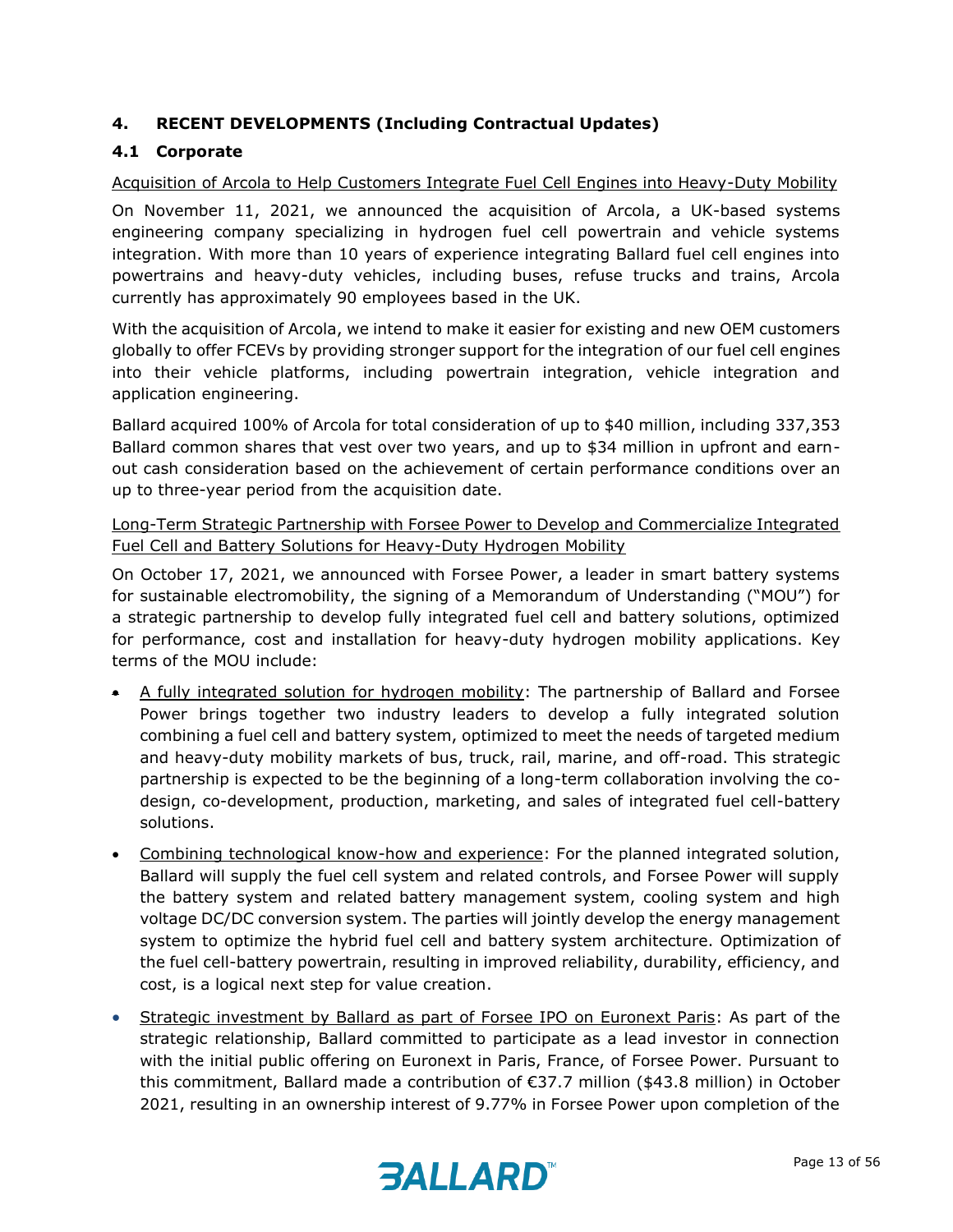IPO. Ballard also appointed a board member to the Forsee Power board of directors. This long-term strategic investment is fair valued at its current publicly held share price at each reporting period end date converted to its U.S. dollar equivalent with any mark to market gain (loss) recognized in Finance Income (loss) and Other. During the fourth quarter of 2021, we recognized mark to market and foreign exchange losses of (\$10.5) million on this long-term investment valued at \$33.3 million as of December 31, 2021.

#### Announcement of 100-million-Kilometer Milestone

On October 5, 2021, we announced that our PEM fuel cell technology and products have now powered FCEVs in commercial Heavy- and Medium-Duty Motive applications for an industryleading cumulative total of more than 100 million kilometers on roads around the globe. In just twelve months, we have more than doubled our on-the-road kilometers in service.

#### **4.2 China**

#### Weichai Power Co., Ltd. and Weichai Ballard Hy-Energy Technologies Co., Ltd.

On November 13, 2018, we announced the closing of a strategic collaboration transaction with Weichai. Ballard's strategic collaboration with Weichai included:

• *Equity Investment* – an equity investment in Ballard made by Weichai representing a 19.9% interest in the Company at that time. Weichai currently holds an approximate 15.5% interest in Ballard.

Ballard entered into an investor rights agreement with Weichai under which: (a) so long as Weichai directly or indirectly holds at least 10% of Ballard's outstanding shares, it has an anti-dilution right entitling it to maintain its percentage ownership in Ballard by subscribing for Common Shares from treasury at the same price as Ballard distributes Common Shares to other investors (to date, Weichai's anti-dilution rights with respect to all previous offerings of the Company have expired unexercised); (b) for so long as Weichai directly or indirectly holds at least 15% of Ballard's outstanding Common Shares, it has the right to nominate two directors to Ballard's board of directors; and (c) if there is a third-party offer to buy Ballard, Weichai has the right to make a superior proposal or otherwise it must vote its Common Shares in accordance with the recommendation of Ballard's board of directors.

• *China Joint Venture and Technology Transfer Agreement* – Weichai and Ballard have established a joint venture company in Shandong Province to support China's Fuel Cell Electric Vehicle market, with Weichai holding a controlling ownership interest of 51% and Ballard holding a 49% ownership position. The Weichai Ballard JV, Weichai Ballard Hy-Energy Technologies Co., Ltd., was established in the fourth quarter of 2018 with Weichai making an initial capital contribution of RMB 102 million and Ballard making an initial capital contribution of \$14.3 million (RMB 98 million equivalent). During fiscal 2019 and fiscal 2020, Weichai made its planned second through seventh capital contributions totaling RMB 311.1 million, and Ballard made its planned second through seventh capital contributions totaling \$43.4 million (RMB 298.9 million equivalent). During fiscal 2021, Weichai made its planned eighth through eleventh capital contributions totaling RMB 82.9 million, and Ballard made its planned eighth through eleventh capital contributions totaling \$12.4 million (RMB 79.6 million equivalent). Weichai and Ballard will fund pro rata shares of the Weichai Ballard JV based on an agreed business plan. Weichai holds three of five

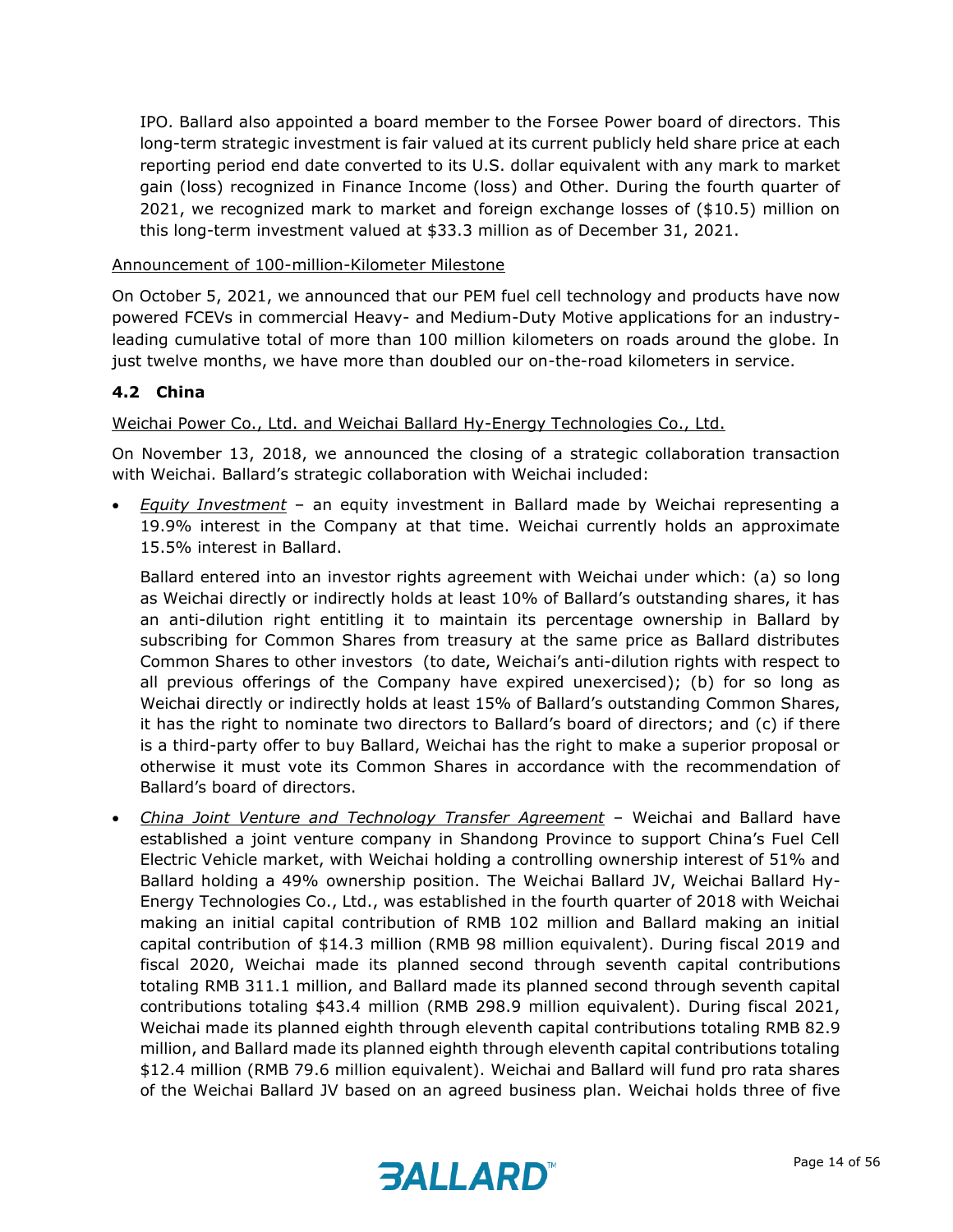Weichai Ballard JV board seats and Ballard holds two, with Ballard having certain shareholder protection provisions.

The Weichai Ballard JV will manufacture Ballard's next-generation LCS fuel cell stack and FCgen®-LCS-based power modules for bus, commercial truck, and forklift applications with exclusive rights in China and will pay Ballard a total of \$90 million under a program to develop and transfer technology to the Weichai Ballard JV in order to enable these manufacturing activities. Revenue earned from the \$90 million Weichai Ballard JV technology transfer agreement (\$4.2 million in the fourth quarter of 2021; \$18.2 million in fiscal 2021; \$6.5 million in the fourth quarter of 2020; \$21.2 million in fiscal 2020; \$22.5 million in fiscal 2019; \$1.2 million in fiscal 2018) is recorded as Technology Solutions revenues. During the fourth quarter of 2018, we received an initial 10% or \$9.0 million prepayment from Weichai Ballard JV for this program with additional amounts paid to us as program milestones are successfully completed. We retain an exclusive right to the developed technologies outside China, subject to certain restrictions on sublicensing outside China. The Weichai Ballard JV will also purchase MEAs for FCgen®-LCS fuel cell stacks exclusively from Ballard under a long-term supply agreement.

• *Fuel Cell Sales* – On May 1, 2019, we announced that we reached agreement with Weichai Ballard JV for the supply of a mix of certain fuel cell products and components that will be used in the assembly of modules to power zero-emission FCEVs in China. The order has a total value of approximately \$44 million to Ballard. Once assembled by Weichai Ballard JV, final products will be used to support initial deployments against Weichai's above noted commitment to supply a minimum of 2,000 fuel cell modules for commercial FCEVs in China. All products and components to be supplied by Ballard are based on Ballard's nextgeneration LCS stack technology. Revenue earned from these now complete agreements (\$9.6 million in the fourth quarter of 2021; \$15.0 million in fiscal 2021; \$0.4 million in the fourth quarter of 2020; \$14.8 million in fiscal 2020; \$14.7 million in fiscal 2019) is recorded as Heavy-Duty Motive revenues.

Weichai has indicated that it intends to build and supply at least 2,000 fuel cell modules using Ballard and Weichai Ballard JV technology through 2022 for commercial vehicles in China. Specific terms related to the source and scope of supply, product mix, pricing and timing of shipments are subject to future agreement between Weichai and its customers.

On December 16, 2019, we announced the receipt of an additional purchase order from Weichai Ballard JV for the delivery of MEAs valued at approximately \$19 million under a longterm MEA supply agreement. Revenue earned from this agreement (\$1.1 million in the fourth quarter of 2021; \$2.1 million in fiscal 2021; \$4.6 million in the fourth quarter of 2020; \$8.8 million in fiscal 2020) is recorded as Heavy-Duty Motive revenues. As of December 31, 2021, an additional \$8.3 million of revenue associated with shipments on this order to Weichai Ballard JV remain unrecognized until these products are ultimately sold by Weichai Ballard JV.

The Weichai Ballard JV operation, located in Shandong Province, China, has commenced production activities and assembly of next-generation LCS fuel cell stacks and LCS-based modules to power FCEVs for the China market. The Weichai Ballard JV is expected to have initial annual production capacity of 20,000 fuel cell stacks, or approximately 10,000 modules, based on a two-shift operation.

Guangdong Synergy Ballard Hydrogen Power Co., Ltd.

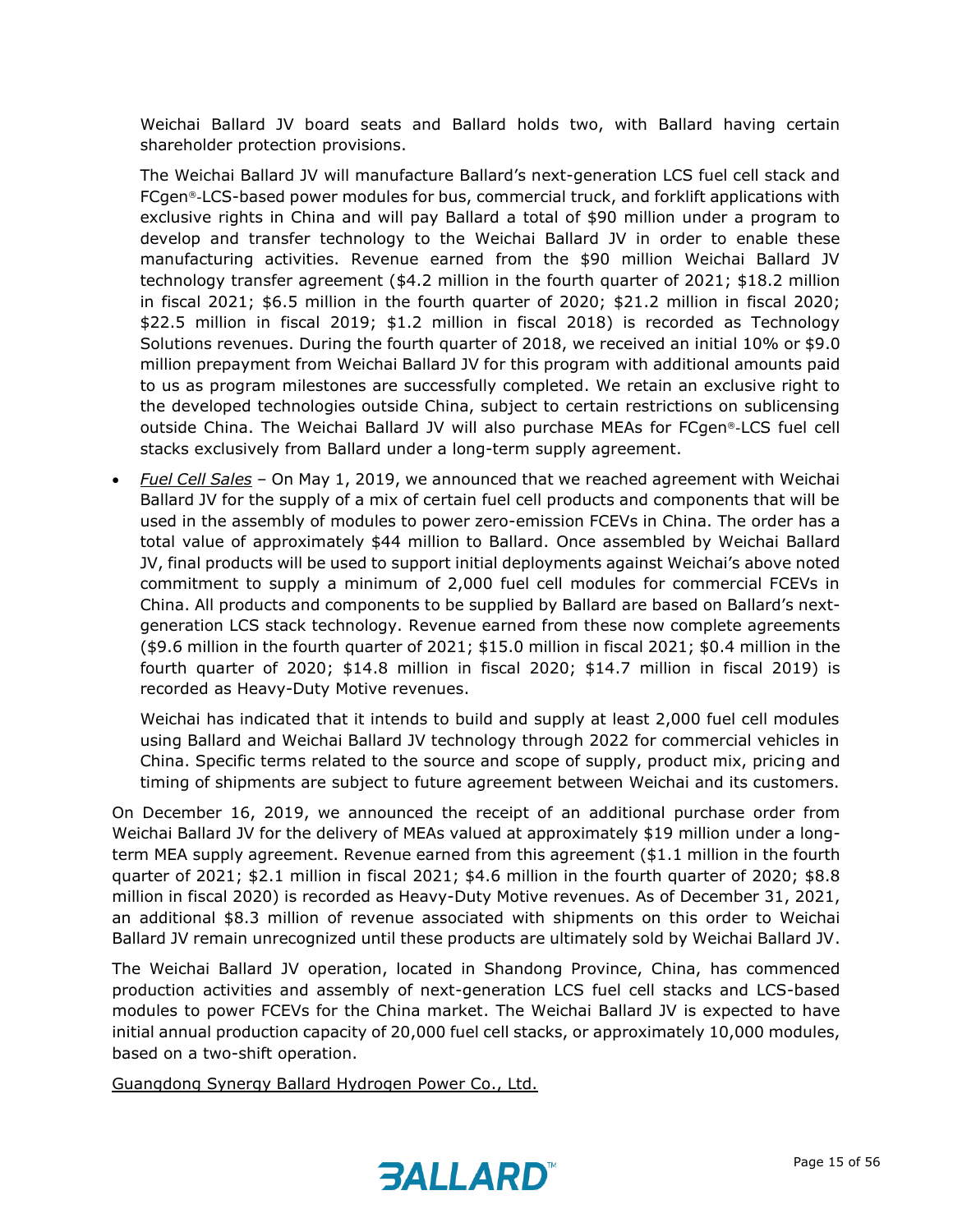During 2017, the FCveloCity®-9SSL fuel cell stack joint venture operation in the city of Yunfu in China's Guangdong Province commenced operations. Ballard has a non-controlling 10% interest in the joint venture, Synergy Ballard JVCo, together with our partner Guangdong Nation Synergy Hydrogen Power Technology Co., Ltd. (a member of the "Synergy Group") who has a 90% interest. The fuel cell stacks manufactured by Synergy Ballard JVCo are expected to be used primarily in fuel cell engines assembled in China to provide propulsion power for zero-emission fuel cell electric buses and commercial vehicles in China.

Synergy Ballard JVCo retains an exclusive right to manufacture and sell FCveloCity®-9SSL stacks in China until September 30, 2026. Exclusivity is subject to Synergy Ballard JVCo maintaining certain performance criteria, including compliance with: a code of ethics; Ballard's quality policies and branding practices; payment terms; certain intellectual property covenants; achievement of certain minimum annual MEA volume commitments through 2026; and certain financing conditions.

Revenue earned from MEA and other agreements with Synergy Ballard JVCo (\$1.5 million in the fourth quarter of 2021; \$3.4 million in fiscal 2021; \$2.5 million in the fourth quarter of 2020; \$8.2 million in fiscal 2020) is primarily recorded as Heavy-Duty Motive revenues.

Ballard has the exclusive right to purchase FCveloCity®-9SSL fuel cell stacks and subcomponents from Synergy Ballard JVCo for sale outside China. Ballard contributed approximately \$1.0 million for our 10% interest in Synergy Ballard JVCo in 2017, currently recognized at nil value. We have no obligation to provide future funding to Synergy Ballard JVCo.

# **4.3 Europe**

#### Approval in Principle for High-Power Fuel Cell Concept to Power Ships

On February 23, 2022, we announced with ABB – a leading global technology company that energizes the transformation of society and industry to achieve a more productive, sustainable future – that they have received an approval in principle ("AiP") from leading classification society DNV for a jointly developed fuel cell concept capable of generating 3 megawatts, or 4,000 HP, of electrical power. DNV is an international accredited registrar and classification society headquartered in Norway.

The AiP represents an important milestone in developing new technology, as independent assessment of the concept confirms feasibility of the design and no significant obstacles exist to prevent the concept from being realized. With the AiP in place, the jointly developed solution can be initiated with confidence that it is eligible to receive final approval for application onboard a wide range of vessels.

The high-power fuel cell unit is a flexible solution that will support the energy needs of multimegawatt scale vessels with diverse use cases. For example, a cruise vessel operating in coastal areas could either run entirely on zero-emission fuel cell power or switch to it when operating in environmentally sensitive areas or emission control zones, while a ferry with a regular schedule and frequent bunkering opportunities could operate solely on fuel cell power. For ocean going vessels, fuel cell power could support auxiliary needs. The concept of the solution also envisions the integration with an energy storage system. The successful development of this system concept builds on a three-year collaboration between ABB and Ballard.

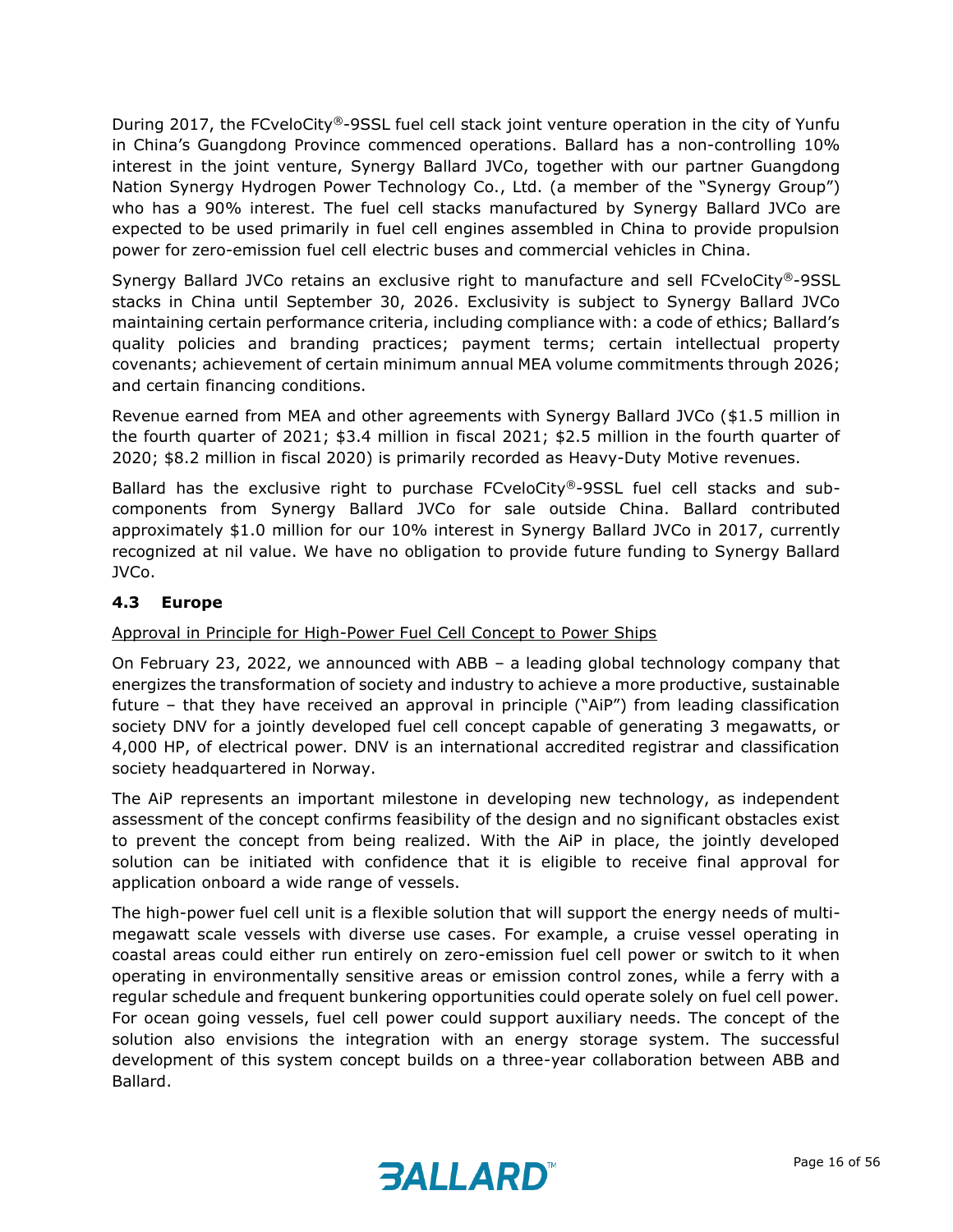#### Delivery of Two Class Approved FCwaveTM Modules to Norled A/S

On February 2, 2022, we announced the delivery of two, 200 kilowatt (kW) FCwaveTM modules to Norled A/S, one of Norway's largest ferry and express boat operators. The fuel cell modules are intended to power the world's first liquid hydrogen-powered ferry, the MF Hydra, later in 2022.

#### Orders for 40 Fuel Cell Modules in European Market

On November 4, 2021, we announced orders for a total of 40 FCmove™-HD (70kW) modules for planned deployment in FCEBs across Europe in 2022. These FCEBs are expected to be deployed in France, Germany, and the UK.

## Ballard to Power Talgo Fuel Cell Passenger Train in European Trial, Ahead of Planned 2023 **Launch**

On October 12, 2021, we announced an Equipment Supply Agreement to provide 8 of our 70 kilowatt FCmove™-HD fuel cell modules to Talgo S.A. ("Talgo"), a leader in the design, manufacture, and maintenance of high-speed light rail trains, headquartered in Madrid, Spain – for trials of its Talgo Vittal-One commuter and regional passenger train. Talgo plans to conduct their demonstration in early 2022 in Spain, with expected commercialization in 2023.

#### Multi-Megawatt Scale Baseload Hydrogen Power Plant with HDF Energy

On October 7, 2021, we announced with our partner, Hydrogene de France ("HDF Energy"), an Independent Power Producer dedicated to renewable power generation, commenced construction of the CEOG Renewstable® Power Plant ("CEOG") in French Guiana. CEOG is the world's first multi-megawatt, baseload hydrogen power plant, and the largest green hydrogen storage of intermittent renewable electricity sources. Also, CEOG is the first order for a new generation of megawatt power fuel cell systems dedicated to stationary applications, which is expected to be mass produced in the HDF Energy facility in Bordeaux.

This project is part of a multi-staged development agreement between Ballard and HDF Energy, as initially announced in December 2019. CEOG is the first commercial project for HDF under this agreement. This is an important proof point for the use of hydrogen storage and electrical regeneration combined with renewable energy. The \$200 million French Guiana CEOG project will combine a solar park, long-term hydrogen and short-term battery storage and fuel cells specified by HDF Energy, based on Ballard's ClearGen® architecture. Revenue earned from this and other agreements with HDF Energy is recorded as Technology Solutions revenue.

#### Siemens AG

On November 14, 2017, we announced the signing of a multi-year Development Agreement with Siemens AG ("Siemens") for the development of a zero-emission fuel cell engine to power Siemens' Mireo light rail train. The Development Agreement has a contemplated value of approximately \$9.0 million to Ballard. Under the terms of the Development Agreement, Ballard will develop a 200-kilowatt fuel cell engine for integration into Siemens' new Mireo train platform.

On July 15, 2021, we announced that the receipt of a purchase order for two of our 200 kilowatt (kW) fuel cell modules from Siemens to power a 2-car Mireo Plus H passenger train

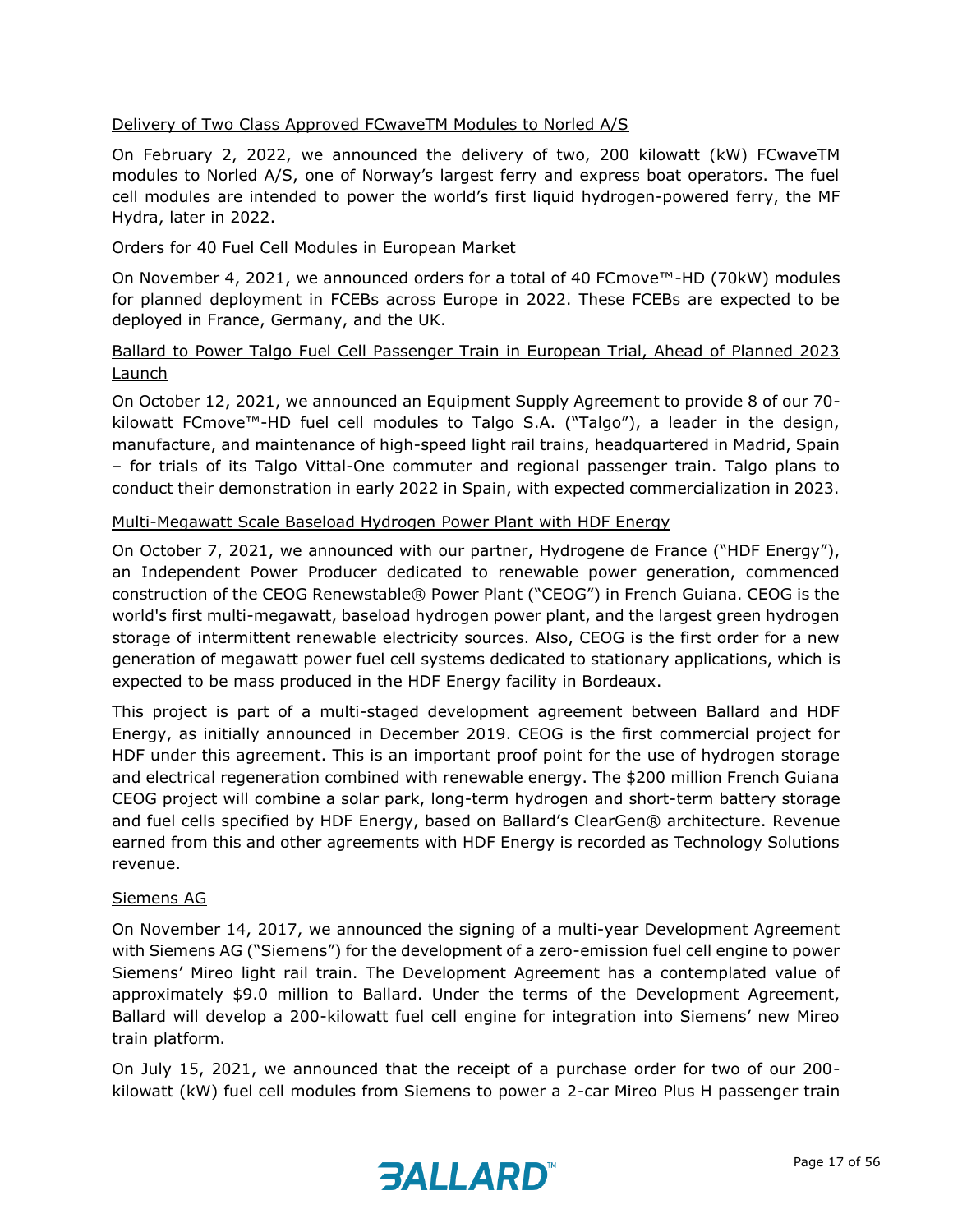through a trial operation in Bavaria, Germany. The 200kW fuel cell module has been developed and tested under the Development Agreement with Siemens discussed above, in order to provide primary propulsion power for the Mireo Plus H light rail train. Ballard plans to deliver the modules ordered by Siemens for the trial operation in Bavaria in 2022.

Revenue earned from this and other agreements with Siemens (\$0.7 million in the fourth quarter of 2021; \$2.2 million in fiscal 2021; nil million in the fourth quarter of 2020; \$0.9 million in fiscal 2020; \$3.2 million in fiscal 2019; \$1.8 million in fiscal 2018) is recorded as Technology Solutions revenue.

#### Audi AG

On June 11, 2018, we announced the signing of a 3.5-year extension to our technology solutions contract with Audi, part of the Volkswagen Group, extending the program to August 2022. The program, through a series of technical milestone awards, encompasses automotive fuel cell stack development as well as system design support activities for the benefit of Audi. Ballard engineers are leading critical areas of fuel cell product design – including the MEA, plate and stack components – along with certain testing and integration work.

Revenue earned from this and other agreements with Audi (\$2.6 million in the fourth quarter of 2021; \$9.8 million fiscal 2021; \$5.2 million in the fourth quarter of 2020; \$16.0 million in fiscal 2020) is recorded as Technology Solutions revenues.

#### **4.4 North America and Other**

Ballard Announces MOU with Adani for Hydrogen Fuel Cells in India

On February 22, 2022, we announced the signing of a non-binding Memorandum of Understanding ("MOU") with the Adani Group ("Adani Group") to evaluate a joint investment case for the commercialization of fuel cells in various mobility and industrial applications in India. Under the MOU, both parties will examine various options to cooperate, including potential collaboration for fuel cell manufacturing in India.

Adani Group, founded in 1988 with a current market capitalization of approximately \$150 billion, comprising of seven publicly listed companies with businesses spanning power generation and distribution, renewable energy, gas and infrastructure, logistics (seaport, airports, shipping, and rail), mining and resources, and other sectors. Hydrogen is increasingly viewed as a critical medium for the decarbonization of energy, industry, and mobility. Efforts under this MOU will be anchored by Adani New Industries Limited, the newly formed subsidiary of Adani Enterprises, focused on generation of green hydrogen, including downstream products, green electricity generation, manufacture of electrolyzers and wind turbines, among others.

Ballard and Chart Successfully Test a Fuel Cell Powered by Liquid Hydrogen

On February 1, 2022, we announced with Chart Industries, Inc. ("Chart"), the successful test of a fuel cell powered by liquid hydrogen under the heavy-duty hydrogen fuel system joint development MOU previously announced on February 10, 2021.

For the test, a Ballard FCmove™-HD fuel cell was paired with a Chart liquid onboard hydrogen ("HLH2") vehicle fuel system conducted at Chart's hydrogen test facility in Minnesota, USA. The demonstration confirmed that heavy-duty vehicles powered by Ballard fuel cells should

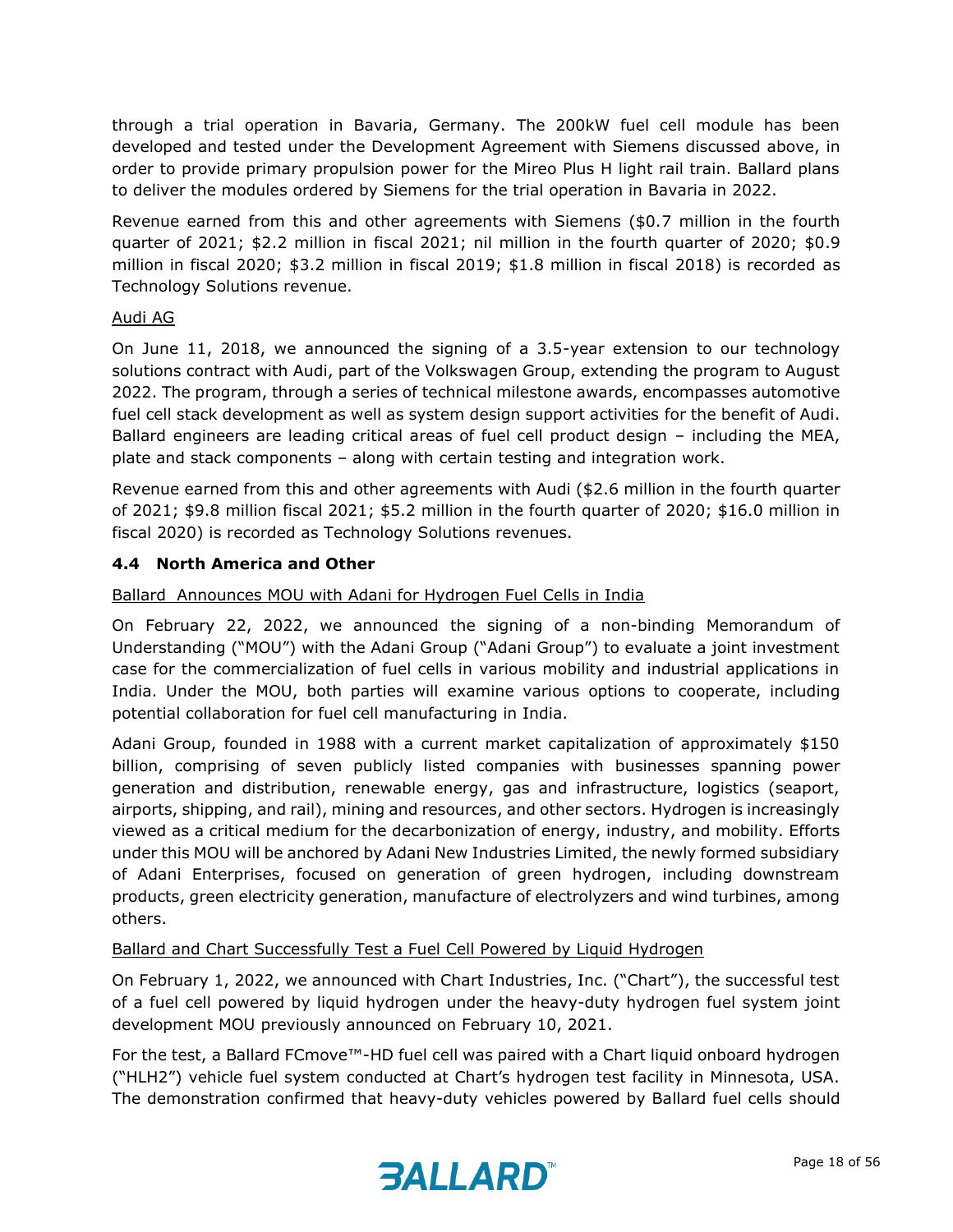be able to employ Chart HLH2 vehicle fuel systems that utilize liquid hydrogen as a fuel. Liquid hydrogen has a significant space, weight and range advantage compared with gaseous hydrogen, allowing for up to double the range without space claim and payload impacts, and simplified fueling infrastructure for heavy-duty mobility applications such as class-8 trucks, buses, rail, and marine.

## Orders for 31 fuel cell engines to a leading global construction, electric power & off-road equipment manufacturer

On January 13, 2022, we announced orders for 31 modules, totaling 3 MW of hydrogen fuel cell power, to a leading global construction, electric power, and off-road equipment manufacturer for testing and deployment in a variety of end-use applications. The modules are expected to be delivered in 2022 and 2023 to match planned integration, testing, and deployment schedules.

#### Ballard Fuel Cells to Power Expansion of Canadian Pacific Hydrogen Locomotive Program

On January 19, 2022, we announced the receipt of an order for eight additional 200 kW fuel cell modules to support the expansion of Canadian Pacific's ("CP Rail") Hydrogen Locomotive Program from one to three locomotives, with expected delivery in 2022. Inclusive of Ballard's announcement in March 2021, the Company will provide a total of 14 fuel cell modules, each module with a rated power output of 200 kW, to support this program.

CP Rail intends to refine the process of converting diesel-electric powertrains to hydrogenelectric powertrains over a series of three categories of locomotives which collectively represent the majority of locomotives in use throughout North America.

# Ballard teams up with Caterpillar & Microsoft to demonstrate megawatt-scale hydrogen fuel cell backup generator system for datacenters

On November 22, 2021, we announced the launch of a three-year project through a collaboration with Caterpillar Inc. and Microsoft, to demonstrate a power system incorporating large-format hydrogen fuel cells to produce reliable and sustainable backup power for data centers. The project is supported and partially funded by the U.S. Department of Energy ("DOE") under the H2@Scale initiative and backed by the National Renewable Energy Lab ("NREL").

Ballard will provide an advanced, 1.5 MW ClearGenTM-II hydrogen fuel cell power generator. As the prime contractor on the project, Caterpillar is providing the overall system integration, power electronics, and controls that form the central structure of the power solution, which will be fueled by low-carbon-intensity hydrogen. Microsoft is hosting the demonstration project at a company data center in Quincy, Washington. NREL is performing analyses on safety, techno-economics, and greenhouse gas impacts.

#### **5. RESULTS OF OPERATIONS**

#### **5.1 Operating Segments**

We report our results in the single operating segment of Fuel Cell Products and Services. Our Fuel Cell Products and Services segment consists of the sale and service of PEM fuel cell products for our power product markets of Heavy-Duty Motive (consisting of bus, truck, rail, and marine applications), Material Handling and Backup Power (to be renamed Stationary Power Generation in fiscal 2022), as well as the delivery of Technology Solutions, including

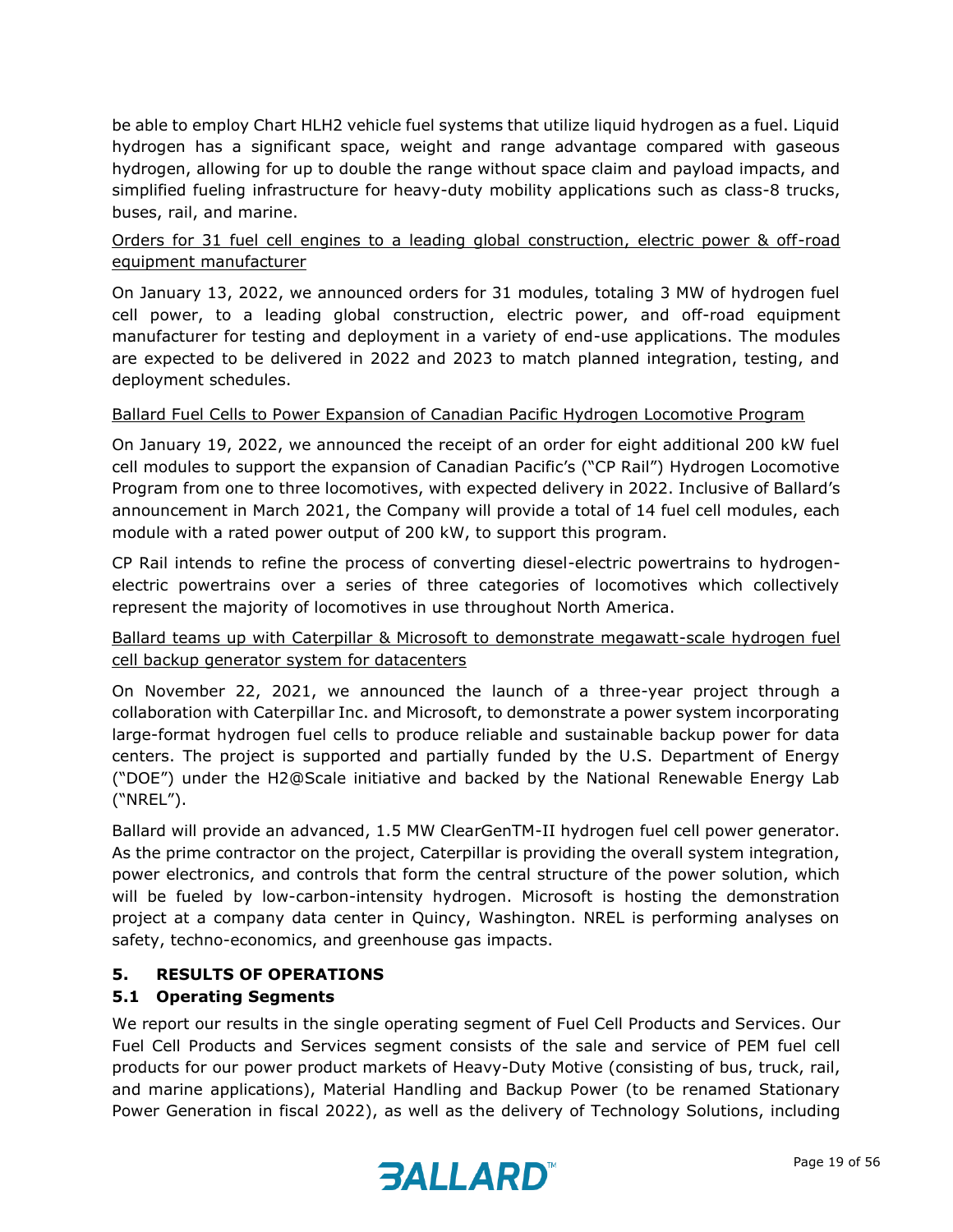engineering services, technology transfer and the license and sale of our extensive intellectual property portfolio and fundamental knowledge for a variety of fuel cell applications.

The results from Ballard Motive Systems (formerly Arcola) from the date of acquisition on November 11, 2021 to December 31, 2021, are included in our Technology Solutions market for fiscal 2021 and are expected to be recorded primarily in Heavy-Duty Motive and Technology Solutions in fiscal 2022.

| (Expressed in thousands of U.S. dollars) |              | Three months ended December 31, |     |           |                     |
|------------------------------------------|--------------|---------------------------------|-----|-----------|---------------------|
|                                          | 2021         | 2020                            |     | \$ Change | % Change            |
| <b>Heavy-Duty Motive</b>                 | \$<br>22,537 | \$<br>11,918                    | \$  | 10,619    | 89%                 |
| China                                    | 12,210       | 7,375                           |     | 4,835     | 66%                 |
| Europe                                   | 6,655        | 3,471                           |     | 3,184     | 92%                 |
| North America                            | 3,408        | 926                             |     | 2,482     | 268%                |
| Other                                    | 264          | 146                             |     | 118       | 81%                 |
| <b>Material Handling</b>                 | 1,289        | 945                             | 344 |           | 36%                 |
| North America                            | 1,268        | 945                             |     | 323       | 34%                 |
| Europe                                   | 21           |                                 |     | 21        | 100%                |
| <b>Backup Power</b>                      | 2,735        | 2,103                           |     | 632       | 30%                 |
| Europe                                   | 2,690        | 2,100                           |     | 590       | 28%                 |
| North America                            |              |                                 |     |           | $-9/0$              |
| Other                                    | 45           | 3                               |     | 42        | 1,025%              |
| <b>Technology Solutions</b>              | 10,144       | 13,623                          |     | (3, 479)  | (26%)               |
| China                                    | 4,175        | 6,822                           |     | (2, 647)  | (39%)               |
| Europe                                   | 4,731        | 5,469                           |     | (738)     | (13%)               |
| North America                            | 1,065        | 1,011                           |     | 54        | 5%                  |
| Other                                    | 173          | 321                             |     | (148)     | (46%)               |
| <b>Revenues</b>                          | 36,705       | 28,589                          |     | 8,116     | 28%                 |
| Cost of goods sold                       | 31,934       | 22,949                          |     | 8,985     | 39%                 |
| <b>Gross Margin</b>                      | \$<br>4,771  | \$<br>5,640                     | \$  | (869)     | (15%)               |
| Gross Margin %                           | 13%          | 20%                             |     | n/a       | (7 <sub>pts</sub> ) |

# **5.2 Summary of Key Financial Metrics – Three Months Ended December 31, 2021** *Revenue and Gross Margin*

Fuel Cell Products and Services Revenues of \$36.7 million for the fourth quarter of 2021 increased 28%, or \$8.1 million, compared to the fourth quarter of 2020. The 28% increase was driven by higher Heavy-Duty Motive, Backup Power, and Material Handling revenues which more than offset the decrease in Technology Solutions revenues.

Heavy-Duty Motive revenues of \$22.5 million increased \$10.6 million, or 89%, due primarily to higher shipments of fuel cell products to customers primarily in China, Europe and North America. Excluding sales to Weichai Ballard JV and Synergy Ballard JVCo in each of the respective periods, Heavy-Duty Motive revenues earned from other customers increased by \$5.8 million in the fourth quarter of 2021 compared to the fourth quarter of 2020. Heavy-Duty Motive revenues on a quarter to quarter basis are also impacted by product mix due to varying customer requirements and various fuel cell products, including numerous power configurations required by our customers (and the resulting impact on selling price) of our fuel cell modules, fuel cell stacks, MEAs, and related component and parts kits. Heavy-Duty Motive revenues of \$22.5 million in the fourth quarter of 2021 includes \$10.7 million to Weichai Ballard JV for the supply of a mix of certain fuel cell products and components that

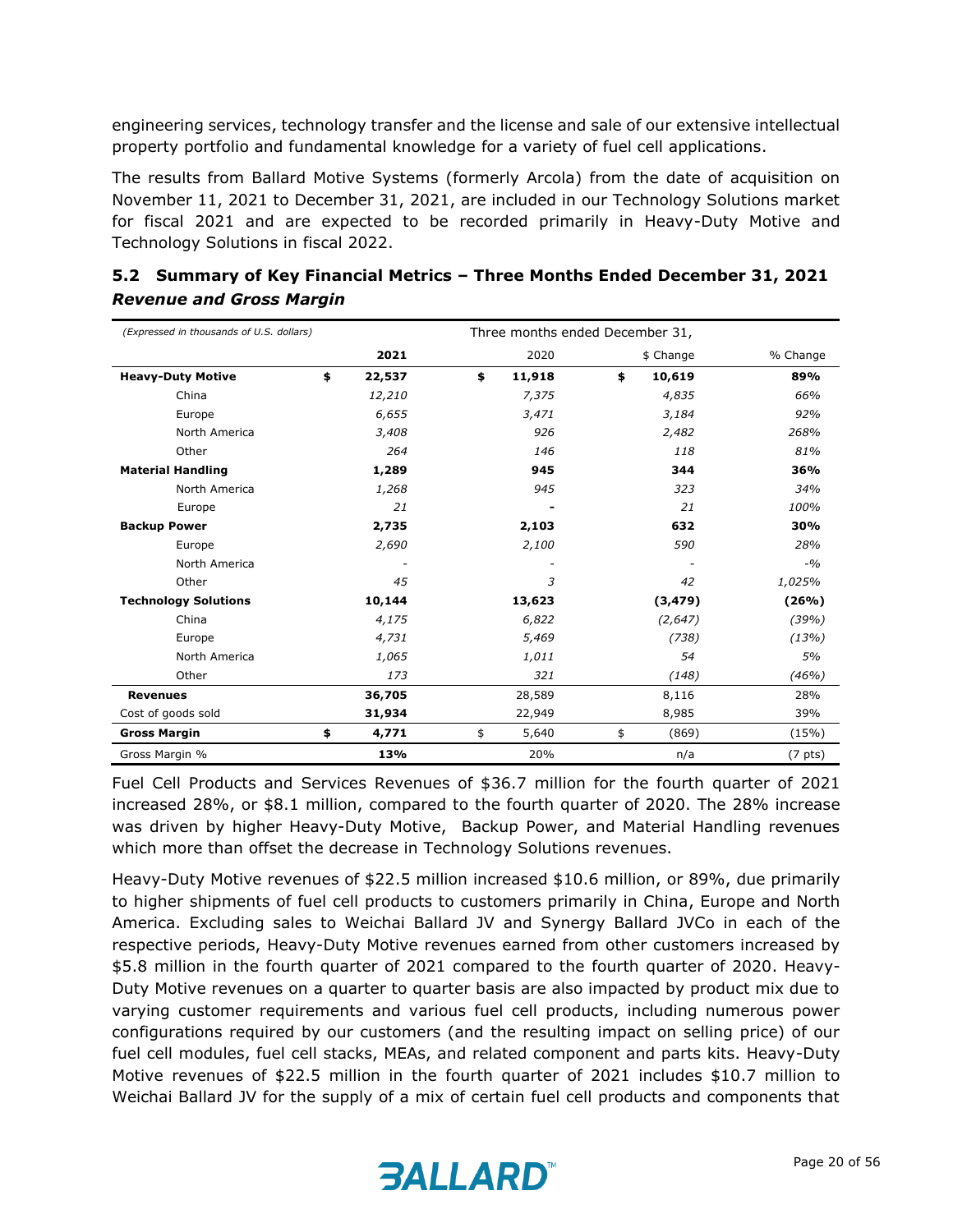will be used in the assembly of modules to power zero-emission FCEVs in China; \$1.5 million for shipments of MEAs to Synergy Ballard JVCo for use in their manufacture and assembly of FCveloCity<sup>®</sup> fuel cell stacks in China; and \$10.3 million to a variety of customers in North America and Europe including Solaris, Wrightbus, New Flyer, CP Rail, and others, primarily for shipments of FCveloCity®-HD7 and FCveloCity®-HDv8 fuel cell modules and related components for their respective bus and train programs. Heavy-Duty Motive revenues of \$11.9 million in the fourth quarter of 2020 include \$5.0 million of shipments to Weichai Ballard JV; \$2.4 million of MEA shipments to Synergy Ballard JVCo; and \$4.5 million to a variety of customers primarily in Europe.

Technology Solutions revenues of \$10.1 million decreased by (\$3.5) million, or (26%), due primarily to decreased amounts earned on the Audi and Weichai Ballard JV programs. Revenues of \$10.1 million in the fourth quarter of 2021 were from a variety of customer programs including revenue from the Weichai Ballard JV technology transfer program of \$4.2 million; the Audi program of \$2.6 million; the Siemens program of \$0.7 million; and \$2.6 million from a variety of other customer programs including HDF Energy. Revenues of \$13.6 million in the fourth quarter of 2020 were from a variety of customer programs including revenue from the Weichai Ballard JV technology transfer program of \$6.5 million; the Audi program of \$5.2 million; and \$1.9 million from a variety of other customer programs.

Material Handling revenues of \$1.3 million increased \$0.3 million, or 36%, primarily as a result of higher shipments to Plug Power.

Backup Power revenues of \$2.7 million increased \$0.6 million, or 30%, due primarily to an increase in sales of back-up power fuel cell stacks, products and service revenues in Europe.

Fuel Cell Products and Services gross margins were \$4.8 million, or 13% of revenues, for the fourth quarter of 2021, compared to \$5.6 million, or 20% of revenues, for the fourth quarter of 2020. The decrease in gross margin of (\$0.9) million, or (15%), was driven primarily by a shift to lower overall product margin and service revenue mix, and an increase in labour, supply, and freight expenses, resulting in an (7) percentage point decrease in gross margin as a percent of revenues, which more than offset the positive impact of the 28% increase in total revenues.

Gross margin in the fourth quarter of 2021 was also negatively impacted by net inventory adjustments of (\$0.2) million related primarily to excess and impaired inventory; and positively impacted by net warranty adjustments of \$0.2 million related primarily to contractual expirations. Gross margin in the fourth quarter of 2020 was positively impacted by net warranty adjustments of \$1.2 million related primarily to contractual expirations and reduced service costs; and was negatively impacted as a result of net inventory adjustments of (\$0.4) million related primarily to excess and impaired inventory.

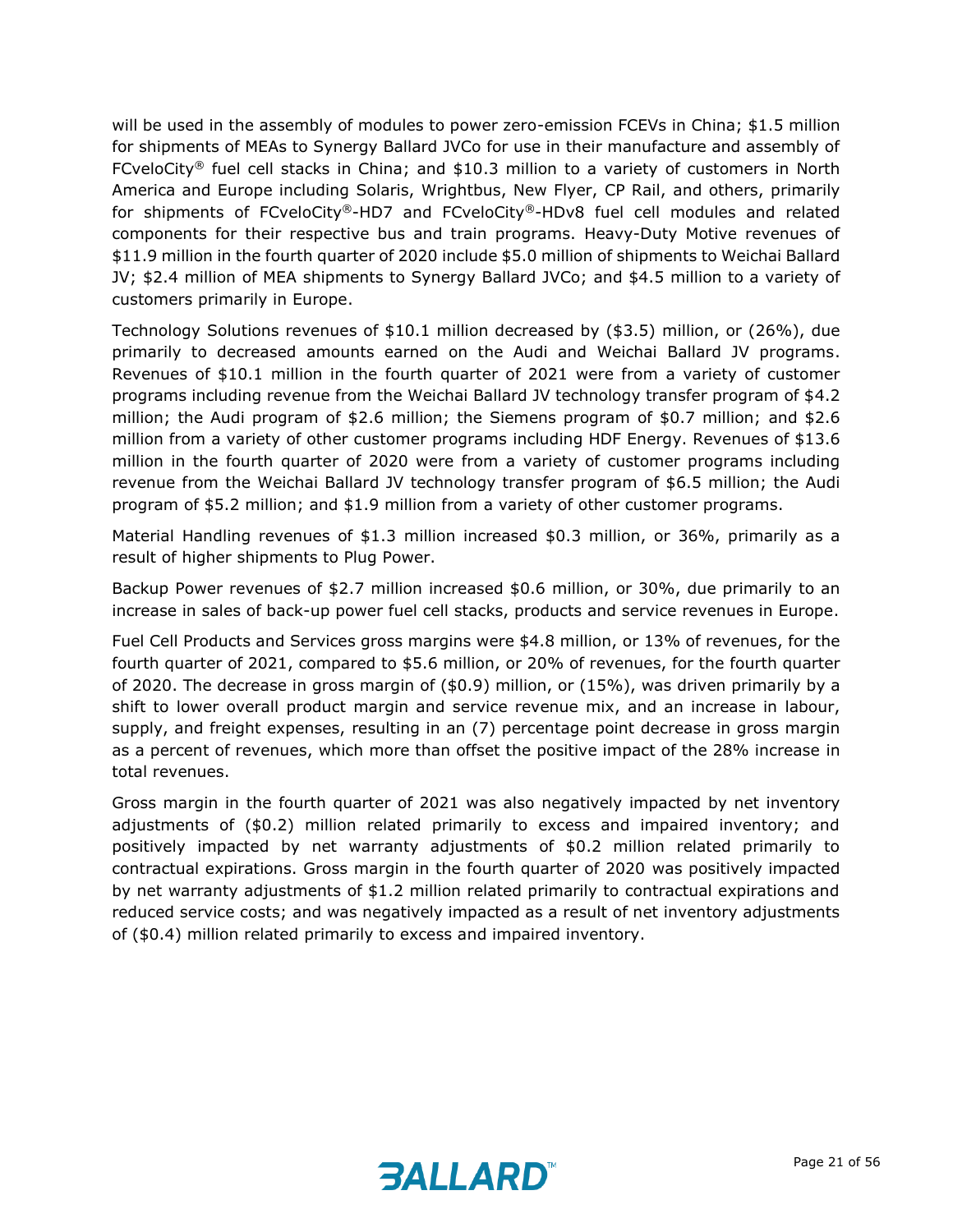| (Expressed in thousands of U.S. dollars)                                                                         |                       |                       | Three months ended December 31, |            |
|------------------------------------------------------------------------------------------------------------------|-----------------------|-----------------------|---------------------------------|------------|
|                                                                                                                  | 2021                  | 2020                  | \$ Change                       | % Change   |
| Research and Product<br>Development<br>General and Administrative                                                | \$<br>19,870<br>7,420 | \$<br>11,759<br>4,972 | 8,111<br>\$<br>2,448            | 69%<br>49% |
| Sales and Marketing                                                                                              | 3,417                 | 2,742                 | 675                             | 25%        |
| <b>Operating Expenses</b>                                                                                        | 30,707                | 19,473                | 11,234                          | 58%        |
| Research and Product<br>Development (cash operating cost)<br>General and Administrative<br>(cash operating cost) | \$<br>17,153<br>6,408 | \$<br>9,571<br>4,454  | 7,582<br>\$<br>1,954            | 79%<br>44% |
| Sales and Marketing (cash operating<br>cost)                                                                     | 3,043                 | 2,365                 | 678                             | 29%        |
| <b>Cash Operating Costs</b>                                                                                      | 26,604                | 16,390                | 10,214                          | 62%        |

#### *Operating Expenses and Cash Operating Costs*

Cash Operating Costs and its components of Research and Product Development (cash operating cost), General and Administrative (cash operating cost),<br>and Sales and Marketing (cash operating cost) are non-GAAP measures. We u Non-GAAP measures do not have any standardized meaning prescribed by GAAP and are therefore unlikely to be comparable to similar measures presented by other companies. See the reconciliation of Cash Operating Costs to GAAP in the Supplemental Non-GAAP Measures and Reconciliations section and the reconciliation of Research and Product Development (cash operating cost), General and Administrative (cash operating cost), and Sales and Marketing (cash operating cost) to GAAP in the Operating Expense section. Cash Operating Costs adjusts operating expenses for stock-based compensation expense, depreciation and amortization, impairment losses on trade receivables, restructuring charges, the impact of unrealized gains or losses on foreign exchange contracts, acquisition related costs, and financing charges.

Total Operating Expenses (excluding Other operating expenses) for the fourth quarter of 2021 was \$30.7 million, an increase of \$11.2 million, or 58%, compared to the fourth quarter of 2020. The increase was driven by higher research and product development expenses of \$8.1 million, higher general and administrative expenses of \$2.4 million, and higher sales and marketing expenses of \$0.7 million.

Cash Operating Costs (see Supplemental Non-GAAP Measures and Reconciliations) for the fourth quarter of 2021 was \$26.6 million, an increase of \$10.2 million, or 62%, compared to the fourth quarter of 2020. The \$10.2 million, or 62%, increase was driven by higher research and product development cash operating costs of \$7.6 million, by higher general and administrative cash operating costs of \$2.0 million, and by higher sales and marketing cash operating costs of \$0.7 million.

The increase in operating expenses and cash operating costs in the fourth quarter of 2021 was driven primarily by increased expenditure on technology and product development activities in Canada, Denmark and the U.K., including the design and development of next generation fuel cell stacks and modules for bus, truck, rail and marine applications, and increased continuation engineering investment in our existing fuel cell products, including activities related to product cost reduction. Increased program investment includes expenditures related to the launch of our FCmove™-HD+, a fuel cell module designed for buses and medium and heavy-duty trucks, the launch of our FCgen®-HPS High-Power Density Fuel Cell Stack for light-medium-and heavy-duty vehicles, the launch of our FCwaveTM Fuel Cell Module for marine applications, and on the ongoing improvement of all of our fuel cell products including our high performance fuel cell module, the FCmove™-HD, and our high performance liquid-cooled fuel cell stack, the FCgen®-LCS.

These cost increases were also due to higher overall labour costs in Canada in the fourth quarter 2021 as a result of an approximate 3% higher Canadian dollar, relative to the U.S. dollar, and the resulting negative impact on our Canadian operating cost base. In addition, general and administrative costs are higher due to incurred COVID-19 administration costs,

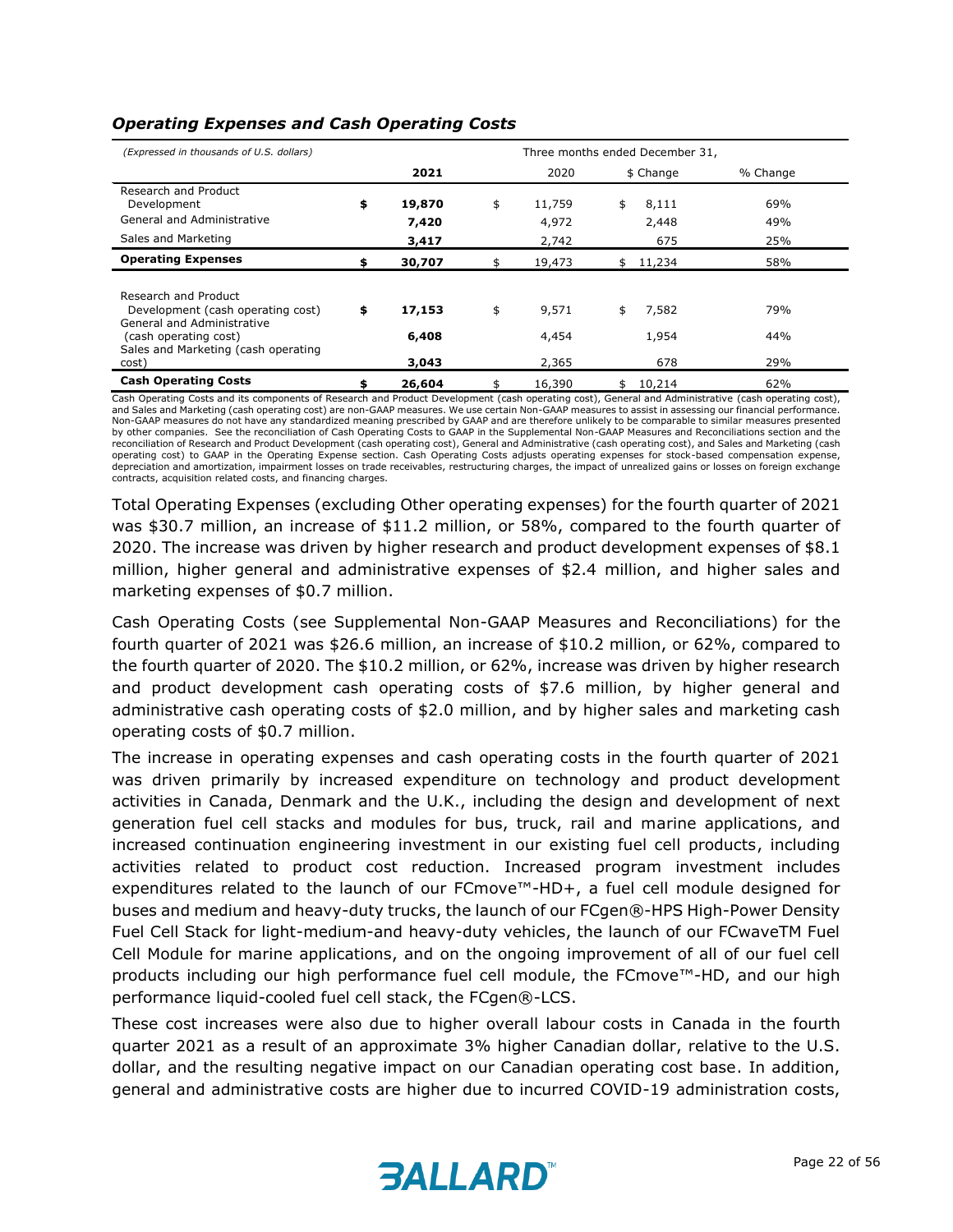and higher legal and contract administration, consulting, insurance, recruiting, corporate development, and professional fees, whereas sales and administrative costs are higher due to an increase in sales activity, consulting, and marketing labour costs in Canada and Europe primarily as a result of personnel increases.

#### *Adjusted EBITDA*

| (Expressed in thousands of U.S. dollars) | Three months ended December 31, |           |  |          |  |           |          |  |
|------------------------------------------|---------------------------------|-----------|--|----------|--|-----------|----------|--|
|                                          | 2020<br>2021                    |           |  |          |  | \$ Change | % Change |  |
| <b>Adjusted EBITDA</b>                   |                                 | (25, 482) |  | (14,470) |  | (11.012)  | (76%)    |  |

EBITDA and Adjusted EBITDA are non-GAAP measures. We use certain Non-GAAP measures to assist in assessing our financial performance. Non-GAAP measures do not have any standardized meaning prescribed by GAAP and are therefore unlikely to be comparable to similar measures presented by<br>other companies. See reconciliation of Adjusted EBITDA to GAAP in the Supplement adjusts EBITDA for stock-based compensation expense, transactional gains and losses, asset impairment charges, unrealized gains or losses on foreign exchange contracts, finance and other income, and acquisition related costs.

Adjusted EBITDA (see Supplemental Non-GAAP Measures and Reconciliations) for the fourth quarter of 2021 was (\$25.5) million, compared to (\$14.5) million for the fourth quarter of 2020. The (\$11.0) million increase in Adjusted EBITDA loss was driven primarily by the decrease in gross margin of (\$0.9) and the increase in Cash Operating Costs of (\$10.2) million.

#### *Net Loss from Continuing Operations*

| (Expressed in thousands of U.S. dollars) | Three months ended December 31, |           |  |          |  |           |          |
|------------------------------------------|---------------------------------|-----------|--|----------|--|-----------|----------|
|                                          |                                 | 2021      |  | 2020     |  | \$ Change | % Change |
| Net loss from continuing operations      |                                 | (43, 836) |  | (14.408) |  | (29, 428) | (204%)   |

Net loss from continuing operations for the fourth quarter of 2021 was (\$43.8) million, or (\$0.15) per share, compared to a net loss from continuing operations of (\$14.4) million, or (\$0.05) per share, in the fourth quarter of 2020. The (\$29.4) million increase in net loss in the fourth quarter of 2021 was driven primarily by the increase in Adjusted EBITDA loss of (\$11.0) million, by higher depreciation and amortization expense of (\$1.5) million, and by lower finance and other income of (\$15.4) million which includes mark to market and foreign exchange losses of (\$10.5) million on our long-term investment in Forsee Power.

In addition, operating margins, and costs in the fourth quarter of 2021 were also impacted by the negative impact of a stronger Canadian dollar, relative to the U.S. dollar, as compared to the fourth quarter of 2020. As a significant amount of our net operating costs (primarily labour) are denominated in Canadian dollars, gross margin, operating expenses, Adjusted EBITDA, and net loss from continuing operations are impacted by changes in the Canadian dollar relative to the U.S. dollar. As the Canadian dollar relative to the U.S. dollar was approximately 3%, or 300 basis points, higher in the fourth quarter of 2021 as compared to the fourth quarter of 2020, negative foreign exchange impacts on our Canadian operating margins and cost base were approximately (\$0.75) million. A \$0.01 increase in the Canadian dollar, relative to the U.S. dollar, negatively impacts annual operating margins and costs by approximately \$1.0 million.

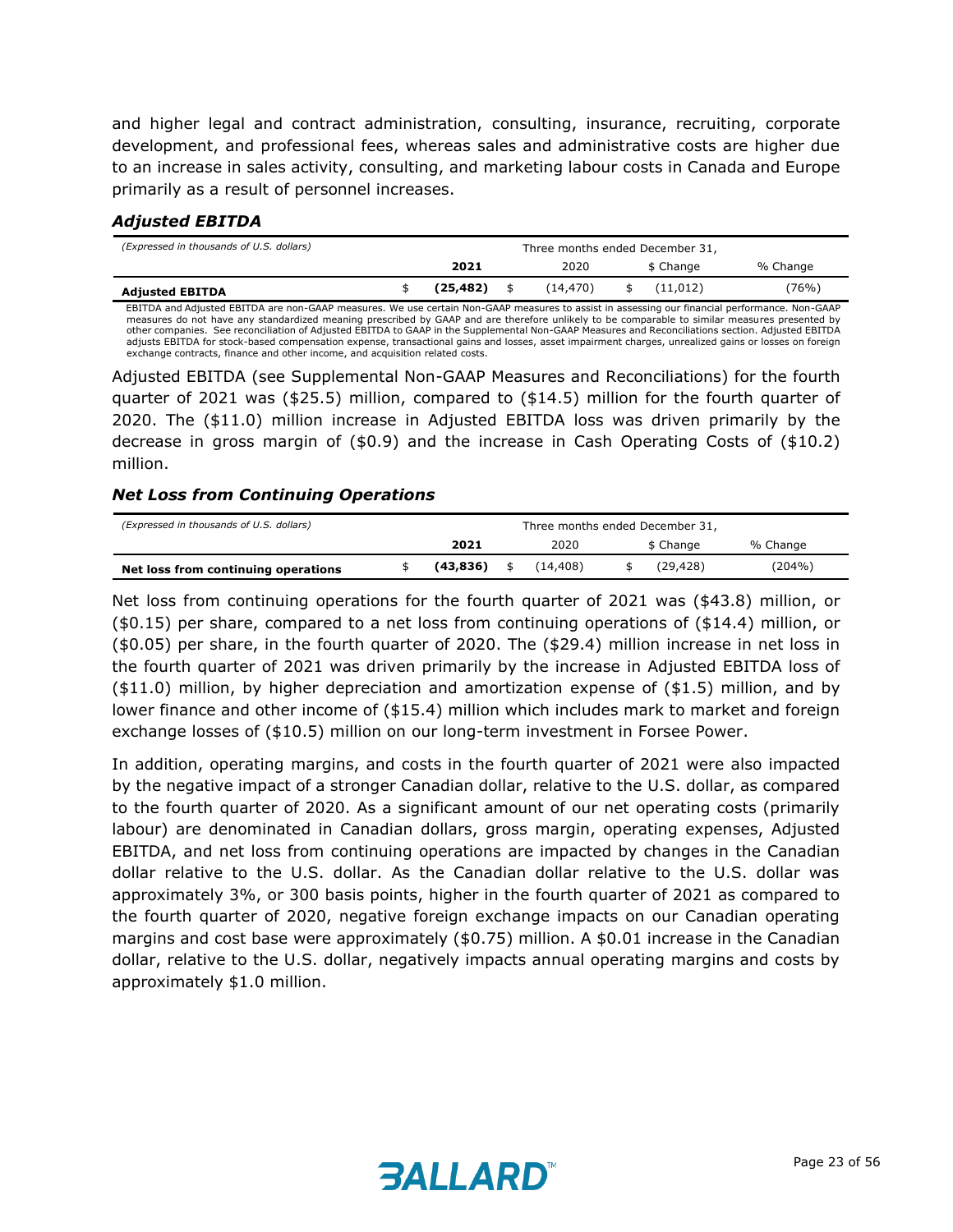| (Expressed in thousands of U.S. dollars)        |                          | Three months ended December 31, |       |    |                          |          |  |  |  |
|-------------------------------------------------|--------------------------|---------------------------------|-------|----|--------------------------|----------|--|--|--|
|                                                 | 2021                     |                                 | 2020  |    | \$ Change                | % Change |  |  |  |
| Revenues                                        |                          | \$                              | (19)  |    | 19                       | 100%     |  |  |  |
| Cost of goods sold                              | $\overline{\phantom{0}}$ |                                 | -     |    | $\overline{\phantom{a}}$ | ۰        |  |  |  |
| Gross margin                                    |                          |                                 | (19)  |    | 19                       | 100%     |  |  |  |
| Operating expenses                              | 4                        |                                 | (427) |    | 431                      | 101%     |  |  |  |
| Gain on sale of assets                          |                          |                                 | 168   |    | (168)                    | (100%)   |  |  |  |
| <b>Net loss from discontinued</b><br>operations | 4                        | \$                              | (278) | \$ | 282                      | 101%     |  |  |  |

#### *Net Loss from Discontinued Operations*

Net loss from discontinued operations for the fourth quarter of 2020 was (\$0.3) million, or (\$0.00) per share, and consist of the results of our former UAV business located in Southborough, Massachusetts that was sold in the fourth quarter of 2020.

# **5.3 Summary of Key Financial Metrics – Year Ended December 31, 2021** *Revenue and gross margin*

| (Expressed in thousands of U.S. dollars) |              | Year ended December 31, |         |                       |           |                     |  |
|------------------------------------------|--------------|-------------------------|---------|-----------------------|-----------|---------------------|--|
|                                          | 2021         |                         | 2020    | \$ Change<br>% Change |           |                     |  |
| <b>Heavy-Duty Motive</b>                 | \$<br>51,663 | \$                      | 47,688  | \$                    | 3,975     | 8%                  |  |
| China                                    | 20,163       |                         | 31,409  |                       | (11, 246) | (36%)               |  |
| Europe                                   | 20,702       |                         | 13,455  |                       | 7,247     | 54%                 |  |
| North America                            | 10,177       |                         | 2,532   |                       | 7,645     | 302%                |  |
| Other                                    | 621          |                         | 292     |                       | 329       | 113%                |  |
| <b>Material Handling</b>                 | 8,140        |                         | 5,310   |                       | 2,830     | 53%                 |  |
| North America                            | 8,119        |                         | 5,310   |                       | 2,809     | 53%                 |  |
| Europe                                   | 21           |                         |         |                       | 21        | 100%                |  |
| <b>Backup Power</b>                      | 8,214        |                         | 5,602   |                       | 2,612     | 47%                 |  |
| Europe                                   | 7,306        |                         | 4,706   |                       | 2,600     | 55%                 |  |
| North America                            |              |                         | 33      |                       | (33)      | $(100\%)$           |  |
| Other                                    | 908          |                         | 863     |                       | 45        | 5%                  |  |
| <b>Technology Solutions</b>              | 36,488       |                         | 45,277  |                       | (8,789)   | (19%)               |  |
| China                                    | 18,655       |                         | 22,858  |                       | (4,203)   | (18%)               |  |
| Europe                                   | 14,559       |                         | 18,323  |                       | (3,764)   | (21%)               |  |
| North America                            | 2,303        |                         | 1,394   |                       | 909       | 65%                 |  |
| Other                                    | 971          |                         | 2,702   |                       | (1,731)   | (64%)               |  |
| <b>Revenues</b>                          | 104,505      |                         | 103,877 |                       | 628       | $1\%$               |  |
| Cost of goods sold                       | 90,492       |                         | 82,893  |                       | 7,599     | 9%                  |  |
| <b>Gross Margin</b>                      | \$<br>14,013 | \$                      | 20,984  | \$                    | (6, 971)  | (33%)               |  |
| Gross Margin %                           | 13%          |                         | 20%     |                       | n/a       | (7 <sub>pts</sub> ) |  |

Fuel Cell Products and Services Revenues of \$104.5 million for 2021 increased 1%, or \$0.6 million, compared to 2020. The 1% increase was driven by higher Heavy-Duty Motive, Material Handling, and Backup Power revenues, which more than offset decreases in Technology Solutions revenues.

Heavy-Duty Motive revenues of \$51.7 million increased \$4.0 million, or 8%, due primarily to higher shipments of fuel cell products to customers primarily in North America and Europe which more than offset declines in China. Excluding sales to Weichai Ballard JV and Synergy Ballard JVCo in each of the respective periods, Heavy-Duty Motive revenues earned from other customers increased by \$15.4 million in 2021 compared to 2020. Heavy-Duty Motive

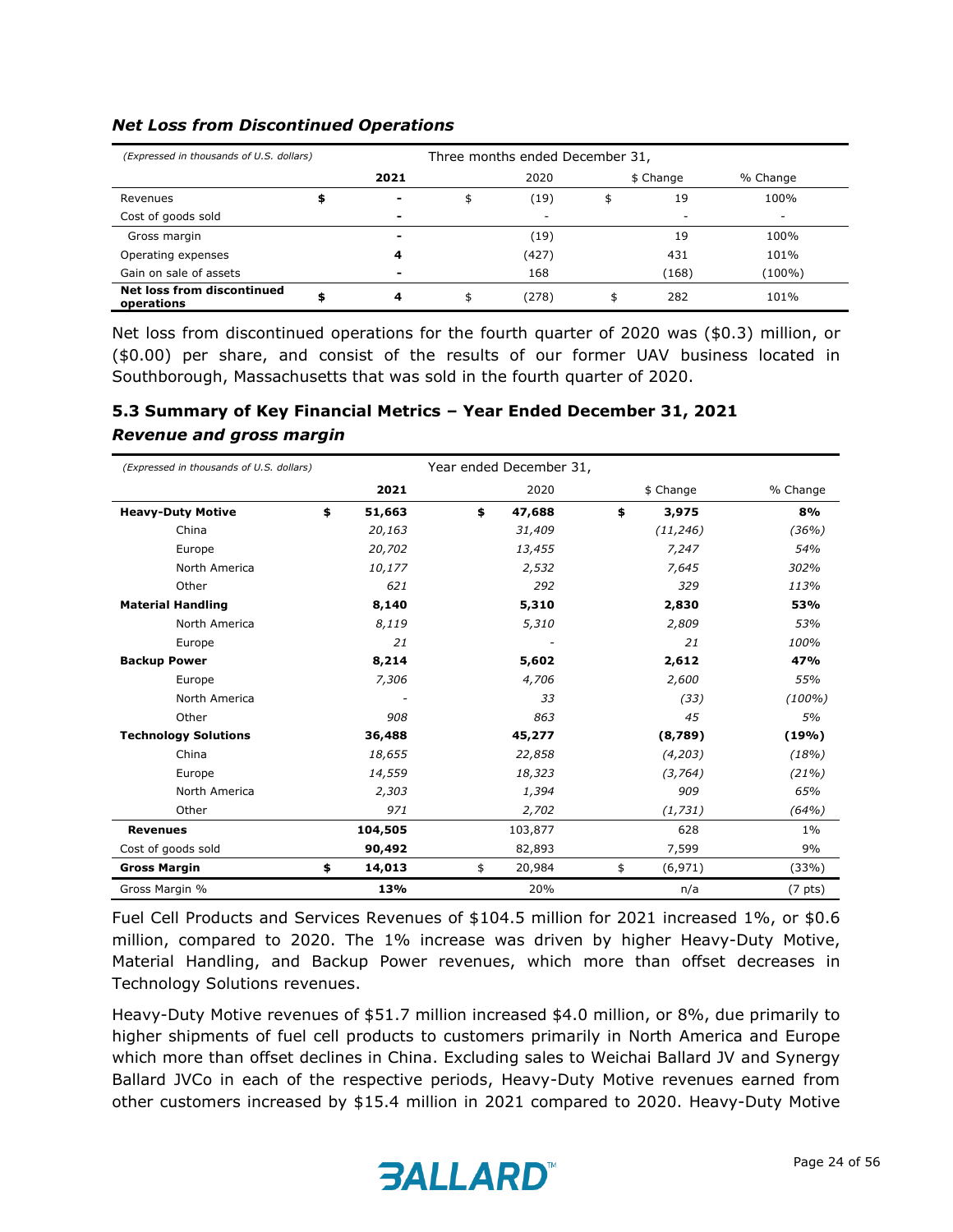revenues on a quarter to quarter basis are also impacted by product mix due to varying customer requirements and various fuel cell products, including numerous power configurations required by our customers (and the resulting impact on selling price) of our fuel cell modules, fuel cell stacks, MEAs, and related component and parts kits. Heavy-Duty Motive revenues of \$51.7 million in 2021 include \$17.1 million to Weichai Ballard JV for the supply of a mix of certain fuel cell products and components that will be used in the assembly of modules to power zero-emission FCEVs in China; \$3.1 million for shipments of MEAs to Synergy Ballard JVCo for use in their manufacture and assembly of FCveloCity® fuel cell stacks in China; and \$31.5 million to a variety of customers in Europe and North America including Solaris, New Flyer, Wrightbus, CP Rail, VanHool, and others, primarily for shipments of FCveloCity®-HD7 and FCveloCity®-HDv8 fuel cell modules and related components for their respective bus and train programs. Heavy-Duty Motive revenues of \$47.7 million in 2020 include \$23.6 million of shipments to Weichai Ballard JV; \$8.0 million for shipments of MEAs to Synergy Ballard JVCo; and \$16.1 million to a variety of customers in Europe and North America including Wrightbus, Solaris, VanHool, Anglo American, New Flyer, and others.

Technology Solutions revenues of \$36.5 million decreased by (\$8.8) million, or (19%), due primarily to decreased amounts earned on the Audi and Weichai Ballard JV programs. Technology Solutions revenues in 2021, as compared to 2020, continued to be impacted by a reduction in program scope as certain planned activities were completed, and by the deferral of development work on certain of our programs as a result of ongoing work, travel and other restrictions related to the COVID-19 pandemic. Revenues of \$36.5 million in 2021 were from a variety of customer programs including revenue from the Weichai Ballard JV technology transfer program of \$18.2 million; the Audi program of \$9.8 million; the Siemens program of \$2.2 million; and \$6.3 million from a variety of other customer programs including HDF Energy. Revenues of \$45.3 million in 2020 were from a variety of customer programs including revenue from the Weichai Ballard JV technology transfer program of \$21.2 million; the Audi program of \$16.0 million; the Siemens project of \$0.9 million; the Broad-Ocean program of \$0.8 million; and \$6.4 million from a variety of other customer programs. Audi program revenues were also positively impacted by approximately \$0.6 million in 2021, as compared to 2020, as a result of an approximate 7% higher Canadian dollar, relative to the U.S. dollar, as the Audi Agreement is priced in Canadian dollars. The underlying costs to satisfy the Audi Agreement are primarily denominated in Canadian dollars.

Material Handling revenues of \$8.1 million increased \$2.8 million, or 53%, primarily as a result of higher shipments to Plug Power.

Backup Power revenues of \$8.2 million increased \$2.6 million, or 47%, due primarily to an increase in sales of back-up power fuel cell stacks, products and service revenues in Europe.

Fuel Cell Products and Services gross margins were \$14.0 million, or 13% of revenues, for 2021, compared to \$21.0 million, or 20% of revenues, for 2020. The decrease in gross margin of (\$7.0) million, or (33%), was driven primarily by a shift to lower overall product margin and service revenue mix, and by an increase in labour, supply, and freight expenses, resulting in an (7) percentage point decrease in gross margin as a percent of revenues, which more than offset the positive impact of the 1% increase in total revenues.

Gross margin in 2021 was also negatively impacted by net inventory adjustments of (\$1.1) million related primarily to excess and impaired inventory; and by net warranty adjustments

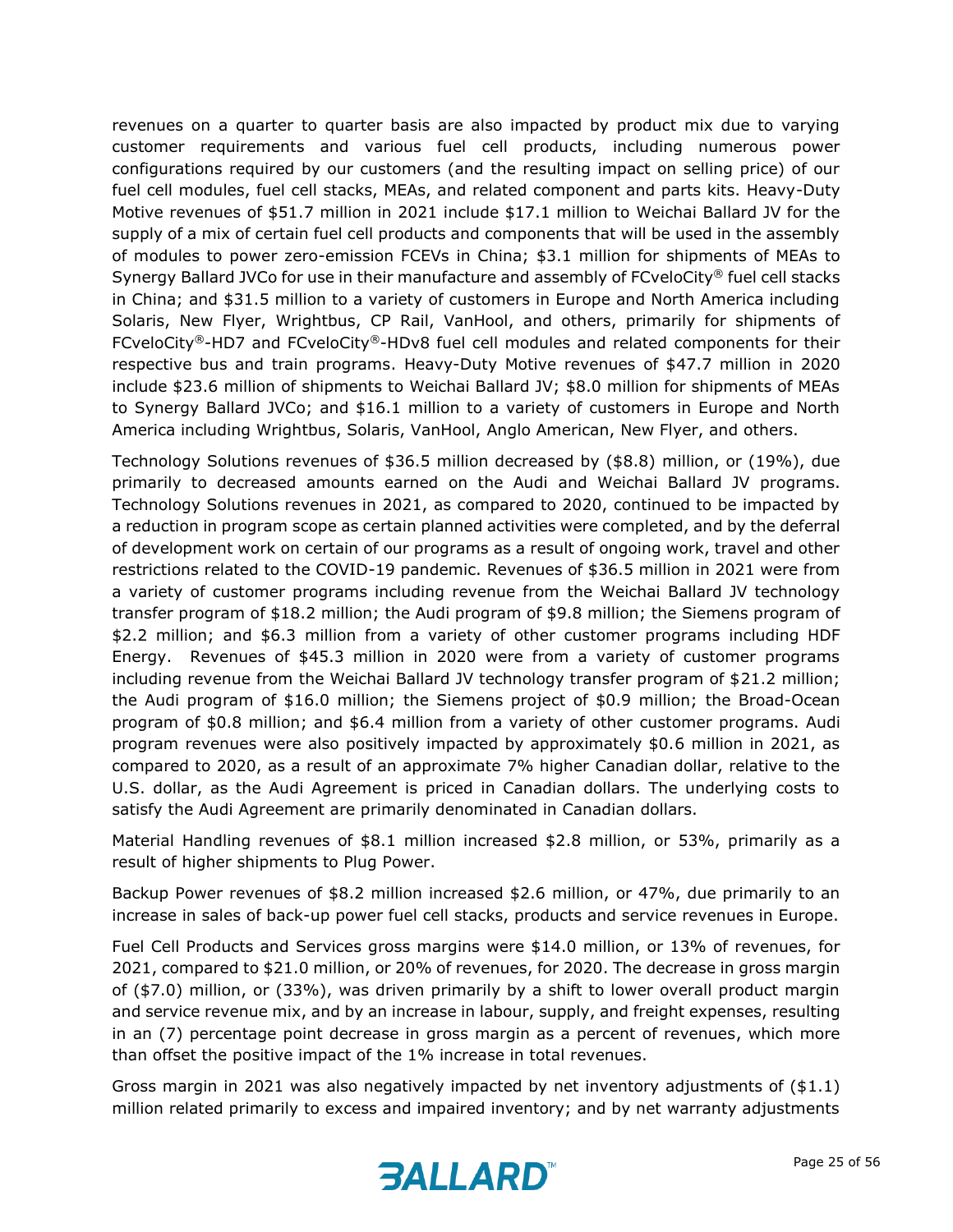of (\$0.3) million related primarily to increased service costs. Gross margin in 2020 was negatively impacted by net inventory adjustments of (\$1.5) million related primarily to excess and impaired inventory; and positively impacted by net warranty adjustments of \$1.4 million related primarily to contractual expirations and reduced service costs.

| (Expressed in thousands of U.S. dollars)                                                            | Year ended December 31, |                  |    |                 |                |            |  |  |  |
|-----------------------------------------------------------------------------------------------------|-------------------------|------------------|----|-----------------|----------------|------------|--|--|--|
|                                                                                                     |                         | 2021             |    | 2020            | \$ Change      | % Change   |  |  |  |
| Research and Product<br>Development                                                                 | \$                      | 62,162           | \$ | 35,519          | 26,643<br>\$   | 75%        |  |  |  |
| General and Administrative<br>Sales and Marketing                                                   |                         | 24,725<br>12,904 |    | 16,234<br>8,616 | 8,491<br>4,288 | 52%<br>50% |  |  |  |
| <b>Operating Expenses</b>                                                                           |                         | 99,791           |    | 60,369          | 39,422         | 65%        |  |  |  |
| Research and Product<br>Development (cash operating cost)                                           | \$                      | 52,539           | \$ | 28,981          | 23,558<br>\$   | 81%        |  |  |  |
| General and Administrative<br>(cash operating cost)<br>Sales and Marketing (cash operating<br>cost) |                         | 19,754<br>11,489 |    | 13,566<br>7,482 | 6,188<br>4,007 | 46%<br>54% |  |  |  |
| <b>Cash Operating Costs</b>                                                                         |                         | 83,782           |    | 50,029          | 33,753         | 67%        |  |  |  |

#### *Operating Expenses and Cash Operating Costs*

Cash Operating Costs and its components of Research and Product Development (cash operating cost), General and Administrative (cash operating cost), and Sales and Marketing (cash operating cost) are non-GAAP measures. We use certain Non-GAAP measures to assist in assessing our financial performance. Non-GAAP measures do not have any standardized meaning prescribed by GAAP and are therefore unlikely to be comparable to similar measures presented<br>by other companies. See the reconciliation of Cash Operating Costs to GAAP reconciliation of Research and Product Development (cash operating cost), General and Administrative (cash operating cost), and Sales and Marketing (cash operating cost) to GAAP in the Operating Expense section. Cash Operating Costs adjusts operating expenses for stock-based compensation expense,<br>depreciation and amortization, impairment losses on trade receivables, restruc contracts, acquisition related costs, and financing charges.

Total Operating Expenses (excluding Other operating expenses) for 2021 was \$99.8 million, an increase of \$39.4 million, or 65%, compared to 2020. The increase was driven by higher research and product development expenses of \$26.6 million, higher general and administrative expenses of \$8.5 million, and higher sales and marketing expenses of \$4.3 million.

Cash Operating Costs (see Supplemental Non-GAAP Measures and Reconciliations) for 2021 was \$83.8 million, an increase of \$33.8 million, or 67%, compared to 2020. The \$33.8 million, or 67%, increase was driven by higher research and product development cash operating costs of \$23.6 million, by higher general and administrative cash operating costs of \$6.2 million, and by higher sales and marketing cash operating costs of \$4.0 million.

The increase in operating expenses and cash operating costs in 2021 was driven primarily by increased expenditure on technology and product development activities in Canada, Denmark and the U.K., including the design and development of next generation fuel cell stacks and modules for bus, truck, rail and marine applications, and increased continuation engineering investment in our existing fuel cell products, including activities related to product cost reduction. Increased program investment includes expenditures related to the launch of our FCmove™-HD+, a fuel cell module designed for buses and medium and heavy-duty trucks, the launch of our FCgen®-HPS High-Power Density Fuel Cell Stack for light-medium-and heavy-duty vehicles, the launch of our FCwaveTM Fuel Cell Module for marine applications, and on the ongoing improvement of all of our fuel cell products including our high performance fuel cell module, the FCmove™-HD, and our high performance liquid-cooled fuel cell stack, the FCgen®-LCS.

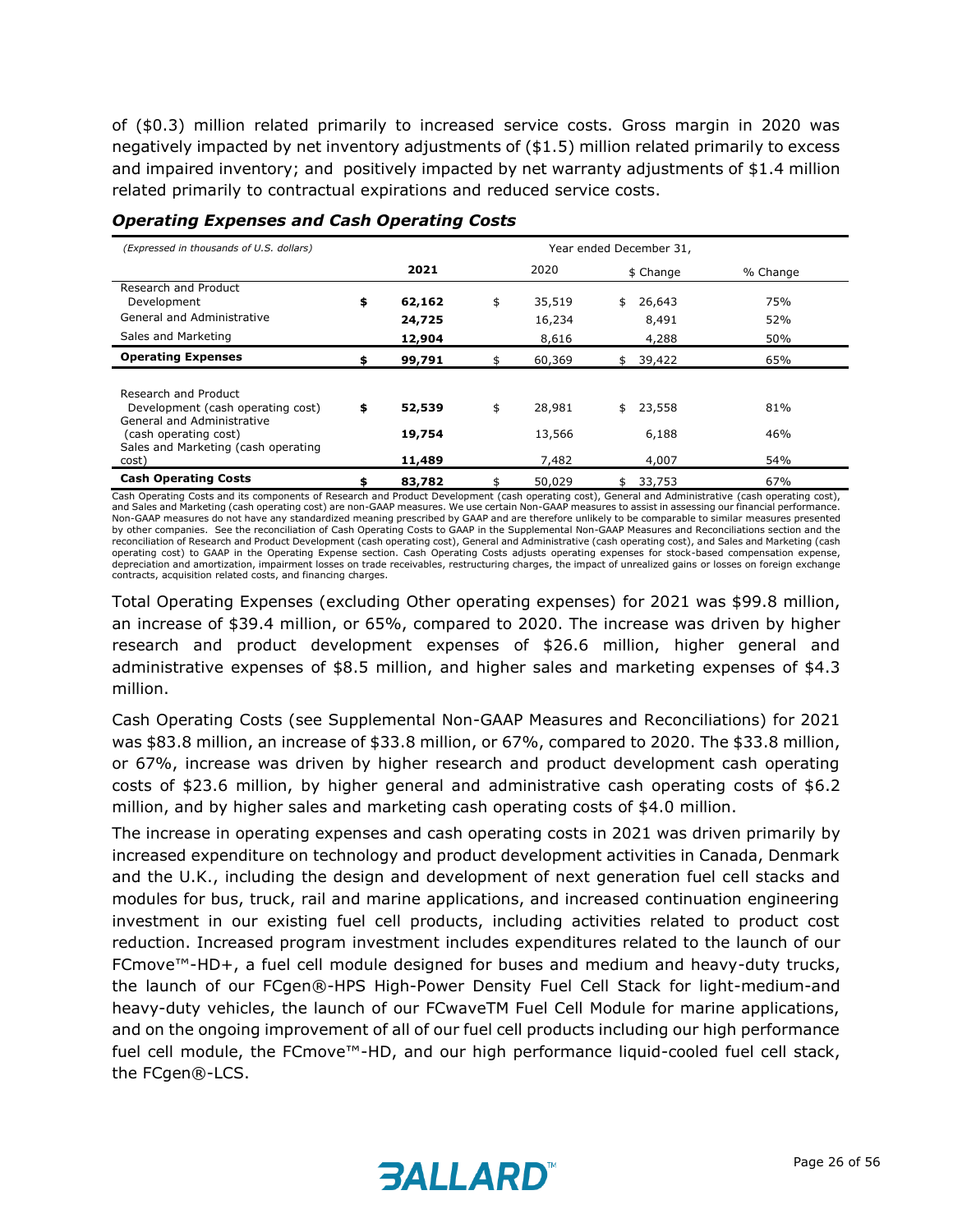These cost increases were also due to higher overall labour costs in Canada in 2021 as a result of an approximate 7% higher Canadian dollar, relative to the U.S. dollar, and the resulting negative impact on our Canadian operating cost base, partially offset by increased government funding recoveries primarily in Canada as a result of qualifying for certain COVID-19 government recoveries primarily in the first half of 2021. Government funding recoveries are reflected primarily as a cost offset against gross research and product development expenses. In addition, general and administrative costs are higher due to incurred COVID-19 administration costs, and higher legal and contract administration, consulting, insurance, recruiting, corporate development, and professional fees, whereas sales and administrative costs are higher due to an increase in sales activity, consulting, and marketing labour costs in Canada and Europe primarily as a result of personnel increases.

#### *Adjusted EBITDA*

| (Expressed in thousands of U.S. dollars) | Year ended December 31, |           |  |          |  |           |           |  |
|------------------------------------------|-------------------------|-----------|--|----------|--|-----------|-----------|--|
|                                          | 2021                    |           |  | 2020     |  | \$ Change | % Change  |  |
| <b>Adjusted EBITDA</b>                   |                         | (82, 188) |  | (38.944) |  | (43, 244) | $(111\%)$ |  |

EBITDA and Adjusted EBITDA are non-GAAP measures. We use certain Non-GAAP measures to assist in assessing our financial performance. Non-GAAP measures do not have any standardized meaning prescribed by GAAP and are therefore unlikely to be comparable to similar measures presented by other companies. See reconciliation of Adjusted EBITDA to GAAP in the Supplemental Non-GAAP Measures and Reconciliations section. Adjusted EBITDA adjusts EBITDA for stock-based compensation expense, transactional gains and losses, asset impairment charges, unrealized gains or losses on foreign exchange contracts, finance and other income, and acquisition related costs.

Adjusted EBITDA (see Supplemental Non-GAAP Measures and Reconciliations) for 2021 was (\$82.2) million, compared to (\$38.9) million for 2020. The (\$43.2) million increase in Adjusted EBITDA loss was driven primarily by the decrease in gross margin of (\$7.0), by the increase in Cash Operating Costs of (\$33.8) million, and by higher equity in loss of investment in joint venture and associates of (\$3.6) million primarily attributed to the ongoing establishment of operations of Weichai Ballard JV.

#### *Net Loss from Continuing Operations*

| (Expressed in thousands of U.S. dollars) |            | Year ended December 31, |           |  |           |          |
|------------------------------------------|------------|-------------------------|-----------|--|-----------|----------|
|                                          | 2021       |                         | 2020      |  | \$ Change | % Change |
| Net loss from continuing operations      | (114, 397) |                         | (49, 469) |  | (64.928)  | (131%)   |

Net loss from continuing operations for 2021 was (\$114.4) million, or (\$0.39) per share, compared to a net loss from continuing operations of (\$49.5) million, or (\$0.20) per share, in 2020. The (\$64.9) million increase in net loss in 2021 was driven primarily by the increase in Adjusted EBITDA loss of (\$43.2) million, higher stock-based compensation expense of (\$3.4) million, higher depreciation and amortization expense of (\$2.3) million, and by lower finance and other income of (\$13.1) million which includes mark to market and foreign exchange losses of (\$10.5) million on our long-term investment in Forsee Power.

In addition, operating margins, and costs in 2021 were impacted by the negative impact of a stronger Canadian dollar, relative to the U.S. dollar, as compared to 2020. As a significant amount of our net operating costs (primarily labour) are denominated in Canadian dollars, gross margin, operating expenses, Adjusted EBITDA, and net loss from continuing operations are impacted by changes in the Canadian dollar relative to the U.S. dollar. As the Canadian dollar relative to the U.S. dollar was approximately 7%, or 500 basis points, higher in 2021 as compared to 2020, negative foreign exchange impacts on our Canadian operating margins and cost base were approximately (\$5.0) million. A \$0.01 increase in the Canadian dollar,

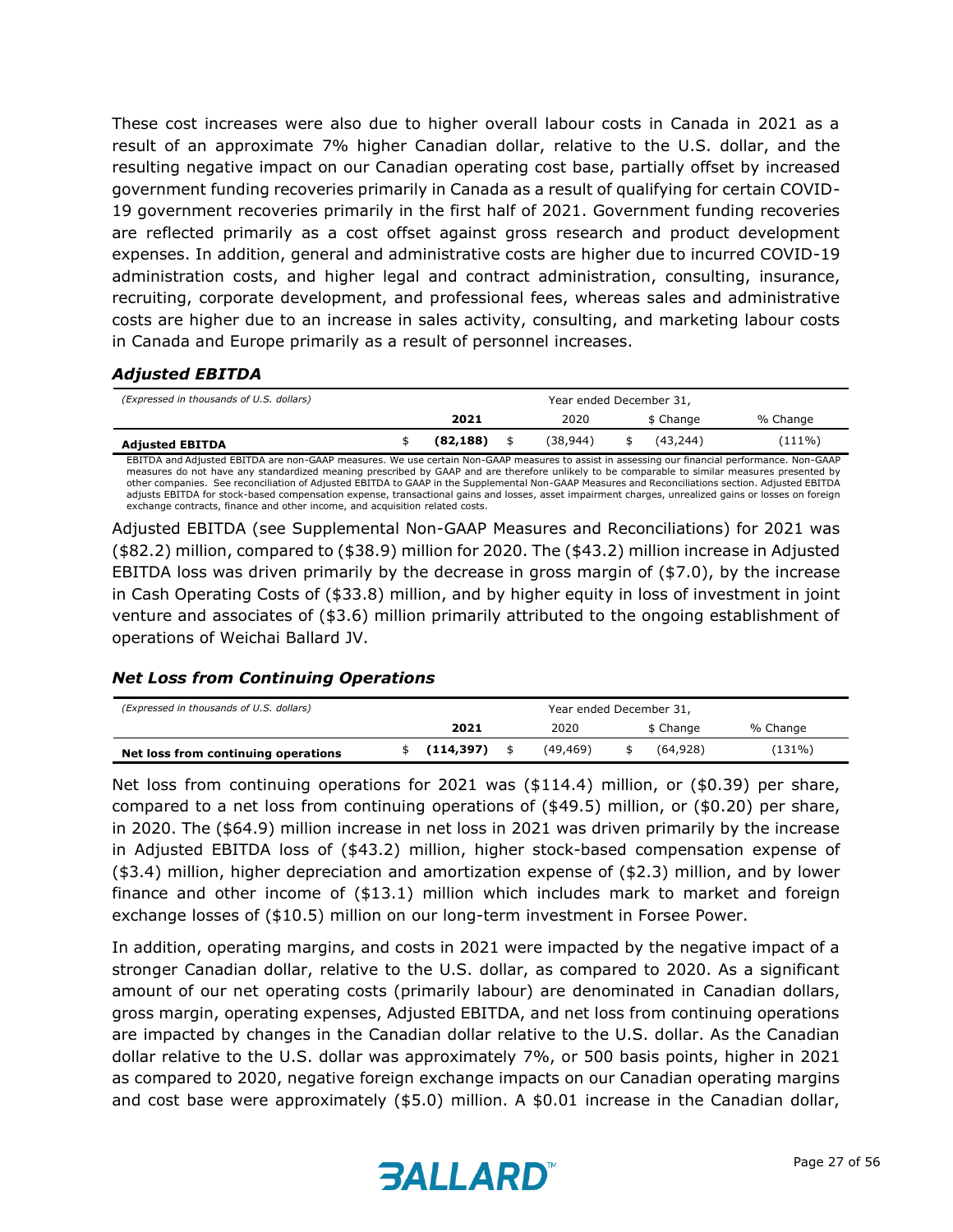relative to the U.S. dollar, negatively impacts annual operating margins and costs by approximately \$1.0 million.

| (Expressed in thousands of U.S. dollars)          | Year ended December 31, |                |    |         |    |           |           |  |  |  |  |  |
|---------------------------------------------------|-------------------------|----------------|----|---------|----|-----------|-----------|--|--|--|--|--|
|                                                   |                         | 2021           |    | 2020    |    | \$ Change | % Change  |  |  |  |  |  |
| Revenues                                          |                         | $\blacksquare$ | \$ | 262     | \$ | (262)     | (100%)    |  |  |  |  |  |
| Cost of goods sold                                |                         | $\blacksquare$ |    | 223     |    | (223)     | (100%)    |  |  |  |  |  |
| Gross margin                                      |                         | $\blacksquare$ |    | 39      |    | (39)      | $(100\%)$ |  |  |  |  |  |
| Operating recovery (expenses)                     |                         | 164            |    | (2,115) |    | (2, 279)  | (108%)    |  |  |  |  |  |
| Gain on sale of assets                            |                         | $\blacksquare$ |    | 168     |    | (168)     | (100%)    |  |  |  |  |  |
| Net income (loss) from<br>discontinued operations | \$                      | 164            | \$ | (1,908) | \$ | 2,072     | 109%      |  |  |  |  |  |

#### *Net Income (Loss) from Discontinued Operations*

Net income (loss) from discontinued operations for 2021 was \$0.2 million, or \$0.00 per share, compared to (\$1.9) million, or (\$0.01) per share, in 2020, and consists of the results of our former UAV business located in Southborough, Massachusetts that was sold in the fourth quarter of 2020.

#### **5.4 Operating Expenses and Other Items – Three Months and Year ended December 31, 2021**

#### *Research and product development expenses*

| (Expressed in thousands of U.S. dollars)    | Three months ended December 31, |          |      |          |    |           |          |  |  |  |
|---------------------------------------------|---------------------------------|----------|------|----------|----|-----------|----------|--|--|--|
| <b>Research and product development</b>     |                                 | 2021     | 2020 |          |    | \$ Change | % Change |  |  |  |
| Research and product development expense    |                                 | 19,870   | \$   | 11,759   |    | 8,111     | 69%      |  |  |  |
| Less: Depreciation and amortization expense | s                               | (1, 458) | \$   | (765)    | \$ | (693)     | (91%)    |  |  |  |
| Less: Stock-based compensation expense      |                                 | (1,259)  | \$   | (1, 423) |    | 164       | 12%      |  |  |  |
| Research and Product Development (cash      |                                 | 17,153   | \$   | 9,571    |    | 7,582     | 79%      |  |  |  |
| operating cost)                             |                                 |          |      |          |    |           |          |  |  |  |

| (Expressed in thousands of U.S. dollars)    | Year ended December 31, |          |    |         |    |           |          |  |  |  |
|---------------------------------------------|-------------------------|----------|----|---------|----|-----------|----------|--|--|--|
| <b>Research and product development</b>     |                         | 2021     |    | 2020    |    | \$ Change | % Change |  |  |  |
| Research and product development expense    |                         | 62,162   | \$ | 35,519  |    | 26,643    | 75%      |  |  |  |
| Less: Depreciation and amortization expense | s                       | (4, 101) | \$ | (3,211) | \$ | (890)     | (28%)    |  |  |  |
| Less: Stock-based compensation expense      |                         | (5,522)  | \$ | (3,327) |    | (2, 195)  | (66%)    |  |  |  |
| Research and Product Development (cash      |                         | 52,539   | \$ | 28,981  |    | 23,558    | 81%      |  |  |  |
| operating cost)                             |                         |          |    |         |    |           |          |  |  |  |

Research and Product Development (cash operating cost) is a non-GAAP measure. We use certain Non-GAAP measures to assist in assessing our financial performance. Non-GAAP measures do not have any standardized meaning prescribed by GAAP and are therefore unlikely to be comparable to similar measures presented by other companies. Research and Product Development (cash operating cost) adjusts Research and product development expense for depreciation and amortization expense and stock-based compensation expense. See the reconciliation of the adjustments to Research and product development expense in the table above.

*Research and product development expenses for the three months ended December 31, 2021,* were \$19.9 million, an increase of \$8.1 million, or 69%, compared to the corresponding period of 2020. Excluding depreciation and amortization expense and stockbased compensation expense, research and product development cash operating costs (see Supplemental Non-GAAP Measures and Reconciliations) were \$17.2 million in 2021, an increase of \$7.6 million, or 79%, compared to 2020.

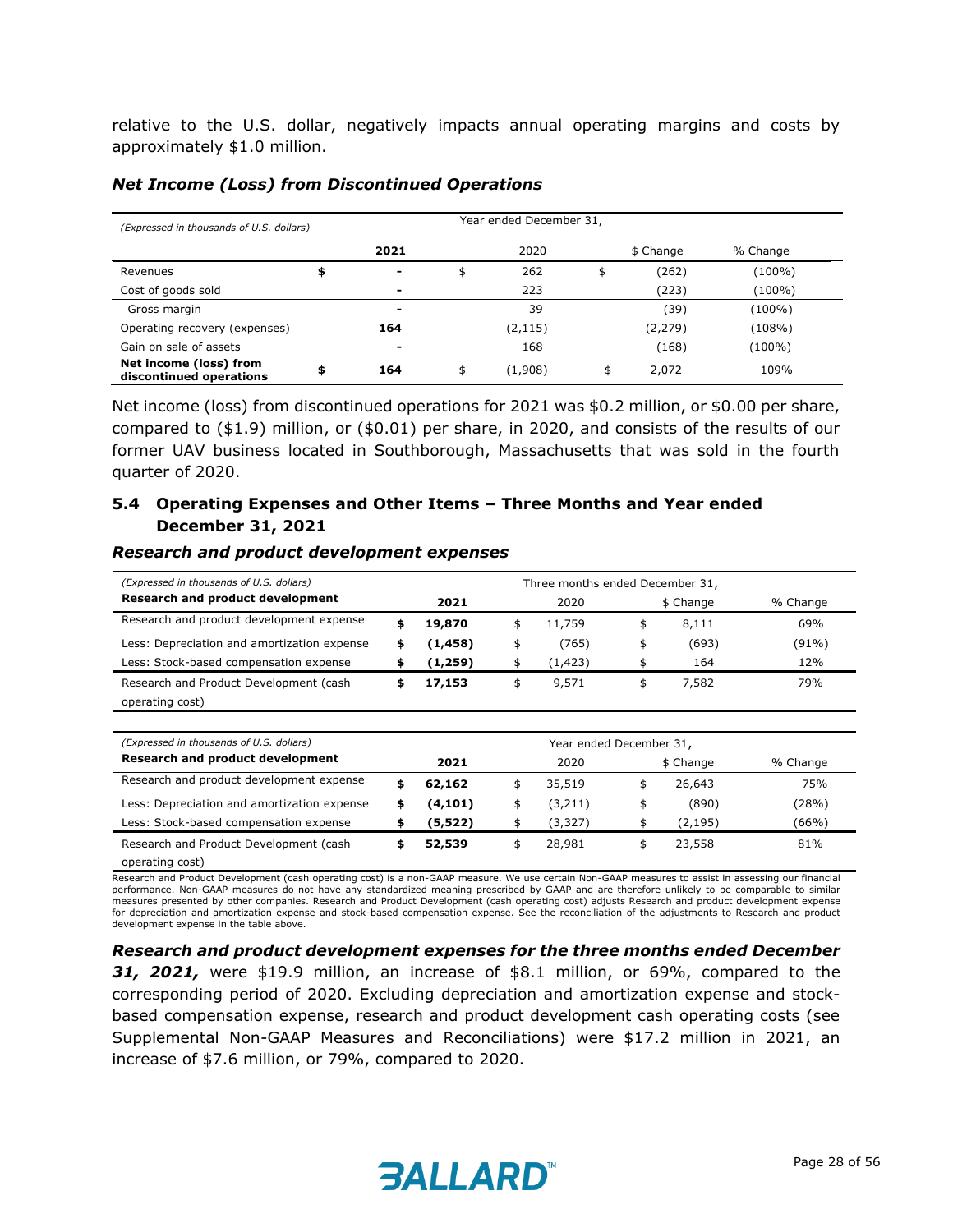*Research and product development expenses for the year ended December 31, 2021,* were \$62.2 million, an increase of \$26.6 million, or 75%, compared to the corresponding period of 2020. Excluding depreciation and amortization expense and stockbased compensation expense, research and product development cash operating costs (see Supplemental Non-GAAP Measures and Reconciliations) were \$52.5 million in 2021, an increase of \$23.6 million, or 81%, compared to 2020.

The respective \$7.6 million, or 79%, and \$23.6 million, or 81%, increases in research and development cash operating costs (see Supplemental Non-GAAP Measures and Reconciliations) in the fourth quarter and fiscal year 2021, as compared to the fourth quarter and fiscal year 2020, was driven primarily by increased expenditure on technology and product development activities in Canada, Denmark and the U.K., including the design and development of next generation fuel cell stacks and modules for bus, truck, rail and marine applications, and increased continuation engineering investment in our existing fuel cell products, including activities related to product cost reduction. Increased program investment includes expenditures related to the launch of our FCmove™-HD+, a fuel cell module designed for buses and medium and heavy-duty trucks, the launch of our FCgen®-HPS High-Power Density Fuel Cell Stack for light-medium-and heavy-duty vehicles, the launch of our FCwaveTM Fuel Cell Module for marine applications, and on the ongoing improvement of all of our fuel cell products including our high performance fuel cell module, the FCmove™-HD, and our high performance liquid-cooled fuel cell stack, the FCgen®-LCS.

These cost increases were also due to higher overall labour costs in Canada in 2021 as a result of an approximate 7% higher Canadian dollar, relative to the U.S. dollar, and the resulting negative impact on our Canadian operating cost base in 2021 compared to 2020. These cost increases were partially offset by increased government funding recoveries primarily in Canada as a result of qualifying for certain COVID-19 government recoveries primarily in the first half of 2021. Government funding recoveries are reflected primarily as a cost offset against gross research and product development expenses.

Depreciation and amortization expense included in research and product development expense for the three months and year ended December 31, 2021, was \$1.5 million and \$4.1 million, respectively, compared to \$0.8 million and \$3.2 million, respectively, for the corresponding periods of 2020. Depreciation and amortization expense relate primarily to amortization expense on our intangible assets and depreciation expense on our research and product development facilities and equipment. The increase in 2021 is primarily as a result of increased investment in core equipment and includes amortization on acquired Arcola intangible assets.

Stock-based compensation expense included in research and product development expense for the three months and year ended December 31, 2021, was \$1.3 million and \$5.5 million, respectively, compared to \$1.4 million and \$3.3 million, respectively, for the corresponding periods of 2020. The increase in 2021 is due primarily to new equity awards granted to a wider employee base to help retain key personnel including awards granted on the acquisition of Arcola.

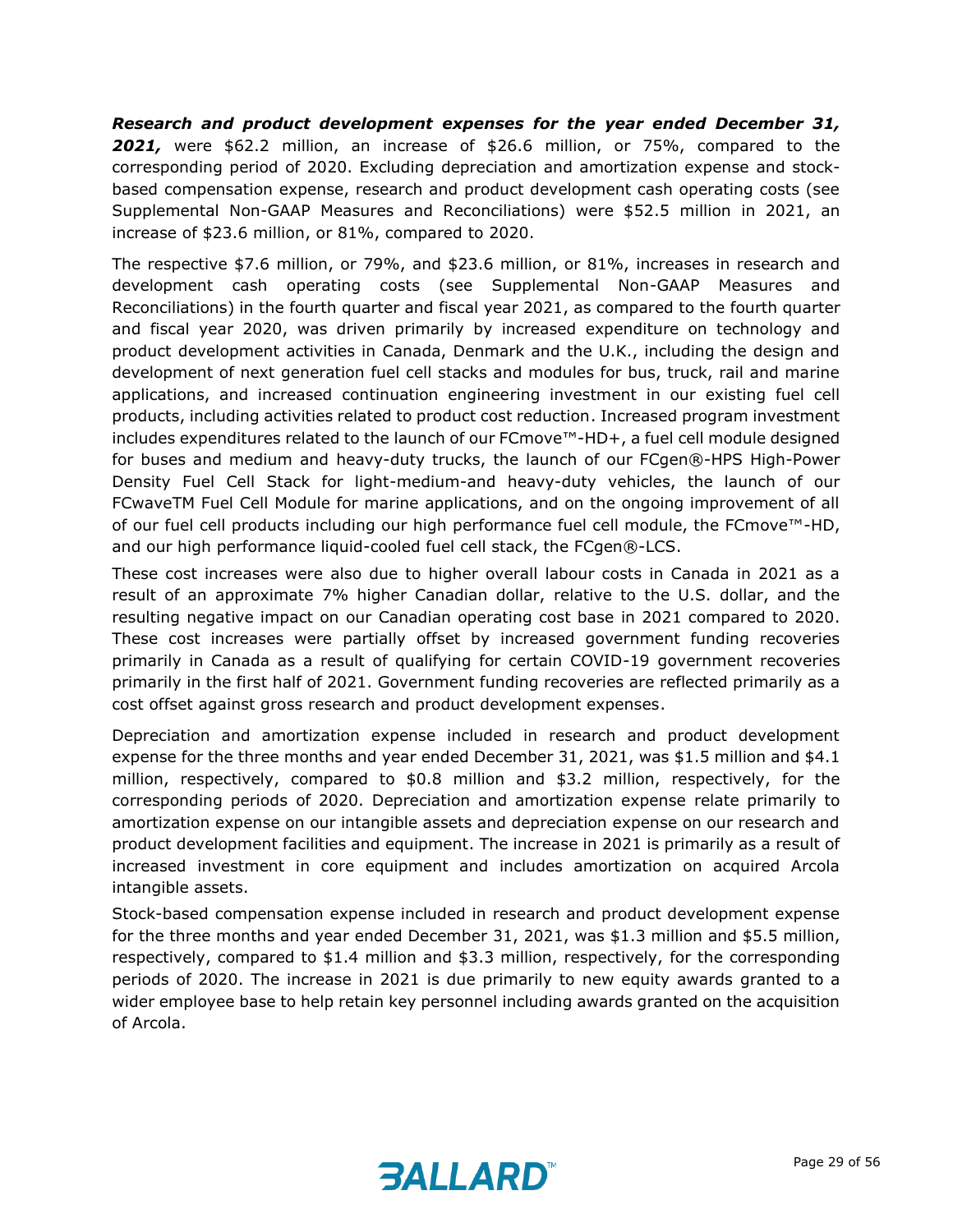| (Expressed in thousands of U.S. dollars)    |    | Three months ended December 31, |      |       |    |           |          |  |  |  |  |
|---------------------------------------------|----|---------------------------------|------|-------|----|-----------|----------|--|--|--|--|
| <b>General and administrative</b>           |    | 2021                            | 2020 |       |    | \$ Change | % Change |  |  |  |  |
| General and administrative expense          |    | 7,420                           | \$   | 4,972 | \$ | 2,448     | 49%      |  |  |  |  |
| Less: Depreciation and amortization expense | \$ | (577)                           | \$   | (281) | \$ | (296)     | (105%)   |  |  |  |  |
| Less: Stock-based compensation expense      | \$ | (698)                           | \$   | (561) | \$ | (137)     | (24%)    |  |  |  |  |
| Add: Impact of unrealized gains (losses) on | \$ | 263                             | \$   | 324   | \$ | (61)      | (19%)    |  |  |  |  |
| foreign exchange contracts                  |    |                                 |      |       |    |           |          |  |  |  |  |
| General and Administrative (cash operating  | \$ | 6,408                           | \$   | 4,454 | \$ | 1,954     | 44%      |  |  |  |  |
| cost)                                       |    |                                 |      |       |    |           |          |  |  |  |  |

#### *General and administrative expenses*

| (Expressed in thousands of U.S. dollars)    | Year ended December 31, |         |    |          |    |           |          |  |  |  |
|---------------------------------------------|-------------------------|---------|----|----------|----|-----------|----------|--|--|--|
| <b>General and administrative</b>           |                         | 2021    |    | 2020     |    | \$ Change | % Change |  |  |  |
| General and administrative expense          | \$                      | 24,725  | \$ | 16,234   | \$ | 8,491     | 52%      |  |  |  |
| Less: Depreciation and amortization expense | \$                      | (1,672) | \$ | (1, 120) | \$ | (552)     | (49%)    |  |  |  |
| Less: Stock-based compensation expense      | \$                      | (2,780) | \$ | (1,807)  | \$ | (973)     | (54%)    |  |  |  |
| Add: Impact of unrealized gains (losses) on | \$                      | (519)   | \$ | 259      | \$ | (778)     | (300%)   |  |  |  |
| foreign exchange contracts                  |                         |         |    |          |    |           |          |  |  |  |
| General and Administrative (cash operating  | \$                      | 19,754  | \$ | 13,566   | \$ | 6,188     | 46%      |  |  |  |
| cost)                                       |                         |         |    |          |    |           |          |  |  |  |

General and Administrative (cash operating cost) is a non-GAAP measure. We use certain Non-GAAP measures to assist in assessing our financial performance. Non-GAAP measures do not have any standardized meaning prescribed by GAAP and are therefore unlikely to be comparable to similar measures presented by other companies. General and Administrative (cash operating cost) adjusts General and administrative expense for depreciation and amortization expense, stock-based compensation expense and the impact of unrealized gains or losses on foreign exchange contracts. See the reconciliation of the adjustments to General and administrative expense in the table above.

*General and administrative expenses for the three months ended December 31, 2021,* were \$7.4 million, an increase of \$2.4 million, or 49%, compared to the corresponding period of 2020. Excluding depreciation and amortization expense, stock-based compensation expense, and the impact of unrealized gains (losses) on foreign exchange contracts, general and administrative cash operating costs (see Supplemental Non-GAAP Measures and Reconciliations) were \$6.4 million in the fourth quarter of 2021, an increase of \$2.0 million, or 44%, compared to the fourth quarter of 2020.

*General and administrative expenses for the year ended December 31, 2021,* were \$24.7 million, an increase of \$8.5 million, or 52%, compared to the corresponding period of 2020. Excluding depreciation and amortization expense, stock-based compensation expense, and the impact of unrealized gains (losses) on foreign exchange contracts, general and administrative cash operating costs (see Supplemental Non-GAAP Measures and Reconciliations) were \$19.8 million in 2021, an increase of \$6.2 million, or 46%, compared to 2020.

The respective \$2.0 million, or 44%, and \$6.2 million, or 46%, increases in general and administrative cash operating costs (see Supplemental Non-GAAP Measures and Reconciliations) in the fourth quarter and fiscal year 2021, as compared to the fourth quarter and fiscal year 2020, was due primarily to incurred COVID-19 administration costs, by higher legal and contract administration, consulting, insurance, recruiting, corporate development, and professional fees, and by higher overall labour costs in Canada in 2021 as a result of an approximate 7% higher Canadian dollar, relative to the U.S. dollar, and the resulting negative impact on our Canadian operating cost base in 2021 compared to 2020.

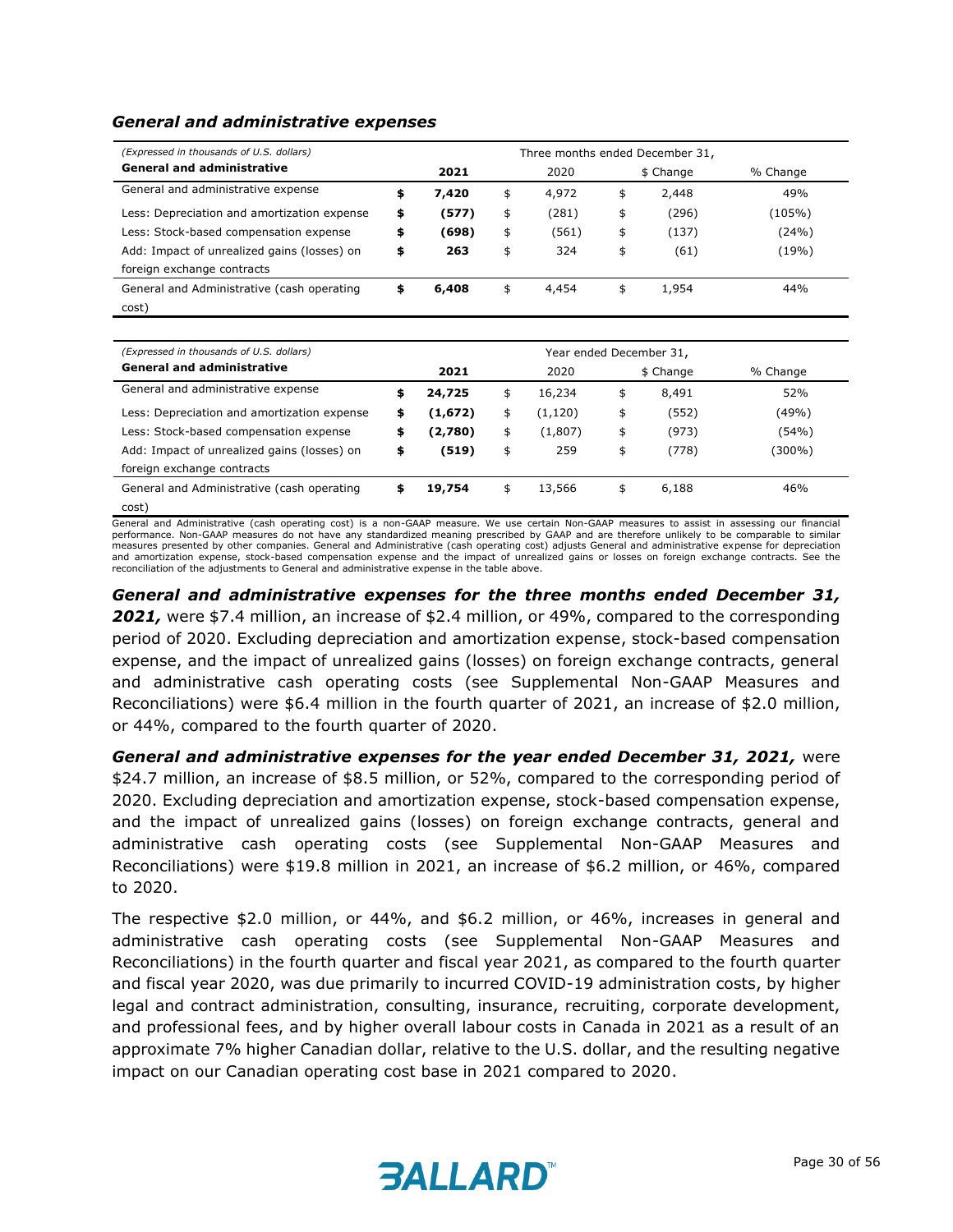Depreciation and amortization expense included in general and administrative expense for the three months and year ended December 31, 2021, was \$0.6 million and \$1.7 million, respectively, compared to \$0.3 million and \$1.1 million, respectively, for the corresponding periods of 2020. Depreciation and amortization expense relate primarily to our office and information technology intangible assets including our ongoing investment in our ERP system.

Stock-based compensation expense included in general and administrative expense for the three months and year ended December 31, 2021, was \$0.7 million and \$2.8 million, respectively, compared to \$0.6 million and \$1.8 million, respectively, for the corresponding periods of 2020. The increase in 2021 is due primarily to new equity awards granted to a wider employee base to help retain key personnel.

The impact of unrealized gains (losses) on foreign exchange contracts included in general and administrative expense for the three months and year ended December 31, 2021, was (\$0.3) million and (\$0.5) million, respectively, in each of the periods, compared to \$0.3 million and \$0.3 million, respectively, for the corresponding periods of 2020. We use forward foreign exchange contracts to help manage our exposure to currency rate fluctuations. We record these contracts at their fair value as of the balance sheet date as either assets or liabilities with any changes in fair value in the period recorded in profit or loss (general and administrative expense) as these contracts are not designated or qualified under hedge accounting criteria.

| (Expressed in thousands of U.S. dollars)    |   | Three months ended December 31, |      |       |    |           |          |  |  |  |  |
|---------------------------------------------|---|---------------------------------|------|-------|----|-----------|----------|--|--|--|--|
| Sales and marketing                         |   | 2021                            | 2020 |       |    | \$ Change | % Change |  |  |  |  |
| Sales and marketing expense                 |   | 3,417                           | \$   | 2,742 | \$ | 675       | 25%      |  |  |  |  |
| Less: Depreciation and amortization expense | S | (12)                            | \$   | (14)  | \$ |           | 14%      |  |  |  |  |
| Less: Stock-based compensation expense      |   | (362)                           | \$   | (363) |    |           | $-9/0$   |  |  |  |  |
| Sales and Marketing (cash operating cost)   |   | 3,043                           |      | 2,365 |    | 678       | 29%      |  |  |  |  |

#### *Sales and marketing expenses*

| (Expressed in thousands of U.S. dollars)    | Year ended December 31, |          |    |         |  |           |          |  |  |  |
|---------------------------------------------|-------------------------|----------|----|---------|--|-----------|----------|--|--|--|
| Sales and marketing                         |                         | 2021     |    | 2020    |  | \$ Change | % Change |  |  |  |
| Sales and marketing expense                 |                         | 12,904   |    | 8,616   |  | 4,288     | 50%      |  |  |  |
| Less: Depreciation and amortization expense |                         | (48)     | \$ | (40)    |  | (8)       | (20%)    |  |  |  |
| Less: Stock-based compensation expense      |                         | (1, 367) |    | (1.094) |  | (273)     | (25%)    |  |  |  |
| Sales and Marketing (cash operating cost)   |                         | 11,489   |    | 7.482   |  | 4,007     | 54%      |  |  |  |

Sales and Marketing (cash operating cost) is a non-GAAP measure. We use certain Non-GAAP measures to assist in assessing our financial performance. Non-GAAP measures do not have any standardized meaning prescribed by GAAP and are therefore unlikely to be comparable to similar measures presented by other companies. Sales and Marketing (cash operating cost) adjusts Sales and marketing expense for depreciation and amortization expense and stockbased compensation expense. See the reconciliation of the adjustments to Sales and marketing expense in the table above.

*Sales and marketing expenses for the three months ended December 31, 2021,* were \$3.4 million, an increase of \$0.7 million, or 25%, compared to the corresponding period of 2020. Excluding stock-based compensation expense, sales and marketing cash operating costs (see Supplemental Non-GAAP Measures and Reconciliations) were \$3.0 million in the fourth quarter of 2021, an increase of \$0.7 million, or 29%, compared to the fourth quarter of 2020.

*Sales and marketing expenses for the year ended December 31, 2021,* were \$12.9 million, an increase of \$4.3 million, or 50%, compared to the corresponding period of 2020. Excluding stock-based compensation expense, sales and marketing cash operating costs (see

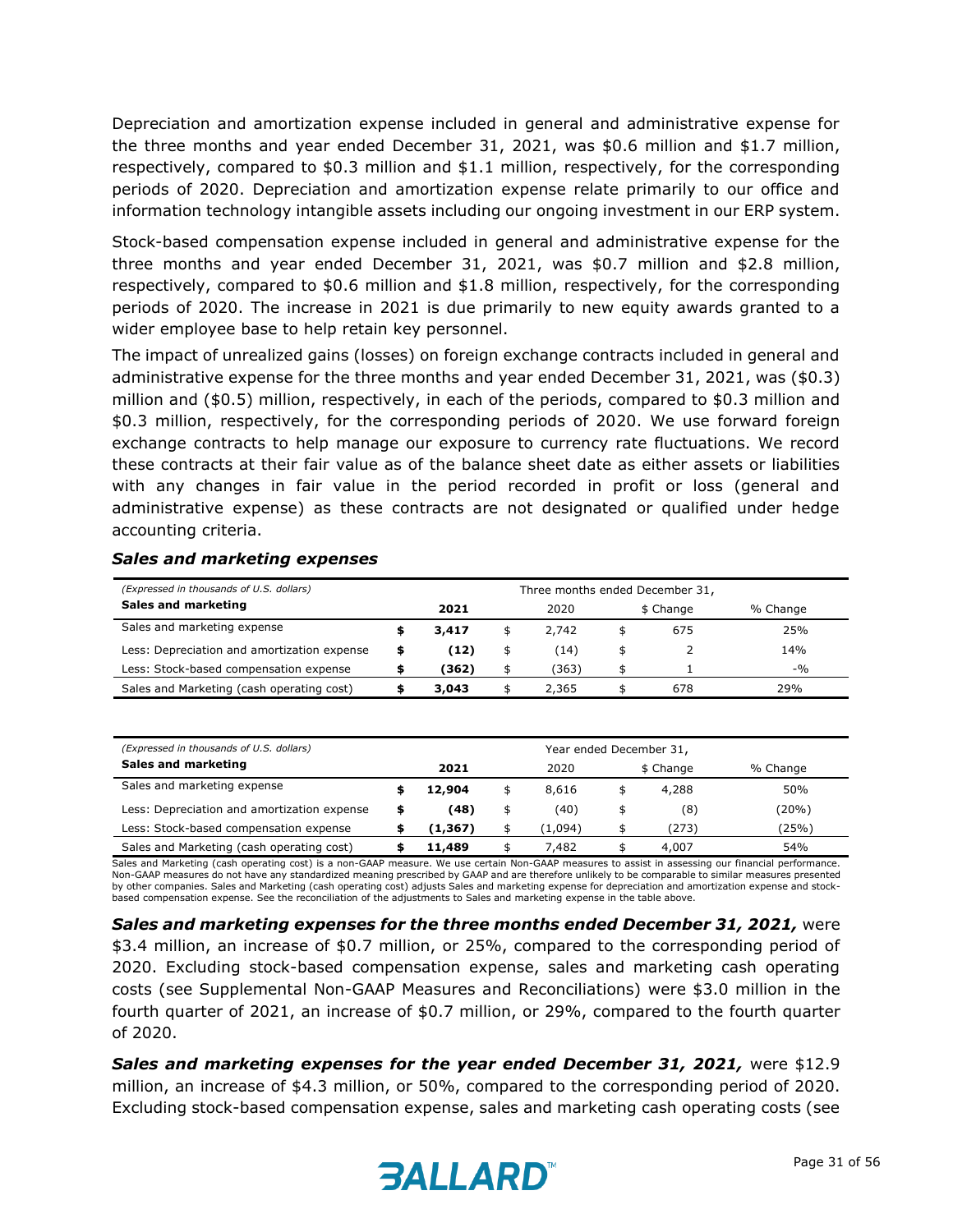Supplemental Non-GAAP Measures and Reconciliations) were \$11.5 million in 2021, an increase of \$4.0 million, or 54%, compared to 2020.

The respective \$0.7 million, or 29%, and \$4.0 million, or 54%, increases in sales and marketing cash operating costs (see Supplemental Non-GAAP Measures and Reconciliations) in the fourth quarter and fiscal year 2021, as compared to the fourth quarter and fiscal year 2020, was driven primarily by an increase in sales activity, consulting, and marketing labour costs in Canada and Europe as a result of personnel increases to support increased sales activity, and by higher overall labour costs in Canada in 2021 as a result of an approximate 7% higher Canadian dollar, relative to the U.S. dollar, and the resulting negative impact on our Canadian operating cost base.

Stock-based compensation expense included in sales and marketing expense for the three months and year ended December 31, 2021, was \$0.4 million and \$1.4 million, respectively, compared to \$0.4 million and \$1.1 million, respectively, for the corresponding periods of 2020. The increase in 2021 is due primarily to new equity awards granted to a wider employee base to help retain key personnel.

*Other expense for the three months and year ended December 31, 2021,* was \$1.6 million and \$2.3 million, respectively, compared to \$0.1 million and \$0.4 million, respectively, for the corresponding periods of 2020. The following table provides a breakdown of other expense for the reported periods:

| (Expressed in thousands of U.S. dollars)           | Three months ended December 31, |    |      |           |          |          |  |  |  |  |  |
|----------------------------------------------------|---------------------------------|----|------|-----------|----------|----------|--|--|--|--|--|
|                                                    | 2021                            |    | 2020 | \$ Change | % Change |          |  |  |  |  |  |
| Impairment loss (recovery) on trade<br>receivables | \$<br>11                        | \$ | 60   | \$        | (49)     | $(82\%)$ |  |  |  |  |  |
| Restructuring expense (recovery)                   | 9                               |    | 26   |           | 〔17〕     | (65%)    |  |  |  |  |  |
| Acquisition related charges                        | 1,580                           |    |      |           | 1,580    | 100%     |  |  |  |  |  |
| Other expenses (recovery)                          | \$<br>1,600                     | \$ | 86   | \$        | 1,514    | 1760%    |  |  |  |  |  |

| (Expressed in thousands of U.S. dollars)           | Year ended December 31, |       |      |        |    |           |          |  |  |  |
|----------------------------------------------------|-------------------------|-------|------|--------|----|-----------|----------|--|--|--|
|                                                    |                         | 2021  | 2020 |        |    | \$ Change | % Change |  |  |  |
| Impairment loss (recovery) on trade<br>receivables | \$                      | 54    | \$   | 310    | \$ | (256)     | (83%)    |  |  |  |
| Restructuring expense                              |                         | 156   |      | 66     |    | 90        | 136%     |  |  |  |
| Acquisition related charges                        |                         | 2,115 |      | $\sim$ |    | 2,115     | 100%     |  |  |  |
| Other expenses (recovery)                          |                         | 2,325 |      | 376    | \$ | 1,949     | 518%     |  |  |  |

Net impairment loss (recovery) on trade receivables for the year ended December 31, 2021, were nominal, compared to \$0.3 million for the corresponding period of 2020, and are due primarily to changes in the expected credit loss ("ECL") on our financial assets measured at amortized cost which consist primarily of trade receivables and contract assets. ECLs are a probability-weighted estimate of credit losses. In the event that we are able to recover on an impaired trade receivable through legal or other means, the recovered amount is recognized in the period of recovery as a reversal of the impairment loss.

Acquisition related charges for the three months and year ended December 31, 2021, was \$1.6 million and \$2.1 million, respectively, and consist primarily of legal, advisory, and transaction related costs incurred on ongoing corporate development activity including the

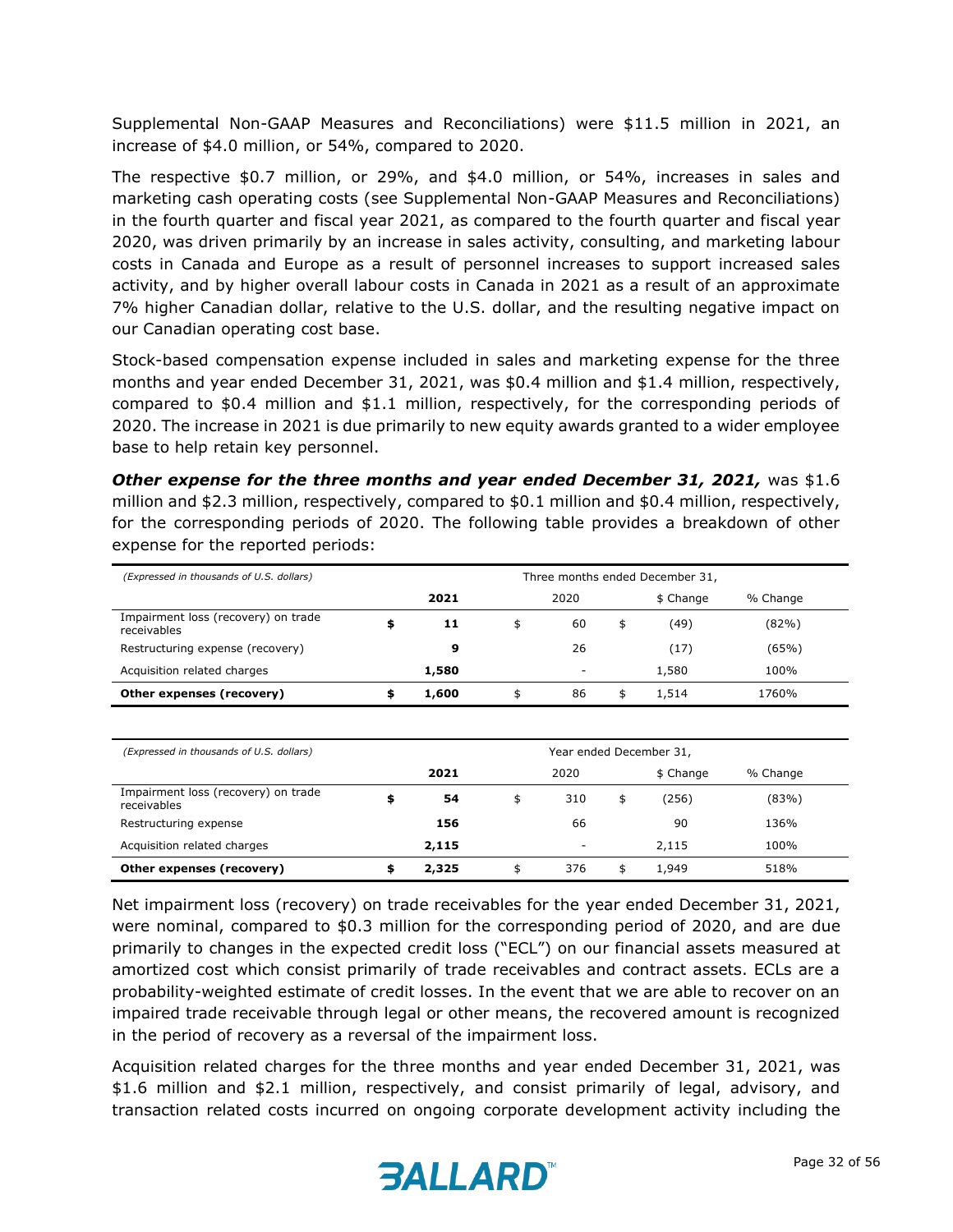successful acquisition of Arcola, the long-term investment in Forsee Power, and the long-term investment in certain hydrogen infrastructure and growth equity funds.

*Finance income (loss) and other for the three months and year ended December 31, 2021,* was (\$11.4) million and (\$8.8) million, respectively, compared to \$4.1 million and \$4.3 million, respectively, for the corresponding periods of 2020. The following table provides a breakdown of finance and other income (loss) for the reported periods:

| (Expressed in thousands of U.S. dollars)       | Three months ended December 31, |              |    |                          |           |          |        |  |  |  |
|------------------------------------------------|---------------------------------|--------------|----|--------------------------|-----------|----------|--------|--|--|--|
|                                                |                                 | 2020<br>2021 |    |                          | \$ Change | % Change |        |  |  |  |
| Employee future benefit plan expense           | \$                              | (34)         | \$ | (5)                      | \$        | (29)     | (580%) |  |  |  |
| Investment and other income (loss)             |                                 | 1,032        |    | 339                      |           | 693      | 204%   |  |  |  |
| Mark to Market gain (loss) on financial assets |                                 | (10,288)     |    | $\overline{\phantom{a}}$ |           | (10,288) | (100%) |  |  |  |
| Foreign exchange gain (loss)                   |                                 | (931)        |    | 5,303                    |           | (6, 234) | (118%) |  |  |  |
| Government levies                              |                                 | (1, 145)     |    | (1,500)                  |           | 355      | 24%    |  |  |  |
| Finance income (loss) and other                | \$                              | (11,366)     | \$ | 4,137                    | \$        | (15,503) | (375%) |  |  |  |

| (Expressed in thousands of U.S. dollars)       | Year ended December 31, |              |    |         |    |           |          |  |  |  |
|------------------------------------------------|-------------------------|--------------|----|---------|----|-----------|----------|--|--|--|
|                                                |                         | 2020<br>2021 |    |         |    | \$ Change | % Change |  |  |  |
| Employee future benefit plan expense           | \$                      | (251)        | \$ | (274)   | \$ | 23        | 8%       |  |  |  |
| Investment and other income (loss)             |                         | 3,743        |    | 1,181   |    | 2,562     | 217%     |  |  |  |
| Mark to Market gain (loss) on financial assets |                         | (9,024)      |    |         |    | (9,024)   | (100%)   |  |  |  |
| Foreign exchange gain (loss)                   |                         | (1, 336)     |    | 4,875   |    | (6,211)   | (150%)   |  |  |  |
| Government levies                              |                         | (1, 945)     |    | (1,500) |    | (445)     | (30%)    |  |  |  |
| Finance income (loss) and other                | \$                      | (8,813)      | \$ | 4,282   | \$ | (13,095)  | (306%)   |  |  |  |

Employee future benefit plan expense for the years ended December 31, 2021, and 2020, were (\$0.3) million in each of the periods, and primarily represent the excess of expected interest cost on plan obligations over the expected return on plan assets on a curtailed defined benefit pension plan for certain former United States employees.

Investment and other income for the three months and year ended December 31, 2021, was \$1.0 million and \$3.7 million, respectively, compared to \$0.3 million and \$1.2 million, respectively for the corresponding periods of 2020. Amounts were earned on our cash, cash equivalents and short-term investments and have changed relatively proportionately with the increase in our overall average monthly cash balances.

Mark to market gain (loss) on financial assets for the three months and year ended December 31, 2021, was (\$10.3) million and (\$9.0) million, respectively, and consist of changes in the fair value of certain short-term and long-term financial investments including Forsee Power and certain hydrogen infrastructure and growth equity funds. Mark to market gains and losses are also impacted by the conversion of our short-term and long-term financial assets, including Foresee Power and certain hydrogen infrastructure and growth equity funds, from their respective European Euro or Great British pound denominated investment to the U.S. dollar.

Foreign exchange gains (losses) for the three months and year ended December 31, 2021, were (\$0.9) million and (\$1.3) million, respectively, compared to \$5.3 million and \$4.9 million,

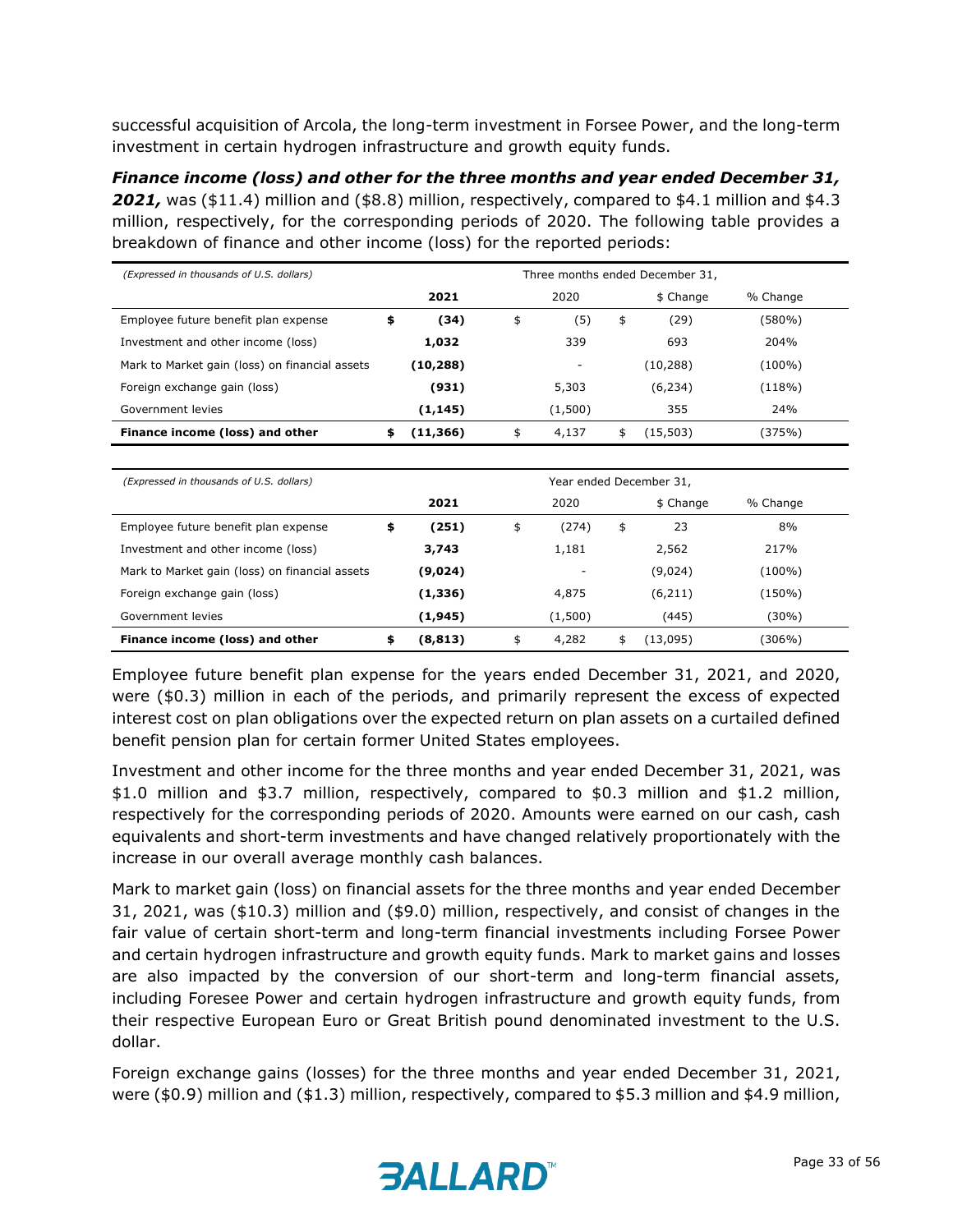respectively, for the corresponding periods of 2020. Foreign exchange gains and losses are attributable primarily to the effect of the changes in the value of the Canadian dollar, relative to the U.S. dollar, on our Canadian dollar-denominated net monetary position. Foreign exchange gains and losses are also impacted by the conversion of Ballard Power Systems Europe A/S' assets and liabilities from the Danish Kroner to the U.S. dollar at exchange rates in effect at each reporting date are recorded in other comprehensive income (loss).

Government levies for the three months and year ended December 31, 2021, was (\$1.1) million and  $($1.9)$  million, respectively, compared to  $($1.5)$  million and  $($1.5)$  million, respectively, for the corresponding periods of 2020. Government levies relate primarily to withholding taxes deducted from proceeds earned on certain commercial contracts.

*Finance expense for the three months and year ended December 31, 2021,* was (\$0.3) million and (\$1.3) million, respectively, consistent with the corresponding periods of 2020. Finance expense represents the interest expense incurred on all of our right-of-use assets with a lease term of greater than 12-months, including our head office building, manufacturing facility, and related storage facilities in Burnaby, British Columbia, as well as similar right-ofuse assets in all of our subsidiaries.

*Equity in income (loss) of investment in joint venture and associates for the three months and year ended December 31, 2021, was (\$4.9) million and (\$16.1) million,* respectively, compared to (\$4.3) million and (\$12.6) million, respectively, for the corresponding periods of 2020. Equity in loss of investment in joint venture and associates relates to the pickup of 49% of the net income (loss) of Weichai Ballard JV as a result of our 49% ownership position, and 10% of the net income (loss) of Synergy Ballard JVCo as a result of our 10% ownership position. Both investments in China are accounted for using the equity method of accounting.

The loss of investment in joint venture and associates in 2021 and 2020 is primarily as a result of research and product development expenses in the periods consisting primarily of amounts expended on the ongoing \$90 million technology transfer agreement with Ballard as Weichai Ballard JV continue to establish operations. Weichai Ballard JV will manufacture Ballard's next-generation LCS fuel cell stack and LCS-based power modules for bus, commercial truck, and forklift applications with exclusive rights in China.

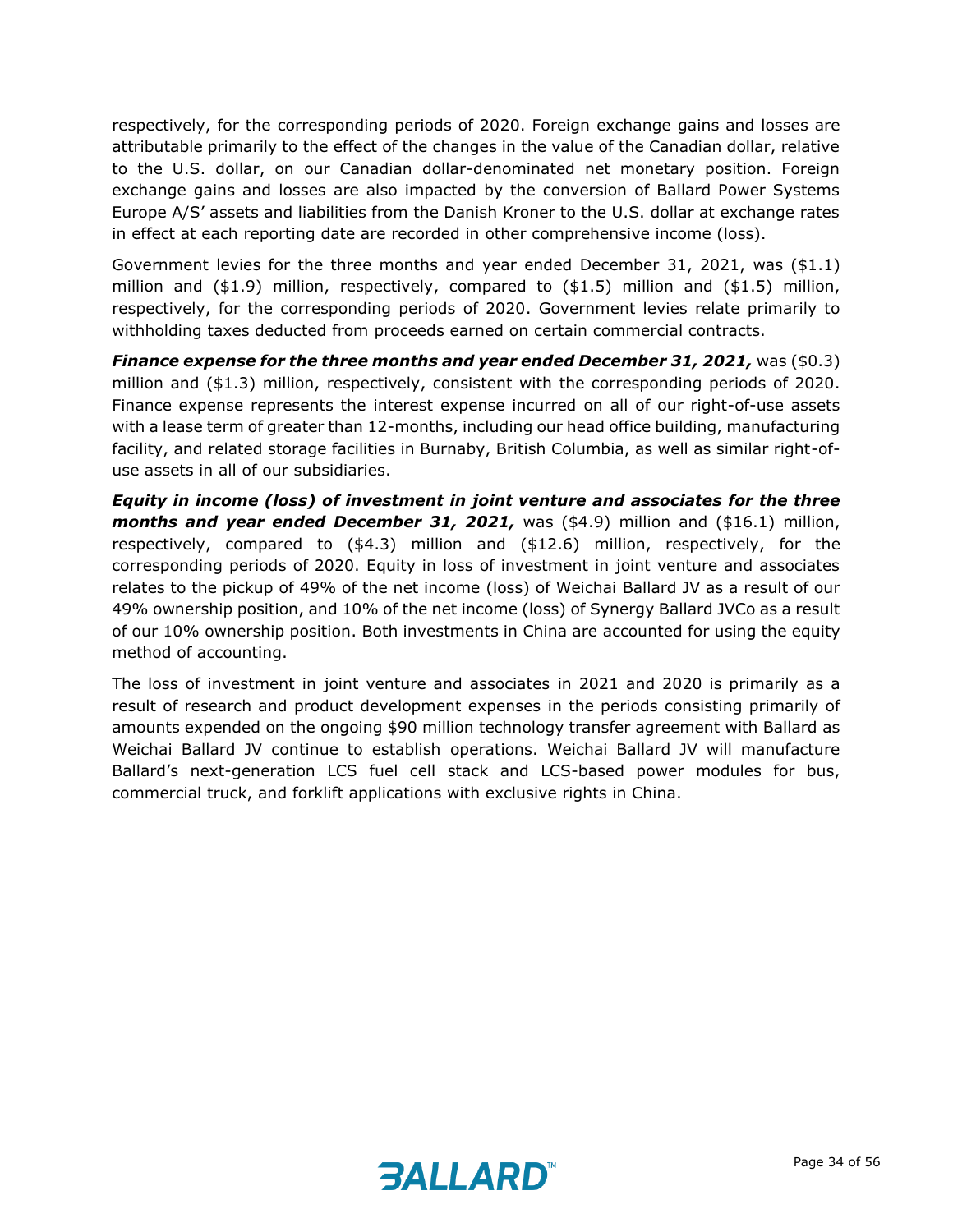# **5.5 Summary of Quarterly Results**

The following table provides summary financial data for our last eight quarters:

| (Expressed in thousands of U.S. dollars, except per share amounts<br>and weighted average shares outstanding which are expressed in<br>thousands) |                 | Quarter ended,  |                 |                 |
|---------------------------------------------------------------------------------------------------------------------------------------------------|-----------------|-----------------|-----------------|-----------------|
|                                                                                                                                                   | Dec 31,<br>2021 | Sep 30,<br>2021 | Jun 30,<br>2021 | Mar 31,<br>2021 |
| Revenues                                                                                                                                          | \$<br>36,705    | \$<br>25,220    | \$<br>24,961    | \$<br>17,619    |
| Net loss from continuing operations                                                                                                               | \$<br>(43,836)  | \$<br>(30,844)  | \$<br>(21, 913) | \$<br>(17, 802) |
| Net loss from continuing operations per share,<br>basic and diluted                                                                               | \$<br>(0.15)    | \$<br>(0.10)    | \$<br>(0.07)    | \$<br>(0.06)    |
| Weighted average common shares outstanding                                                                                                        | 297,655         | 297,612         | 297,569         | 288,209         |
|                                                                                                                                                   | Dec 31,<br>2020 | Sep 30,<br>2020 | Jun 30,<br>2020 | Mar 31,<br>2020 |
| Revenues                                                                                                                                          | \$<br>28,589    | \$<br>25,624    | \$<br>25,783    | \$<br>23,882    |
| Net loss from continuing operations                                                                                                               | \$<br>(14, 408) | \$<br>(11, 212) | \$<br>(10, 745) | \$<br>(13, 103) |
| Net loss from continuing operations per share,<br>basic and diluted                                                                               | \$<br>(0.05)    | \$<br>(0.05)    | \$<br>(0.05)    | \$<br>(0.06)    |
| Weighted average common shares outstanding                                                                                                        | 268,735         | 246,059         | 235,765         | 235,330         |

**Summary of Quarterly Results**: There were no significant seasonal variations in our quarterly results. Variations in our net loss for the above periods were affected primarily by the following factors:

**Revenues**: Variations in fuel cell product and service revenues reflect the demand and timing of our customers' fuel cell vehicle, bus, and fuel cell product deployments as well as the demand and timing of their engineering services projects. Variations in fuel cell product and service revenues also reflect the timing of work performed and the achievements of milestones under long-term fixed price contracts. Revenues were positively impacted as of the fourth quarter of 2021 by the acquisition of Arcola on November 11, 2021.

- **Operating expenditures**: Operating expenses were negatively impacted as of the fourth quarter of 2021 by the acquisition and integration of Arcola. Operating expenses were negatively impacted in the third and fourth quarters of 2021 by acquisition related costs of (\$0.5) million and (\$1.6) million, respectively and include costs incurred for the Arcola acquisition. Operating expenses also include the impact of changes in the value of the Canadian dollar, versus the U.S. dollar, on our Canadian dollar denominated expenditures.
- **Net loss:** Net loss in the third and fourth quarters of 2021 was impacted by the above noted impact on Revenues and Operating expenditures. Net loss in the fourth quarter of 2021 was also negatively impacted by mark to market gains (losses) on financial assets of (\$10.3) million related primarily to Forsee Power and certain hydrogen infrastructure and growth equity funds.

#### **6. CASH FLOWS, LIQUIDITY AND CAPITAL RESOURCES**

#### **6.1 Summary of Cash Flows**

Cash and cash equivalents were \$1,123.9 million as of December 31, 2021, compared to \$763.4 million as of December 31, 2020. The \$360.5 million increase in cash and cash equivalents in 2021 was driven by net proceeds of \$527.3 million received from the sale of

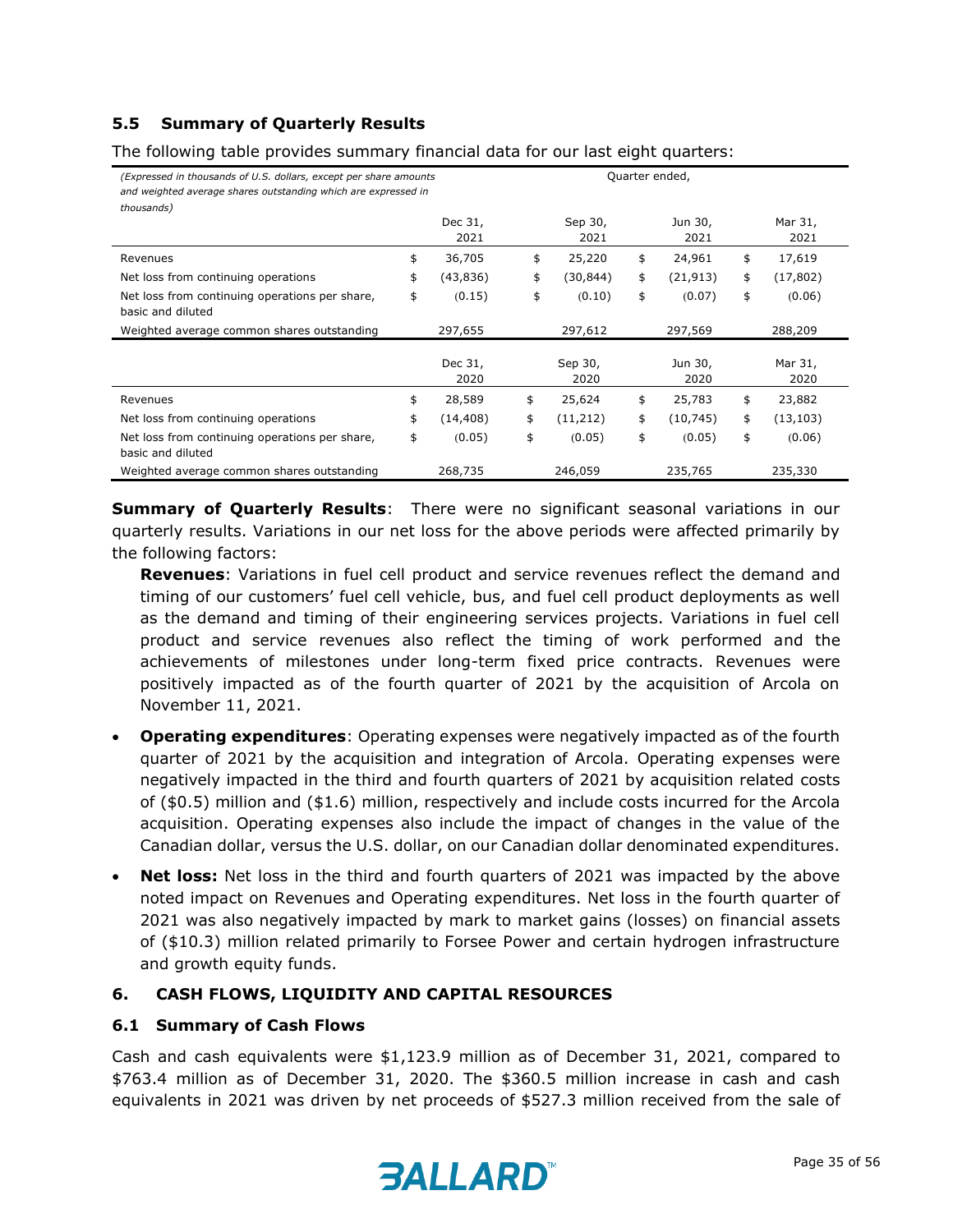common shares in the capital of the Company ("Common Shares") under the bought deal offering completed in February 2021 (the "2021 Offering"), and by share purchase option exercises of \$2.4 million. These 2021 cash inflows were partially offset by net cash operating losses (excluding non-cash items) of (\$68.9) million, net working capital outflows of (\$11.6) million, equity investments in Weichai Ballard JV of (\$12.4) million, purchases of property, plant and equipment and intangible assets of (\$14.7) million, initial cash acquisition investment in Arcola of (\$7.2) million, long-term financial investments of (\$51.8) million including Forsee Power and certain hydrogen infrastructure and growth equity funds, and by finance lease repayments of (\$2.8) million.

| (Expressed in thousands of U.S. dollars) | Three months ended December 31, |           |    |           |    |           |  |
|------------------------------------------|---------------------------------|-----------|----|-----------|----|-----------|--|
|                                          |                                 | 2021      |    | 2020      |    | \$ Change |  |
| Cash Operating Loss                      | \$                              | (23, 539) | \$ | (6,690)   | \$ | (16, 849) |  |
| Change in Working Capital:               |                                 |           |    |           |    |           |  |
| Trade and other receivables              |                                 | (3,019)   |    | (10, 466) |    | 7,447     |  |
| Inventory                                |                                 | (1,052)   |    | 7,738     |    | (8,790)   |  |
| Prepaid expenses                         |                                 | (1, 336)  |    | (1,099)   |    | (237)     |  |
| Accounts payable                         |                                 | (507)     |    | 6,645     |    | (7, 152)  |  |
| Deferred revenue                         |                                 | (924)     |    | (1, 563)  |    | 639       |  |
| Warranty provision                       |                                 | (299)     |    | (1,227)   |    | 928       |  |
|                                          |                                 | (7, 137)  |    | 28        |    | (7, 165)  |  |
| <b>Cash Used by Operating Activities</b> | \$                              | (30, 676) | \$ | (6,662)   | \$ | (24, 014) |  |

#### **6.2 Cash Provided by (Used by) Operating Activities**

For the three months ended December 31, 2021, cash used by operating activities was (\$30.7) million compared to (\$6.7) million for the three months ended December 31, 2020. The (\$24.0) million increase in cash used by operating activities in the fourth quarter of 2021, as compared to the fourth quarter of 2020, was driven by the relative increase in cash operating losses of (\$16.8) million, and by the relative increase in working capital requirements of (\$7.2) million.

The relative (\$16.8) million increase in cash operating losses in the fourth quarter of 2021 was driven primarily by the increase in Adjusted EBITDA loss of (\$11.0) million. This net (loss) increase in the fourth quarter of 2021 was also impacted by several items included in cash operating losses but excluded from Adjusted EBITDA loss or vice-versa including: lower finance and other income (excluding mark to market fair value changes on investments) of (\$5.2) million, higher equity investment losses in joint venture and associates of \$0.5 million, and higher acquisition related costs of (\$1.6) million.

The total change in working capital of (\$7.1) million in the fourth quarter of 2021 was driven by higher accounts and contract receivables of (\$3.0) million primarily as a result of the timing of revenues and the related customer collections, by higher inventory of (\$1.1) million primarily to support expected Heavy-Duty Motive shipments in 2022 and to help mitigate ongoing COVID-19 supply chain disruptions, and by higher prepaid expenses of (\$1.3) million.

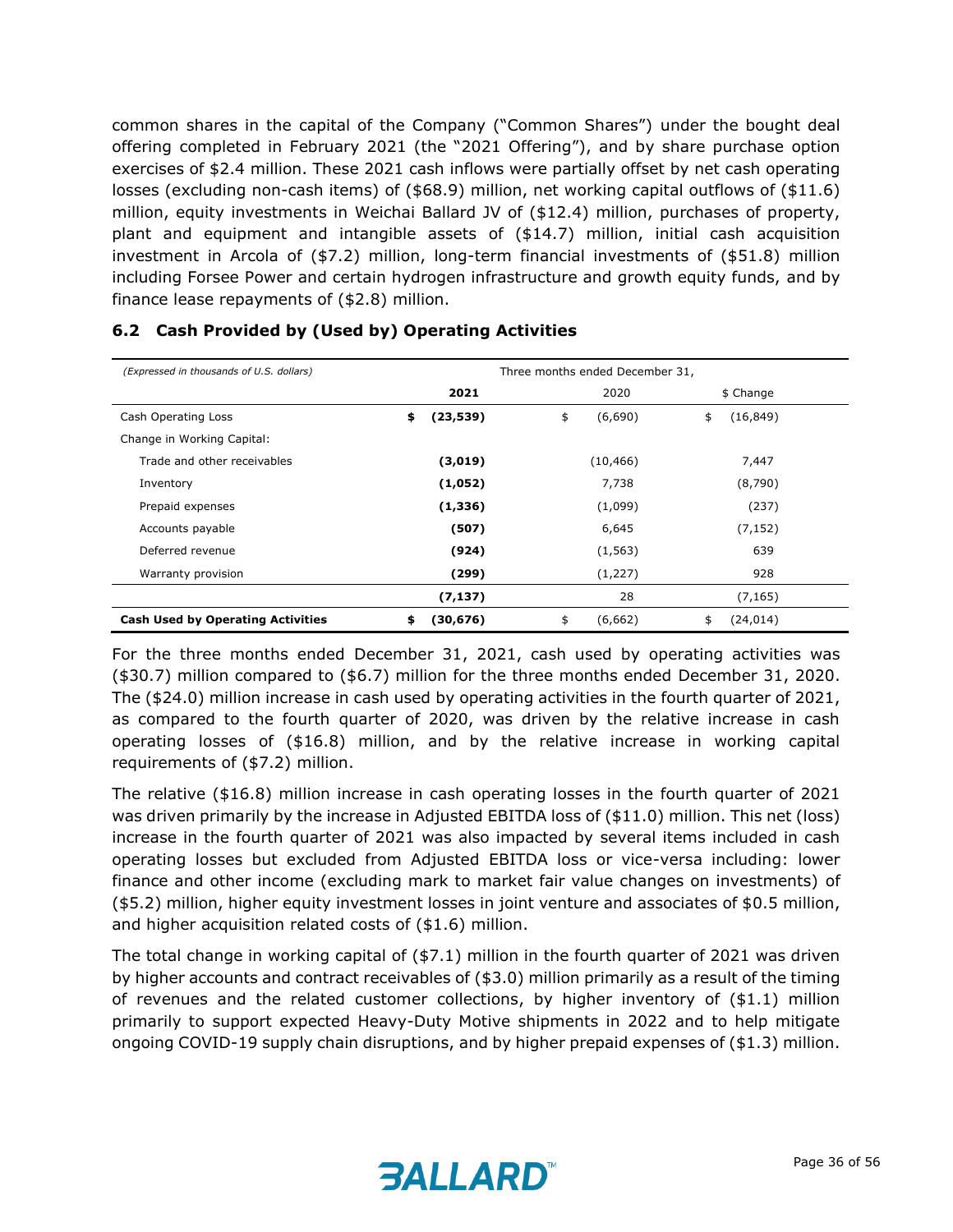| (Expressed in thousands of U.S. dollars) | Year ended December 31, |    |           |                 |  |  |
|------------------------------------------|-------------------------|----|-----------|-----------------|--|--|
|                                          | 2021                    |    | 2020      | \$ Change       |  |  |
| Cash Operating Loss                      | \$<br>(68, 876)         | \$ | (25, 810) | \$<br>(43,066)  |  |  |
| Change in Working Capital:               |                         |    |           |                 |  |  |
| Trade and other receivables              | 9,640                   |    | (2,093)   | 11,733          |  |  |
| Inventory                                | (22, 996)               |    | 1,355     | (24, 351)       |  |  |
| Prepaid expenses                         | (810)                   |    | (1,026)   | 216             |  |  |
| Accounts payable                         | 1,408                   |    | (4,238)   | 5,646           |  |  |
| Deferred revenue                         | 2,221                   |    | (10, 268) | 12,489          |  |  |
| Warranty provision                       | (1,063)                 |    | (854)     | (209)           |  |  |
|                                          | (11,600)                |    | (17, 124) | 5,524           |  |  |
| <b>Cash Used by Operating Activities</b> | \$<br>(80, 476)         | \$ | (42, 934) | \$<br>(37, 542) |  |  |

For the year ended December 31, 2021, cash used by operating activities was (\$80.5) million compared to (\$42.9) million for the year ended December 31, 2020. The (\$37.5) million increase by cash used in operating activities in 2021, as compared to 2020, was driven by relative increase in cash operating losses of  $($43.1)$  million, partially offset by the relative decrease in working capital contributions of \$5.5 million.

The relative (\$43.1) million increase in cash operating losses in 2021 was primarily driven by the increase in Adjusted EBITDA loss of (\$43.2) million. This net (loss) increase in 2021 was also impacted by several items included in cash operating losses but excluded from Adjusted EBITDA loss or vice-versa including: lower finance and other income (excluding mark to market fair value changes on investments) of (\$4.1) million, higher equity investment losses in joint venture and associates of \$3.6 million, and higher acquisition related costs of (\$2.1) million.

The total change in working capital of (\$11.6) million in 2021 was driven by higher inventory of (\$23.0) million primarily to support expected Heavy-Duty Motive shipments in 2022 and to help mitigate ongoing COVID-19 supply chain disruptions. These working capital outflows in 2021 were partially offset by lower accounts and contract receivables of \$9.6 million primarily as a result of the timing of revenues and the related customer collections, by higher deferred revenue of \$2.2 million as we received pre-payments on certain Heavy-Duty Motive and Technology Solutions contracts, and by higher accounts payable and accrued liabilities of \$1.4 million as a result of the timing of payments for inventory purchases and annual compensation awards.

# **6.3 Cash Provided by (Used by) Investing Activities**

Investing activities resulted in net cash outflows of (\$67.4) million and (\$85.6) million, respectively, for the three months and year ended December 31, 2021, compared to net cash outflows of (\$7.8) million and (\$36.4) million, respectively, for the corresponding periods of 2020.

Investing activities in the fourth quarter of 2021 of (\$67.4) million consist primarily of our long-term investment in Forsee Power of (\$43.8) million, long-term investment in certain hydrogen infrastructure and growth equity funds of (\$8.0) million, initial cash acquisition investment in Arcola of (\$7.2) million, investments in associated companies of (\$3.3) million paid as planned for the eleventh equity contribution in our 49% investment in Weichai Ballard

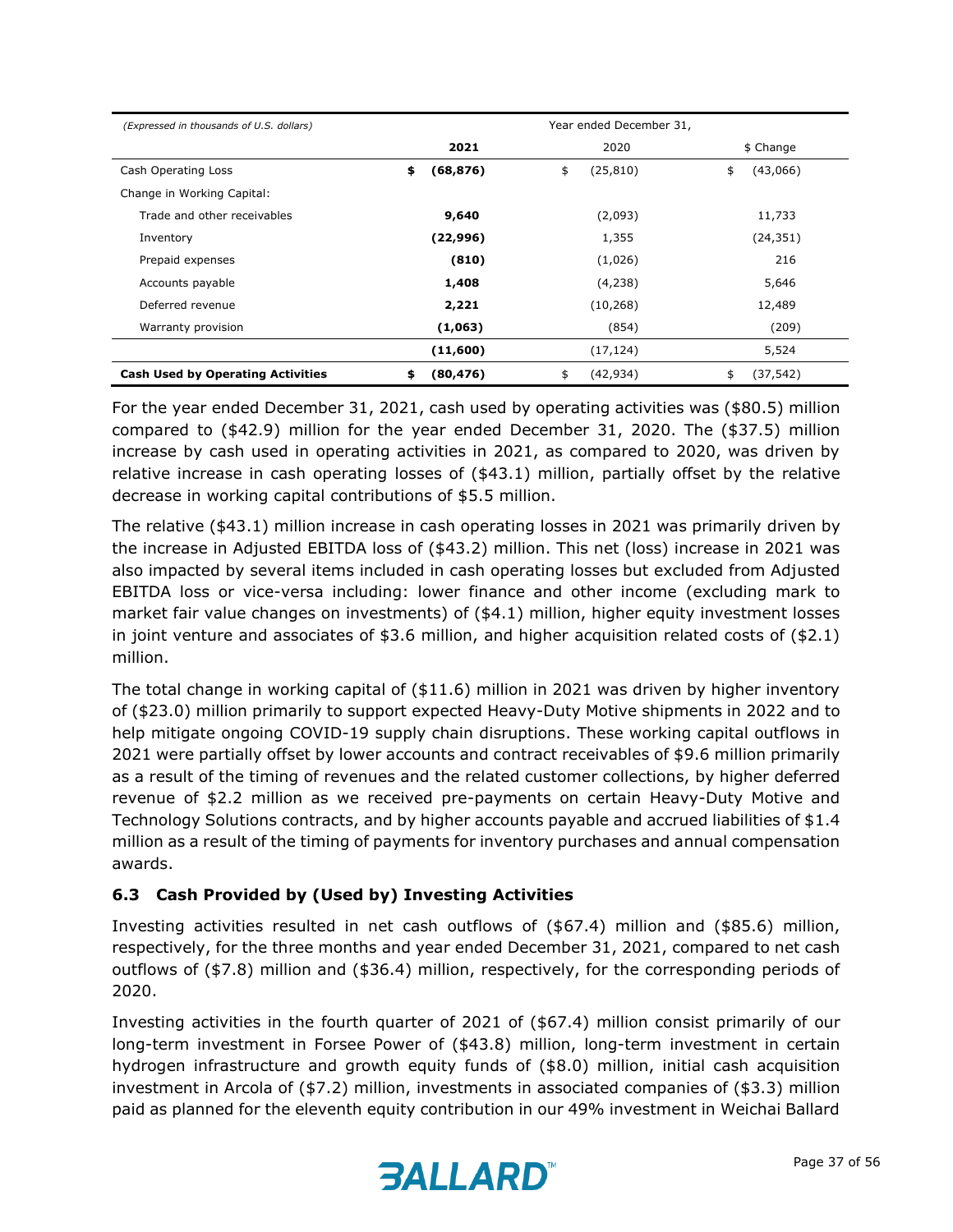JV, and by capital expenditures of (\$5.6) million incurred primarily for production and test equipment and certain intangible assets, partially offset by proceeds received on the sale of short-term investments of \$0.3 million.

Investing activities in 2021 of (\$85.6) million consist primarily of our long-term investment in Forsee Power of (\$43.8) million, long-term investment in certain hydrogen infrastructure and growth equity funds of (\$8.0) million, initial cash acquisition investment in Arcola of (\$7.2) million, investments in associated companies of (\$12.4) million paid as planned for the eighth, ninth, tenth, and eleventh equity contributions in our 49% investment in Weichai Ballard JV, by capital expenditures of (\$14.7) million incurred primarily for production and test equipment and certain intangible assets, partially offset by proceeds received on the sale of short-term investments of \$0.3 million.

# **6.4 Cash Provided by (Used by) Financing Activities**

Financing activities resulted in net cash inflows (outflows) of (\$0.5) million and \$526.9 million, respectively, for the three months and year ended December 31, 2021, compared to net cash inflows of \$418.0 million and \$696.5 million, respectively, for the corresponding periods of 2020.

Financing activities in the fourth quarter of 2021 of (\$0.5) million consist of proceeds from the exercise of share purchase options of \$0.3 million, which were more than offset by finance lease payments of (\$0.8) million.

Financing activities in 2021 of \$526.9 consist of net proceeds from the sale of Common Shares of \$527.3 million from the 2021 Offering, proceeds from the exercise of share purchase options of \$2.4 million, partially offset by finance lease payments of (\$2.8) million.

# **6.5 Liquidity and Capital Resources**

As of December 31, 2021, we had total liquidity of \$1,126.9 million. We measure liquidity as our net cash and short-term investment position, consisting of the sum of our cash, cash equivalents and short-term investments of \$1,126.9 million, as we have no debt.

We have a Letter of Guarantee Facility (the "LG Facility") enabling our bank to issue letters of guarantees, standby letters of credit, performance bonds, counter guarantees, counter standby letter of credit or similar credits on our behalf to from time to time up to a maximum of \$2.0 million. As of December 31, 2021, there was nil outstanding on the LG Facility. We also have a Foreign Exchange Facility (the "FX Facility") enabling us to enter into foreign exchange currency contracts to a maximum face value of \$23.7 million (approximately Canadian \$29 million) secured by a guarantee from Export Development Canada. As of December 31, 2021, we had outstanding foreign exchange currency contracts to purchase a total of Canadian \$26.5 million under the FX Facility.

Our liquidity objective is to maintain cash balances sufficient to fund at least six quarters of forecasted cash used by operating activities and expected joint venture capital contributions at all times. Our strategy to attain this objective is to continue our drive to attain profitable operations that are sustainable by executing a business plan that continues to focus on Fuel Cell Products and Services revenue growth, improving overall gross margins, maintaining discipline over Cash Operating Costs, managing working capital requirements, and securing additional financing to fund our operations as needed until we do achieve profitable operations

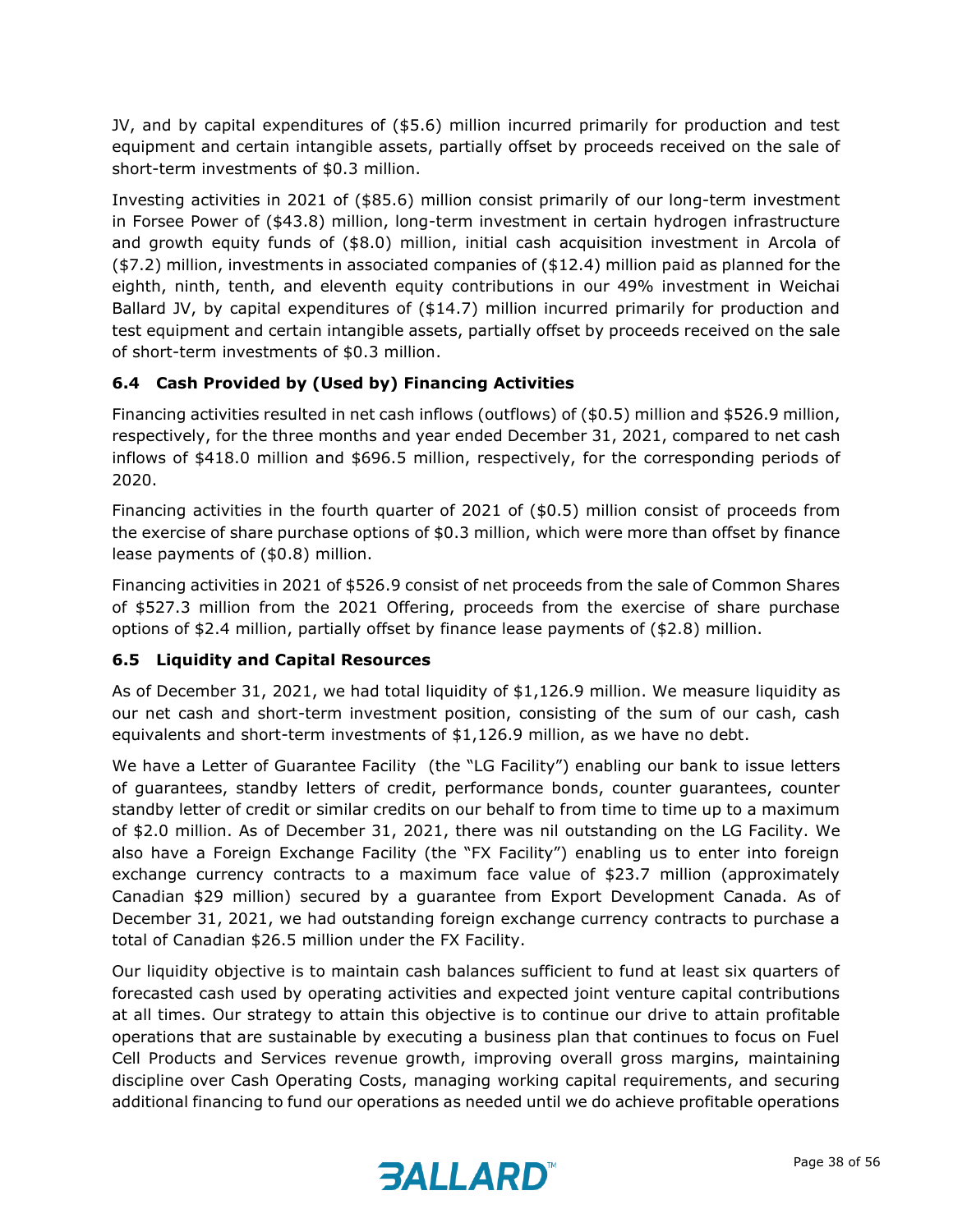that are sustainable. We believe that we have adequate liquidity in cash and working capital to achieve our liquidity objective.

Failure to achieve or maintain this liquidity objective could have a material adverse effect on our financial condition and results of operations including our ability to continue as a going concern. There are also various risks and uncertainties affecting our ability to achieve this liquidity objective including, but not limited to, the market acceptance and rate of commercialization of our products, the ability to successfully execute our business plan, and general global economic conditions, certain of which are beyond our control. While we continue to make significant investments in product development and market development activities necessary to commercialize our products, make increased investments in working capital as we grow our business, and make ongoing capital contributions in support of our investment in Weichai Ballard JV and in certain hydrogen infrastructure and growth equity funds, our actual liquidity requirements will also vary and will be impacted by future acquisitions and strategic partnerships and investments, our relationships with our lead customers and strategic partners including their ability to successfully finance and fund their operations and programs and agreements with us, our success in developing new channels to market and relationships with customers, our success in generating revenue growth from near-term product, service and licensing opportunities, our success in managing our operating expense and working capital requirements, foreign exchange fluctuations, and the progress and results of our research, development and demonstration programs.

We may also choose to pursue additional liquidity through the issuance of debt or equity in private or public market financings. To enable the timely issuance of equity securities in the public market, we renewed our Base Shelf Prospectus on file with the securities regulators in Canada in March 2021. The Base Shelf Prospectus, which is effective for 25-months ending in April 2023, was filed in each of the provinces and territories of Canada, and a corresponding shelf registration statement on Form F-10 was also filed with the United States Securities and Exchange Commission. These filings will enable offerings of securities up to an aggregate initial offering price of \$1.5 billion at any time during the 25-month period that the Base Shelf Prospectus remains effective.

No assurance can be given that any such additional liquidity will be available or that, if available, it can be obtained on terms favorable to the Company. If any securities are offered under the Base Shelf Prospectus, the terms of any such securities and the intended use of the net proceeds resulting from such offering would be established at the time of any offering and would be described in a supplement to the Base Shelf Prospectus filed with applicable Canadian securities regulators and/or the SEC, respectively, at the time of such an offering.

#### **7. OTHER FINANCIAL MATTERS**

#### **7.1 Off-Balance Sheet Arrangements and Contractual Obligations**

Periodically, we use forward foreign exchange contracts to manage our exposure to currency rate fluctuations. We record these contracts at their fair value as either assets or liabilities on our balance sheet. Any changes in fair value are either (i) recorded in other comprehensive income if formally designated and qualified under hedge accounting criteria; or (ii) recorded in profit or loss (general and administrative expense) if either not designated, or not qualified, under hedge accounting criteria. As of December 31, 2021, we had outstanding foreign

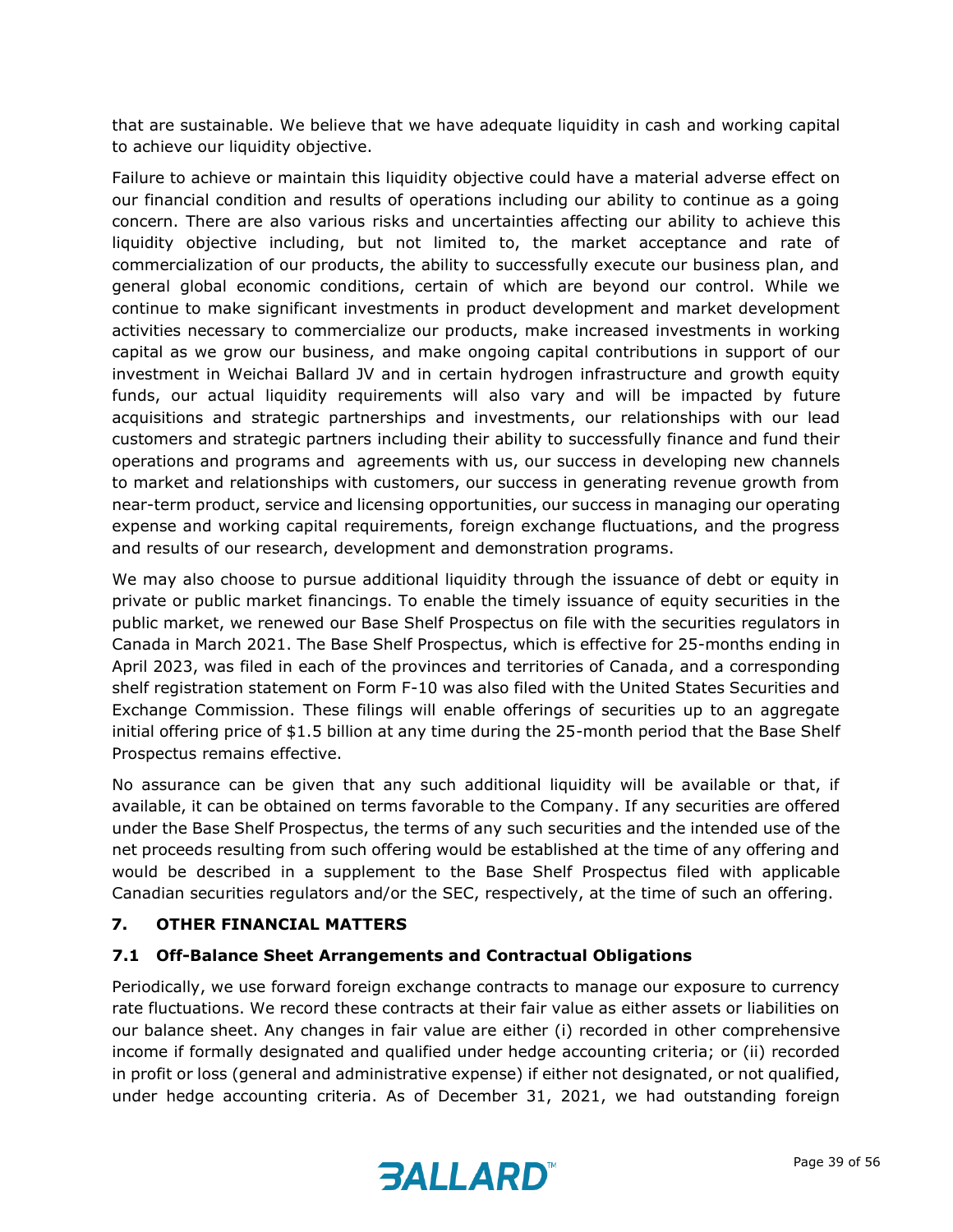exchange currency contracts to purchase a total of Canadian \$26.5 million at an average rate of 1.2632 Canadian per U.S. dollar, resulting in a nominal unrealized loss as of December 31, 2021. The outstanding foreign exchange currency contracts have not been designated under hedge accounting.

As of December 31, 2021, we did not have any other material obligations under guarantee contracts, retained or contingent interests in transferred assets, outstanding derivative instruments, or non-consolidated variable interests.

As of December 31, 2021, we had the following contractual obligations and commercial commitments (including capital contribution commitments to Weichai Ballard JV) calculated on a non-discounted basis with the exception of Finance leases:

| (Expressed in thousands of U.S. dollars)       | Payments due by period, |        |    |           |    |             |    |           |    |         |
|------------------------------------------------|-------------------------|--------|----|-----------|----|-------------|----|-----------|----|---------|
| <b>Contractual Obligations</b>                 |                         | Total  |    | Less than |    | $1-3$ years |    | 4-5 years |    | After 5 |
|                                                |                         |        |    | one year  |    |             |    |           |    | years   |
| Finance leases                                 | \$                      | 20,356 | \$ | 4,296     | \$ | 8,431       | \$ | 4,763     | \$ | 2,866   |
| Asset retirement obligations                   |                         | 2,025  |    |           |    | 2,025       |    |           |    |         |
| Long-term investment (HyCap)                   |                         | 26,062 |    | 26,062    |    |             |    |           |    |         |
| Long-term investment (Clean<br>H2)             |                         | 33,978 |    | 6,796     |    | 20,387      |    | 6.795     |    |         |
| Capital contributions to Weichai<br>Ballard JV |                         | 9,834  |    | 9,834     |    |             |    |           |    |         |
| Total contractual obligations                  | \$                      | 92,255 | \$ | 46,988    | \$ | 30,843      | \$ | 11,558    | \$ | 2,866   |

Long-term investments include an investment committing us to be a limited partner in HyCap, a newly-created hydrogen infrastructure and growth equity fund. HyCap is to invest in a combination of hydrogen infrastructure projects and investments in companies along the hydrogen value chain. We have committed to investing £25.0 million (including £5.7 million invested as of December 31, 2021) into HyCap.

Long-term investments also include an investment committing us to be a limited partner in Clean H2, another newly-created hydrogen infrastructure and growth equity fund. Clean H2 is to invest in a combination of hydrogen infrastructure projects and investments in companies along the hydrogen value chain. We have committed to investing €30.0 million (including €0.3 million invested as of December 31, 2021) into Clean H2.

In addition, we have outstanding commitments of \$22.8 million as of December 31, 2021, related primarily to purchases of property, plant, and equipment. Capital expenditures and expenditures on other intangible assets pertain to our regular operations and are expected to be funded through cash on hand.

In connection with the acquisition of intellectual property from UTC in 2014, we have a royalty obligation in certain circumstances to pay UTC a portion of any future intellectual property sale and licensing income generated from certain of our intellectual property portfolio for a period of 15-years expiring in April 2029. No royalties were paid to UTC in the three months and year ended December 31, 2021, and for the years ended December 31, 2020, 2019 and 2018.

As of December 31, 2021, we retain a previous funding obligation to pay royalties of 2% of revenues (to a maximum of Canadian \$5.4 million) on sales of certain fuel cell products for

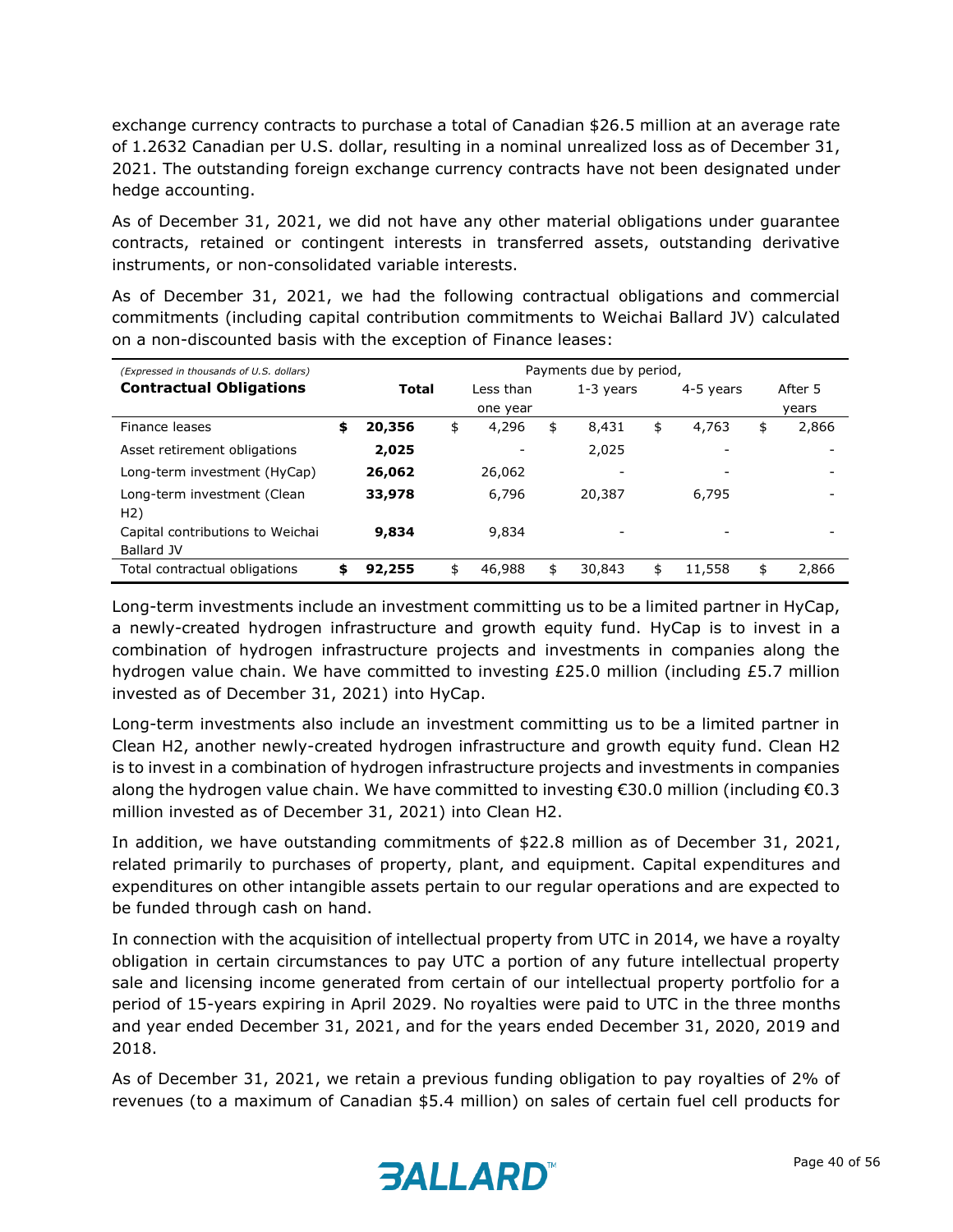commercial distributed utility applications. No royalties have been incurred to date as a result of this agreement.

We also retain a previous funding obligation to pay royalties of 2% of revenues (to a maximum of Canadian \$2.2 million) on sales of certain fuel cell products for commercial transit applications. No royalties have been incurred to date as a result of this agreement.

In the ordinary course of business or as required by certain acquisition or disposition agreements, we are periodically required to provide certain indemnities to other parties. As of December 31, 2021, we have not accrued any significant amount owing, or receivable, as a result of any indemnity agreements undertaken in the ordinary course of business.

#### **7.2 Related Party Transactions**

Related parties include our 49% owned equity accounted investee, Weichai Ballard JV, and our 10% owned equity accounted investee, Synergy Ballard JVCo. Transactions between us and our subsidiaries are eliminated on consolidation. For the three months and years ended December 31, 2021, and 2020, related party transactions and balances with Weichai Ballard JV and Synergy Ballard JVCo total as follows:

| (Expressed in thousands of U.S. dollars) |      | Three Months Ended December 31, |                         |         |  |
|------------------------------------------|------|---------------------------------|-------------------------|---------|--|
| <b>Transactions with related parties</b> | 2021 |                                 |                         | 2020    |  |
| Revenues                                 | \$   | 16,380                          | \$                      | 14,010  |  |
| Cost of goods sold and operating expense | \$   |                                 | \$                      |         |  |
|                                          |      |                                 |                         |         |  |
| (Expressed in thousands of U.S. dollars) |      |                                 | Year Ended December 31, |         |  |
| <b>Transactions with related parties</b> | 2021 |                                 |                         | 2020    |  |
| Revenues                                 | \$   | 38,680                          | \$                      | 53,087  |  |
| Cost of goods sold and operating expense | \$   |                                 | \$                      |         |  |
|                                          |      |                                 |                         |         |  |
| (Expressed in thousands of U.S. dollars) |      | As at Dec 31,                   | As at Dec 31,           |         |  |
| <b>Balances with related parties</b>     |      | 2021                            |                         | 2020    |  |
| Accounts receivable                      | \$   | 10,893                          | \$                      | 17,564  |  |
| Investments                              | \$   | 28,982                          | \$                      | 27,561  |  |
| Deferred revenue                         | \$   | (2,746)                         | \$                      | (5,016) |  |

We also provide key management personnel, being board directors and executive officers, certain benefits, in addition to their salaries. Key management personnel also participate in the Company's share-based compensation plans. Key management personnel compensation is summarized in note 28 to our annual consolidated financial statements for the year ended December 31, 2021.

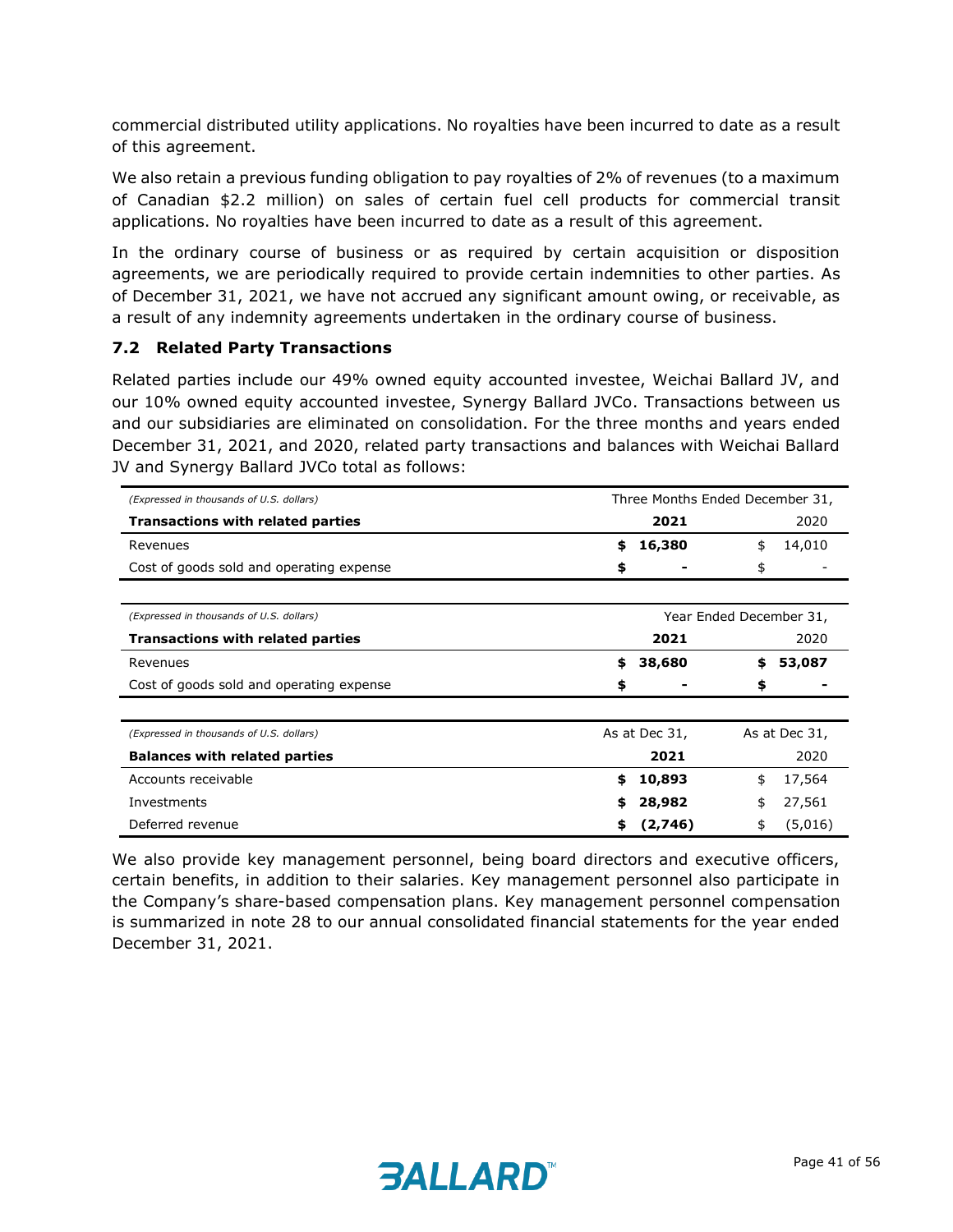## **7.3 Outstanding Share and Equity Information**

| As of March 11, 2022                                                  |             |
|-----------------------------------------------------------------------|-------------|
| Common share outstanding                                              | 297,809,654 |
| Options outstanding                                                   | 3,968,826   |
| DSUs outstanding                                                      | 629,360     |
| RSUs / PSUs outstanding (subject to vesting and performance criteria) | 966,220     |

#### **8. USE OF PROCEEDS**

#### **8.1 Reconciliation of Use of Proceeds from Previous Financings**

During 2021 and 2020, we completed the following offerings of our common shares:

- On February 23, 2021, we closed a bought deal offering of 14.87 million Common Shares at a price of \$37.00 per Common Share for gross proceeds of \$550.2 million and net proceeds of \$527.3 million (the "2021 Offering").
- On November 27, 2020, we closed a bought deal offering of 20.9 million Common Shares at a price of \$19.25 per Common Share for gross proceeds of \$402.5 million and net proceeds of \$385.8 million (the "2020 Offering").
- On September 1, 2020, we announced an at-the-market equity program to issue a total of 16.45 million Common Shares from treasury (the "\$250 million ATM Program"). The 16.45 million Common Shares issued under the \$250 million ATM Program were sold in the third and fourth quarters of 2020 at prevailing market prices at the time of sale for total gross proceeds of \$250 million and total net proceeds of \$244.1 million.
- On March 10, 2020, we announced an at-the-market equity program to allow the issuance of up to \$75 million of Common Shares from treasury (the "\$75 million ATM Program" and together with the \$250 million ATM Program, the "2020 ATM Programs"). The 8.2 million Common Shares issued under the \$75 million ATM Program were sold in the first half of 2020 at prevailing market prices at the time of sale for total gross proceeds of \$66.7 million and total net proceeds of \$64.7 million.

The net proceeds from the 2021 Offering and the 2020 Offering of \$527.3 million and \$385.8 million, respectively, were intended to be used to further strengthen the Company's financial position, thereby providing additional flexibility to fund growth strategies, including through activities such as product innovation, investments in production capacity expansion and localization, future acquisitions and strategic partnerships and investments. The net proceeds from the 2020 ATM Programs of \$308.8 million were intended to be used for general corporate purposes. Pending their use, we disclosed our intention to invest the net proceeds from the 2021 Offering and the 2020 Offering in short-term, investment grade, interest bearing instruments or to hold them as cash and cash equivalents.

The following tables sets out a comparison of the Company's disclosed expected use of net proceeds from the 2020 Offering and the 2020 ATM Programs to the actual use of such net proceeds to December 31, 2021. As of December 31, 2021, the net proceeds of \$527.3 million from the 2021 Offering and residual unused amounts from the 2020 Offering and the 2020 ATM Programs were held in interest bearing cash accounts.

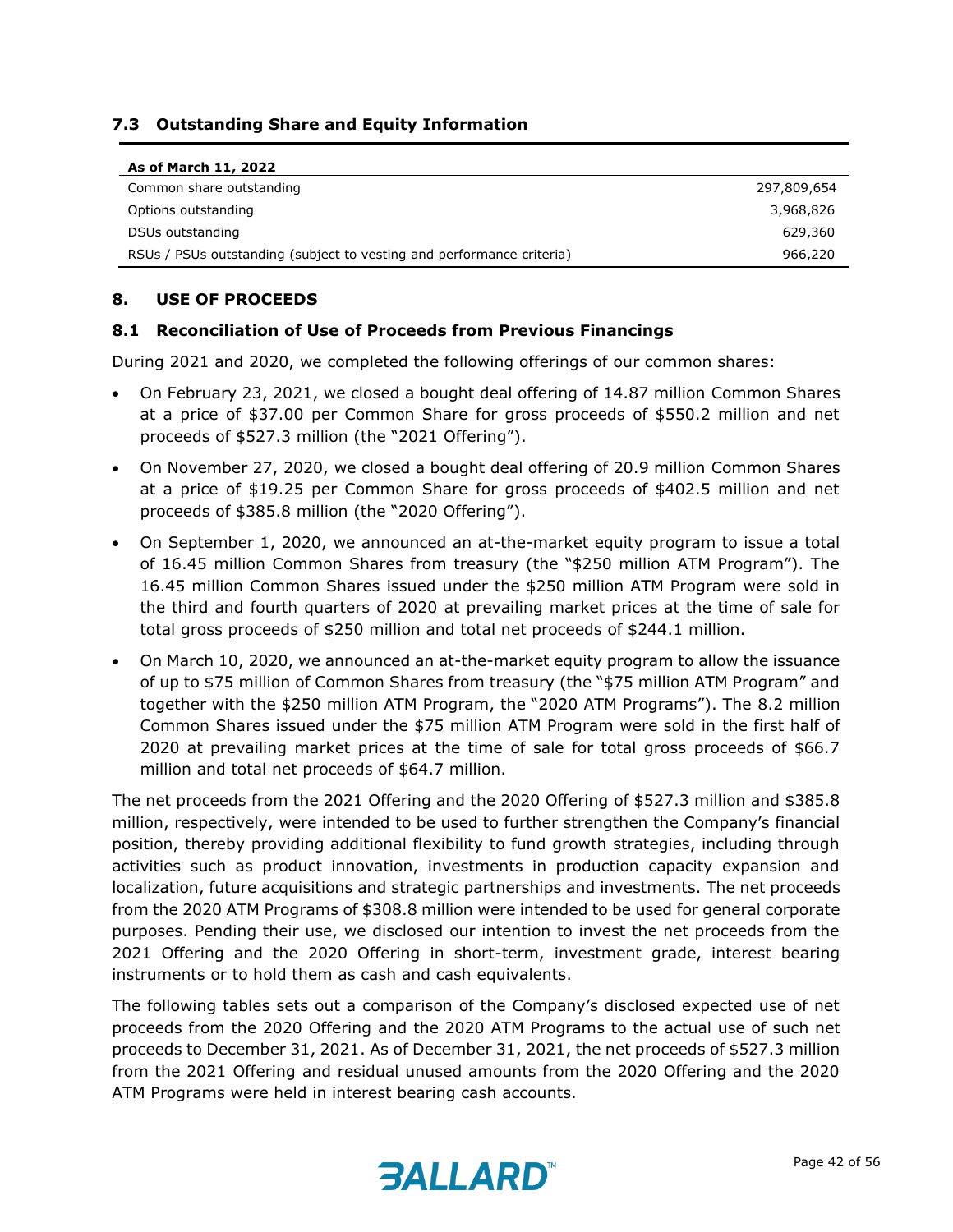#### **2020 Offering Net Proceeds \$385.8M Intended Use of Net Proceeds:** Further strengthen the Company's balance sheet, thereby providing additional flexibility to fund growth strategies, including through activities such as product innovation, investments in production capacity expansion and localization, future acquisitions and strategic partnerships and investments. **Actual Use of Net Proceeds** (expressed in thousands of U.S. dollars) **Variance – (Over)/Under Expenditures Explanation of Variance**  Research and Product Development (cash Operating cost) expenditures including product development of next generation fuel cell stacks and modules **\$17,153** N/A N/A Investments in property, plant and equipment and other intangible assets including production capacity expansion and localization **\$14,701** N/A N/A Arcola acquisition (initial cash costs) including related acquisition and related expenses **\$9,272** N/A N/A Strategic partnerships and investments including **\$64,108** N/A N/A

| 2020 ATM Programs Net Proceeds \$308.8M                                |                                                   |                                   |     |  |  |  |  |  |
|------------------------------------------------------------------------|---------------------------------------------------|-----------------------------------|-----|--|--|--|--|--|
| <b>Intended Use of Net Proceeds: General Corporate Purposes</b>        |                                                   |                                   |     |  |  |  |  |  |
| Actual Use of Net Proceeds (expressed in thousands of U.S.<br>dollars) | Variance -<br>(Over)/Under<br><b>Expenditures</b> | <b>Explanation of</b><br>Variance |     |  |  |  |  |  |
| General and Administration (cash Operating cost)<br>expenditures       | \$6,408                                           | N/A                               | N/A |  |  |  |  |  |
| Sales and Marketing (cash Operating cost)<br>expenditures              | \$3,043                                           | N/A                               | N/A |  |  |  |  |  |
| Working capital requirements                                           | \$7,137                                           | N/A                               | N/A |  |  |  |  |  |

# **9. ARCOLA ACQUISITION**

#### **9.1 Arcola Purchase Price Allocation**

Forsee Power, H2Cap, Clean H2, and Weichai

Ballard JVCo

On November 11, 2021, we acquired Arcola, a UK-based systems engineering company (subsequently renamed Ballard Motive Systems) specializing in hydrogen fuel cell powertrain and vehicle systems integration. We acquired 100% of Arcola for total consideration of up to \$40 million, consisting of 337,353 Common Shares with an acquisition date fair value of approximately \$6 million (nil shares issued as of December 31, 2021) that vest over a twoyear period from the acquisition date, and up to \$34 million in upfront and earn-out cash consideration (net \$7.2 million paid as of December 31, 2021) based on the achievement of certain performance milestones over an up to three-year period from the acquisition date.

We've completed detailed valuation studies and prepared the preliminary purchase price allocation for Arcola using the acquisition method of accounting in accordance with *IFRS 3 Business Combinations*, with Ballard considered as the accounting acquirer and Arcola as the accounting acquiree. As the accounting acquirer, consideration paid to acquire Arcola has been allocated to the assets acquired, and the liabilities assumed, based on their fair values as of the acquisition date of November 11, 2021.

As consideration for the transaction: (i) we made initial cash payments and assumed and paid certain of Arcola's debt obligations and transaction costs on closing of \$7.5 million; (ii) will

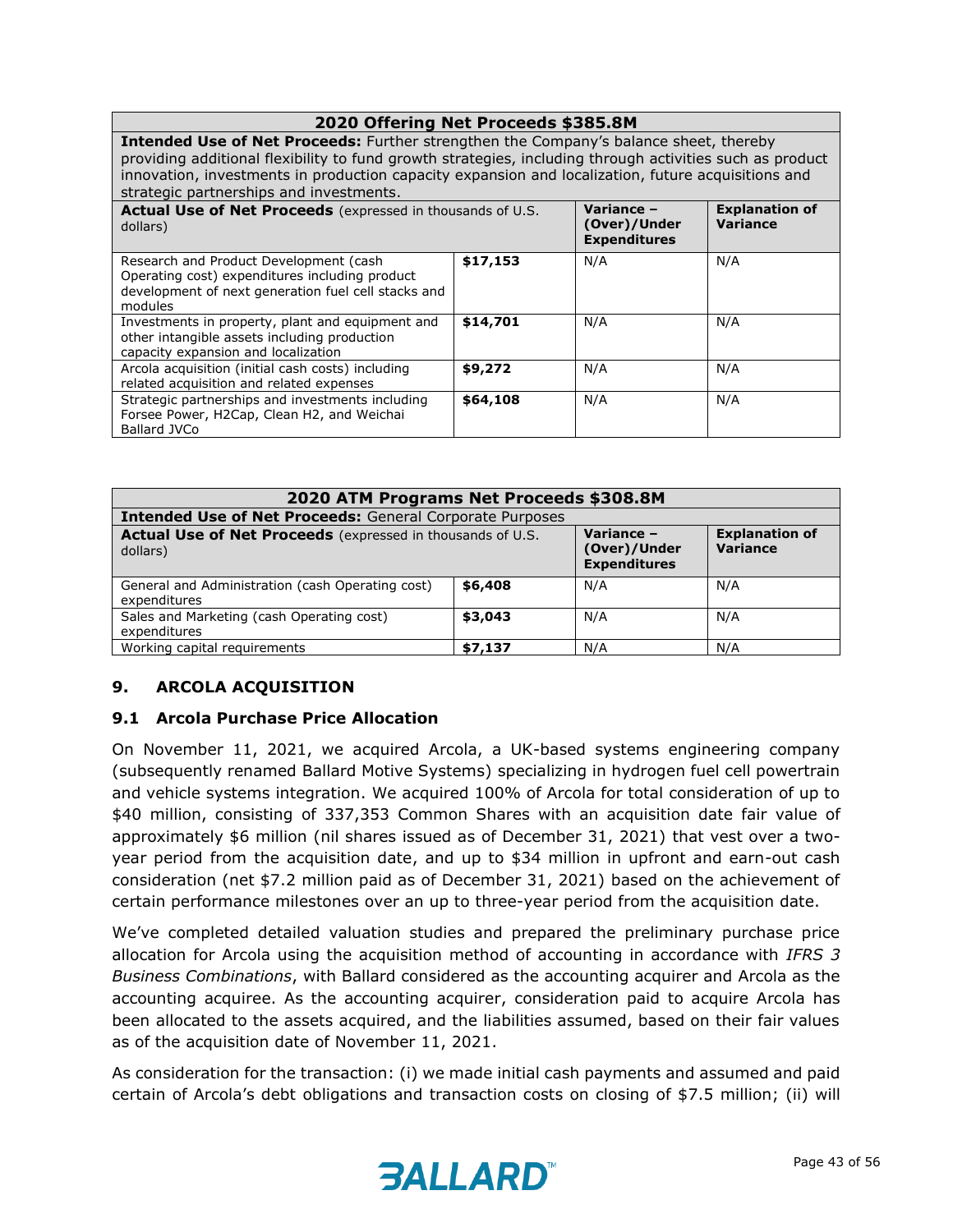issue 337,353 Common Shares in three future tranches at a fair value of \$18.30 per share discounted for the timing delay in receiving the shares using an Asian put option pricing model, or approximately \$4.9 million; (iii) will make future cash payments of up to \$27.0 million based on the successful attainment of numerous milestone objectives over a threeyear period discounted for the estimated probability of successful occurrence and for the timing delay in receiving the cash payments using a credit adjusted risk-free rate observed for bonds of a similar duration, or approximately \$26.3 million; and (iv) an actual working capital adjustment of \$0.6 million, for total purchase consideration of \$39.2 million. In accordance with *IFRS 3*, the fair value of the 337,353 Common Shares has been measured for accounting purposes using the \$18.30 5-day weighted average price of the Common Shares immediately preceding the acquisition date.

| (Expressed in thousands of U.S. dollars)<br><b>Fair Value of Consideration</b> | Nov-11-2021 |
|--------------------------------------------------------------------------------|-------------|
| Cash and debt repaid on closing                                                | \$<br>7,477 |
| Deferred share consideration                                                   | 4,851       |
| Contingent cash consideration                                                  | 26,258      |
| Working capital adjustment                                                     | 611         |
| Fair Value (preliminary) of Consideration                                      | 39,197      |

In accordance with IFRS 3, the identifiable assets acquired, and liabilities assumed, as part of a business combination are recognized separately from goodwill at the acquisition date if they meet the definition of an asset or liability and are exchanged as part of the business combination. The identifiable assets acquired, and liabilities assumed, are then measured at their acquisition date fair values based on the contractual terms, economic conditions, Ballard's operating and accounting policies and other pertinent conditions as of the acquisition date. The fair value review of Arcola's assets and liabilities commenced with a review of the carrying amount of each respective asset and liability. The carrying amounts of all assets and liabilities were subject to due diligence procedures and included confirmation of existence and a review of potential impairment of all significant assets and a review for completeness of all liabilities. Each asset and liability was then reviewed and measured for potential fair value adjustments from carrying cost to arrive at the preliminary fair value of each asset and liability as of the acquisition date of November 11, 2021.

| (Expressed in thousands of U.S. dollars)<br>Fair Value of Arcola Assets acquired and Liabilities assumed | Nov-11-2021 |          |  |
|----------------------------------------------------------------------------------------------------------|-------------|----------|--|
| Cash and cash equivalents                                                                                | \$          | 320      |  |
| Trade and other receivables                                                                              |             | 3,112    |  |
| Property, plant and equipment                                                                            |             | 190      |  |
| Intangible assets                                                                                        |             | 17,279   |  |
| Goodwill                                                                                                 |             | 23,991   |  |
| Accounts payable and accrued liabilities                                                                 |             | (1, 817) |  |
| Deferred income tax liability                                                                            |             | (3,878)  |  |
| Fair Value (preliminary) of Arcola Assets acquired and Liabilities assumed                               | \$          | 39,197   |  |

The preliminary fair value of each of the acquired identifiable assets and liabilities assumed was determined as follows:

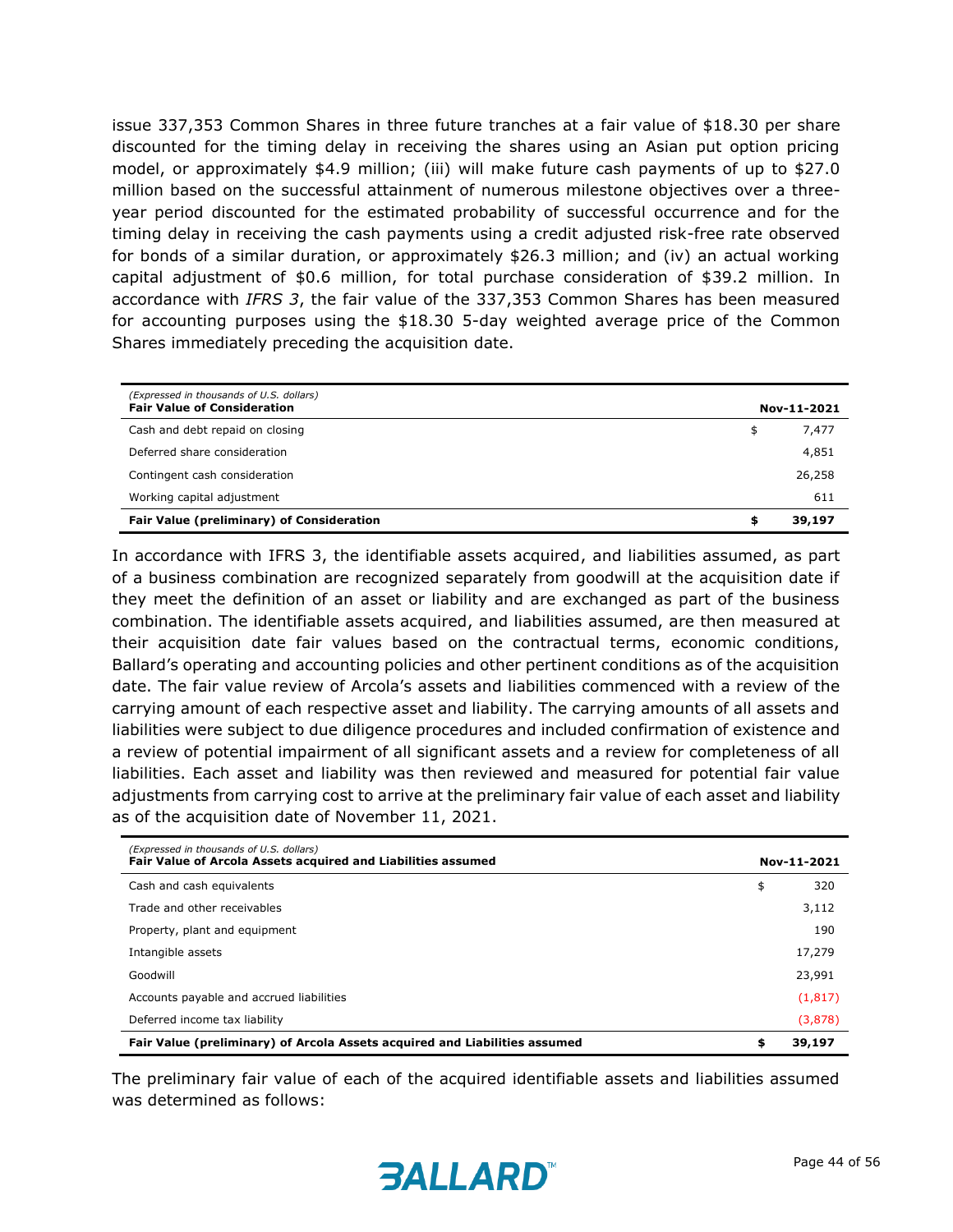- The fair value of certain of the acquired working capital balances including trade and other receivables, and accounts payable and accrued liabilities, have been assessed at their respective carrying amounts on November 11, 2021, which is considered to approximately equate to fair value as a result of the short-term to maturity of each of these accounts.
- Acquired property, plant and equipment consist primarily of specialized manufacturing and research and development equipment, as well as miscellaneous other items, all physically located in Arcola's operating facilities in the U.K. As there is no market-based evidence of fair value for these specialized assets that are rarely sold other than as part of a continuing business, fair value was estimated using a depreciated replacement cost approach in accordance with *IAS 16*. A depreciated replacement cost approach considers how much it would cost to reproduce an asset after adjusting for depreciation and optimization. The adjustment for depreciation takes into account the age of the asset in relation to its useful life and its residual value. The fair value of property, plant and equipment is considered to approximately equate to its carrying amount.
- Acquired identified intangible assets consist of technology (patents, know-how and inprocess research and development), customer contracts and relationships, and noncompete arrangements. We have concluded that each of the identified intangible assets meet the definition of an identified intangible asset (or non-monetary asset without physical substance) under *IAS 38 Intangible Assets* as the acquired IP meets the definition of an asset and is identifiable. The fair value of all identified intangible assets includes a fair value adjustment of \$17.3 million from their original carrying amounts.

| (Expressed in thousands of U.S. dollars)                             |        | Estimated<br>Useful |
|----------------------------------------------------------------------|--------|---------------------|
| <b>Fair Value of Arcola Identified Intangible Assets</b>             | Amount | Life                |
| Technology (patents, know-how and in-process research & development) | 15,976 | 12-years            |
| Customer contracts and relationships                                 | 1,048  | 7-years             |
| Non-compete agreements                                               | 255    | 3-years             |
| Fair Value (preliminary) of Identified Intangible Assets             | 17,279 |                     |

The preliminary fair value of acquired identified intangible assets were calculated with the assistance of an independent valuator and were determined through a variety of valuation techniques.

- $\circ$  The fair value of the acquired technology including patents, know-how and inprocess research & development totaling \$16.0 million has been calculated using the Multi-Period Excess Earnings Method ("MPEEM") approach which is a variant of the Income Approach. The basic principle of the MPEEM Approach is that a single asset, in isolation, is not capable of generating cash flow for an enterprise. Several assets are brought together and exploited to generate cash flow. Therefore, to determine cash flow from the exploitation of existing technology, one must deduct the related expenses incurred for the exploitation of other assets used for the generation of overall cash flow and revenues. The fair value of existing technology was estimated by discounting the net cash flow derived from the expected revenues attributable to the acquired technology.
- $\circ$  The fair value of the acquired customer contracts and relationships totaling \$1.0 million has also been calculated using the MPEEM approach. The fair value of existing customer contracts/relationships was estimated by discounting the net

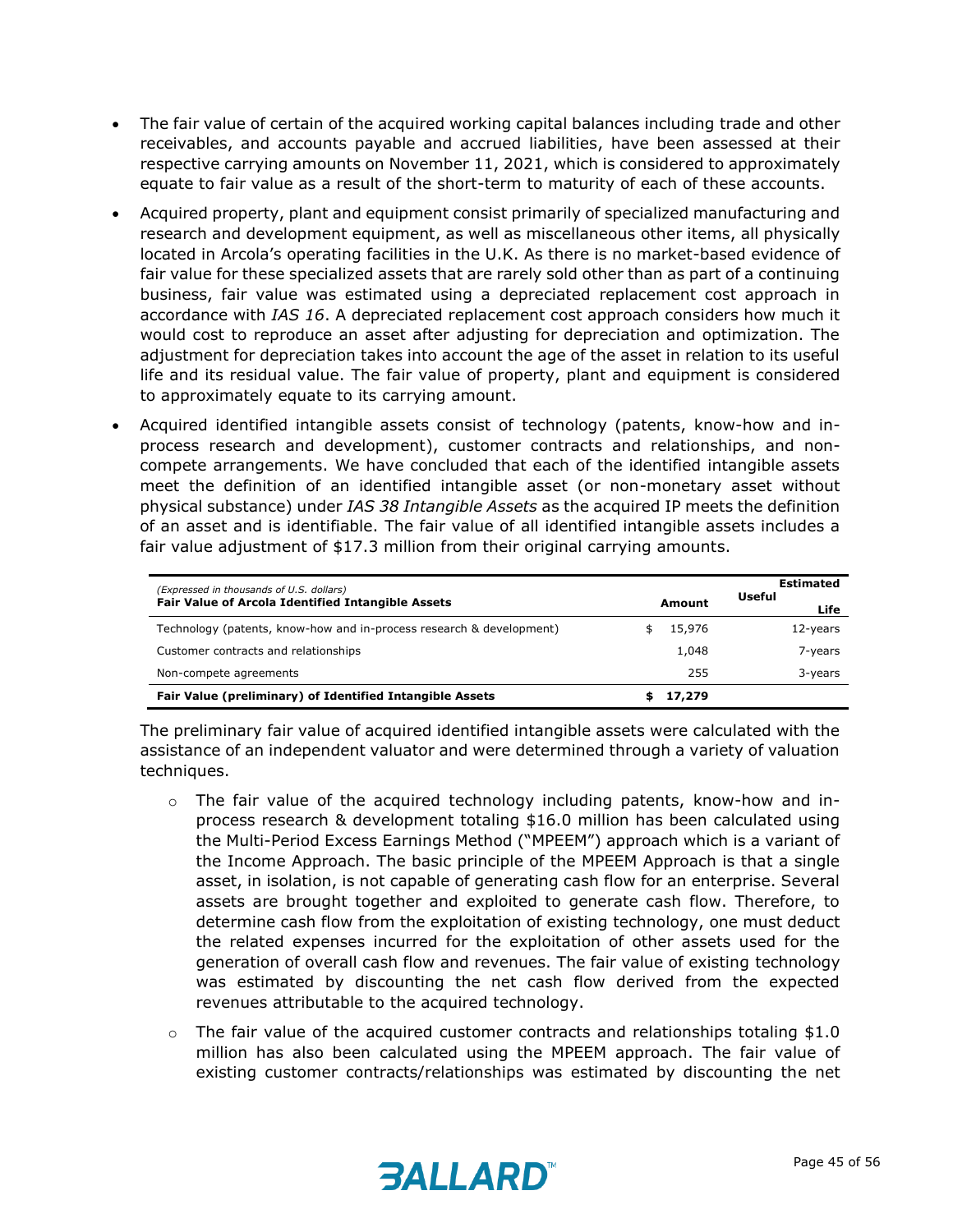cash flow derived from the expected revenues attributable to the acquired customer contracts/relationships.

- $\circ$  The fair value of the acquired non-compete covenants of \$0.3 million were calculated using the Income Approach whereby the fair value of the non-compete covenants was estimated by calculating the expected decrease or loss in forecasted cash flows if the employees compete with the target's business sans the noncompete covenants.
- The fair value of the deferred income tax liability of (\$3.9) million represents the excess of the accounting basis of the acquired intangible assets of \$17.3 million, over their tax basis of \$1.8 million, at the current U.K tax rate of 25.0%.

The remaining unallocated \$24.0 million of the total purchase price consideration of \$39.2 million has been ascribed as Goodwill. The goodwill of \$24.0 million resulting from the acquisition consists largely of the expectation that the acquisition will complement the Corporation's Fuel Cell Products and Services growth platform by delivering strategic benefits in diversification, growth, scale, and profitability.

#### **10. ACCOUNTING MATTERS**

#### **10.1 Overview**

Our consolidated financial statements are prepared in accordance with IFRS, which require us to make estimates and assumptions that affect the application of accounting policies and the reported amounts of assets, liabilities, income, and expenses. Actual results may differ from those estimates. Estimates and underlying assumptions are reviewed on an ongoing basis Revisions to accounting estimates are recognized in the period in which the estimates are revised and in any future periods affected.

#### **10.2 Critical Judgments in Applying Accounting Policies**

Critical judgments that we have made in the process of applying our accounting policies and that have the most significant effect on the amounts recognized in the consolidated financial statements is limited to our assessment of our ability to continue as a going concern (See Note 2 (e) to our consolidated financial statements).

Our significant accounting policies are detailed in note 4 to our annual consolidated financial statements for the year ended December 31, 2021. Effective January 1, 2021, a number of new standards and interpretations became effective. However, these new standards and interpretations did not have a material impact on our financial statements.

#### **10.3 Key Sources of Estimation Uncertainty**

The following are key assumptions concerning the future and other key sources of estimation uncertainty that have a significant risk of resulting in a material adjustment to the reported amount of assets, liabilities, income, and expenses within the next financial year.

#### REVENUE RECOGNITION

Revenues are generated primarily from product sales, the license and sale of intellectual property and fundamental knowledge, and the provision of engineering services and technology transfer services. Product revenues are derived primarily from standard product sales contracts and from long-term fixed price contracts. Intellectual property and

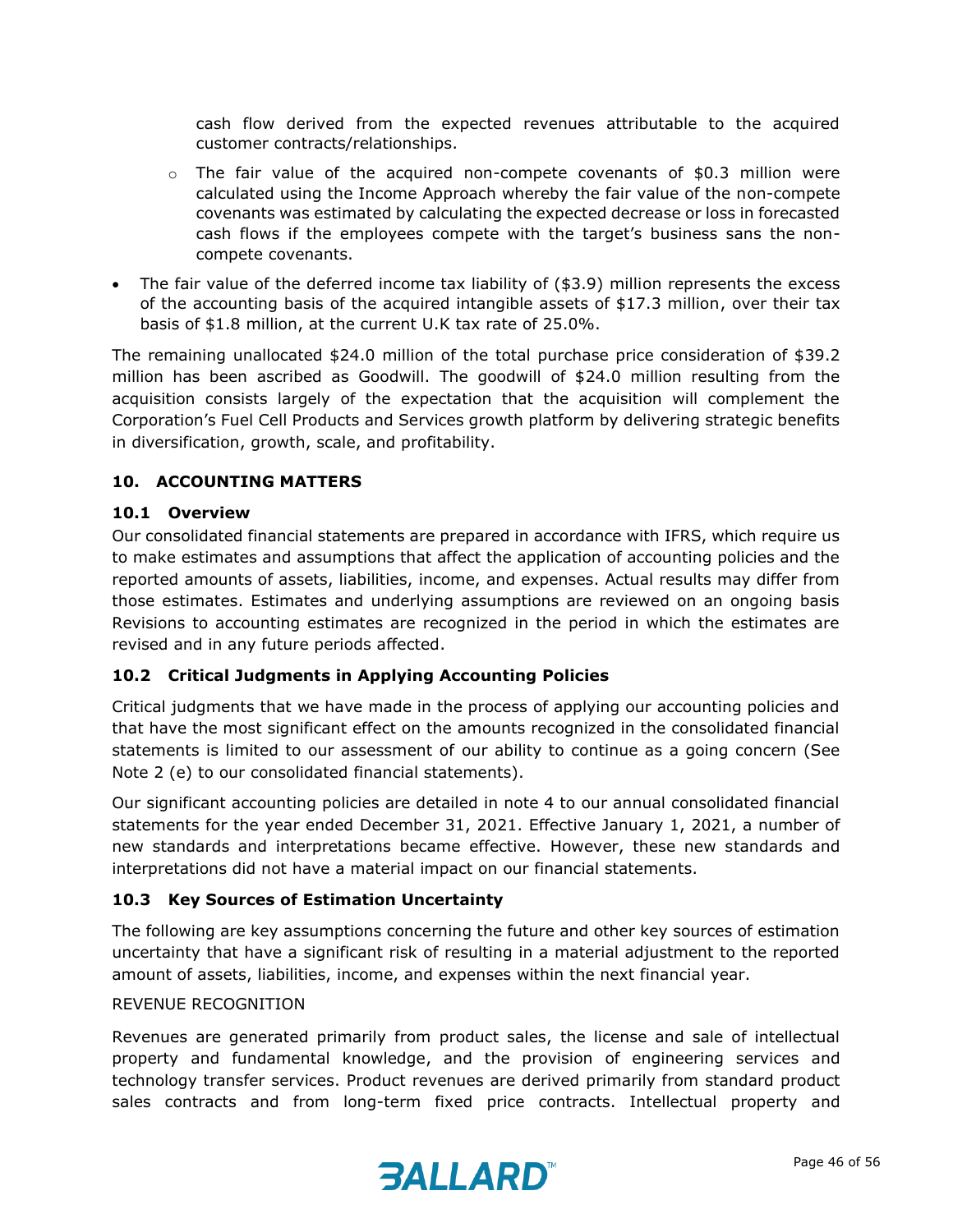fundamental knowledge license revenues are derived primarily from standard licensing and technology transfer agreements. Engineering service and technology transfer service revenues are derived primarily from cost-plus reimbursable contracts and from long-term fixed price contracts.

Revenue is recognized when a customer obtains control of the goods or services. Determining the timing of the transfer of control, at a point in time or over time, requires judgment.

On standard product sales contracts, revenues are recognized when customers obtain control of the product, that is when transfer of title and risks and rewards of ownership of goods have passed, and when obligation to pay is considered certain. Invoices are generated and revenue is recognized at that point in time. Provisions for warranties are made at the time of sale. Revenue recognition for standard product sales contracts does not usually involve significant estimates.

On standard licensing and technology transfer agreements, revenues are recognized on the transfer of rights to a licensee, when it is determined to be distinct from other performance obligations, and if the customer can direct the use of, and obtain substantially all of the remaining benefits from the license as it exists at the time of transfer. In other cases, the proceeds are considered to relate to the right to use the asset over the license period and the revenue is recognized over that period. If it is determined that the license is not distinct from other performance obligations, revenue is recognized over time as the customer simultaneously receives and consumes the benefit. Revenue recognition for standard license and sale agreements does not usually involve significant estimates.

On cost-plus reimbursable contracts, revenues are recognized as costs are incurred, and include applicable fees earned as services are provided. Revenue recognition for cost-plus reimbursable contracts does not usually involve significant estimates.

On long-term fixed price contracts, the customer controls all of the work in progress as the services are being provided. This is because under these contracts, the deliverables are made to a customer's specification, and if a contract is terminated by the customer, then the Company is entitled to reimbursement of the costs incurred to date plus the applicable gross margin. Therefore, revenue from these contracts and the associated costs are recognized as the costs are incurred over time. On long-term fixed price contracts, revenues are recognized over time using cumulative costs incurred to date relative to total estimated costs at completion to measure progress towards satisfying performance obligations. Generally, revenue is recognized by multiplying the expected consideration by the ratio of cumulative costs incurred to date to the sum of incurred and estimated costs for completing the performance obligation. The cumulative effect of changes to estimated revenues and estimated costs for completing a contract are recognized in the period in which the revisions are identified. If the estimated costs for completing the contract exceed the expected revenues on a contract, such loss is recognized in its entirety in the period it becomes known. Deferred revenue (i.e. contract liabilities) represents cash received from customers in excess of revenue recognized on uncompleted contracts.

• The determination of expected costs for completing a contract is based on estimates that can be affected by a variety of factors such as variances in the timeline to completion, the cost of materials, the availability and cost of labour, as well as productivity.

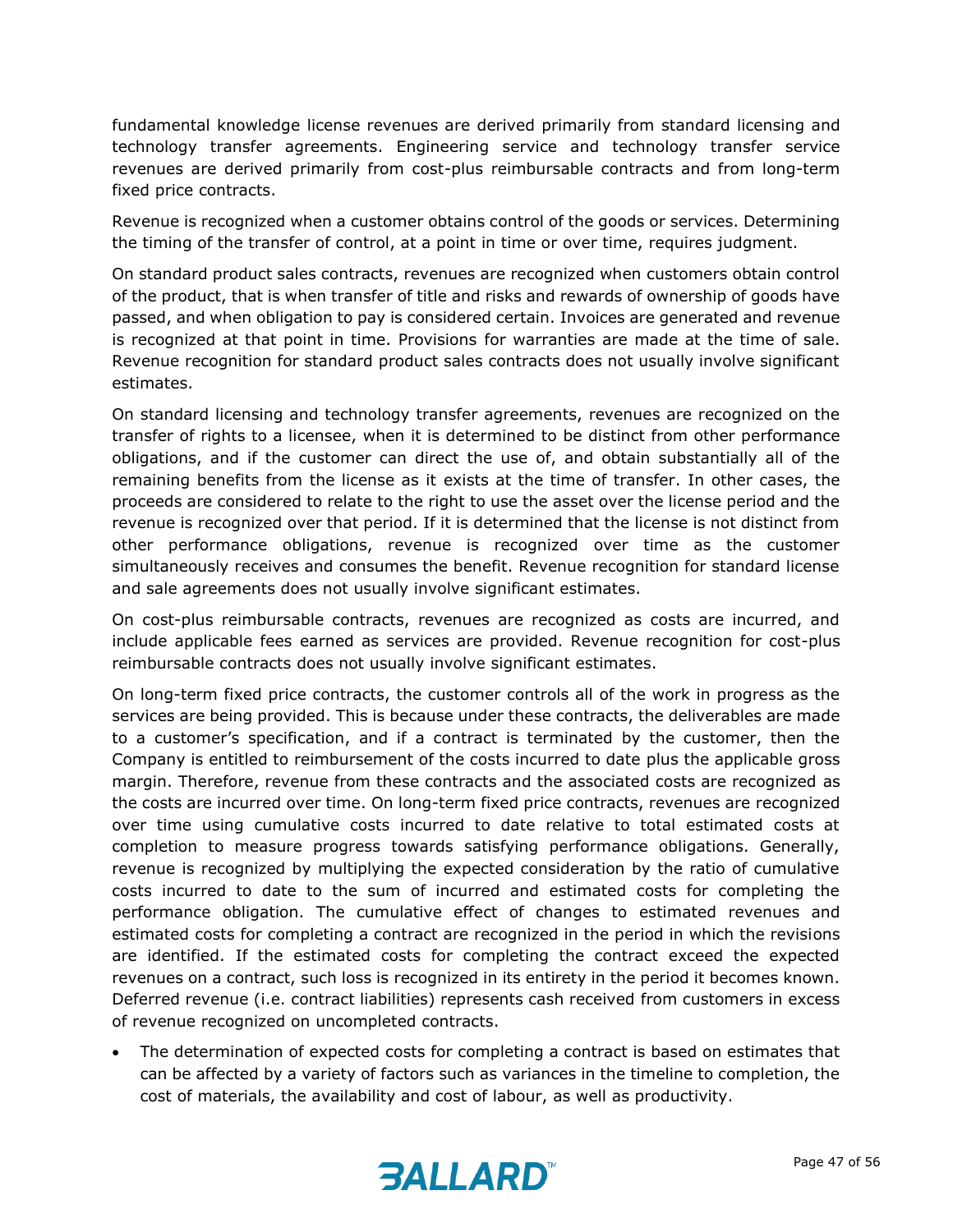The determination of potential revenues includes the contractually agreed amount and may be adjusted based on the estimate of our attainment on achieving certain defined contractual milestones. Management's estimation is required in determining the amount of consideration for which the Company expects to be entitled and in determining when a performance obligation has been met.

Estimates used to determine revenues and costs of long-term fixed price contracts involve uncertainties that ultimately depend on the outcome of future events and are periodically revised as projects progress. There is a risk that a customer may ultimately disagree with management's assessment of the progress achieved against milestones, or that our estimates of the work required to complete a contract may change.

During the three months and year ended December 31, 2021, and 2020, there were no significant adjustments to revenues relating to revenue recognized in a prior period.

#### ASSET IMPAIRMENT

The carrying amounts of our non-financial assets other than inventories are reviewed at each reporting date to determine whether there is any indication of impairment. If any such indication exists, then the asset's recoverable amount is estimated. For goodwill and intangible assets that have indefinite useful lives, the recoverable amount is estimated at least annually.

The recoverable amount of an asset or cash-generating unit is the greater of its value in use and its fair value less costs to sell. In assessing value in use, the estimated future cash flows are discounted to their present value using a pre-tax discount rate that reflects current market assessments of the time value of money and the risks specific to the asset. In assessing fair value less costs to sell, the price that would be received on the sale of an asset in an orderly transaction between market participants at the measurement date is estimated. For the purposes of impairment testing, assets that cannot be tested individually are grouped together into the smallest group of assets that generates cash inflows from continuing use that are largely independent of the cash inflows of other groups of assets. The allocation of goodwill to cash-generating units reflects the lowest level at which goodwill is monitored for internal reporting purposes. Many of the factors used in assessing fair value are outside the control of management and it is reasonably likely that assumptions and estimates will change from period to period. These changes may result in future impairments. For example, our revenue growth rate could be lower than projected due to economic, industry or competitive factors, or the discount rate used in our value in use model could increase due to a change in market interest rates. In addition, future goodwill impairment charges may be necessary if our market capitalization decreased due to a decline in the trading price of our common stock, which could negatively impact the fair value of our business.

An impairment loss is recognized if the carrying amount of an asset or its cash-generating unit exceeds its estimated recoverable amount. Impairment losses are recognized in net loss. Impairment losses recognized in respect of the cash-generating units are allocated first to reduce the carrying amount of any goodwill allocated to the units, and then to reduce the carrying amounts of the other assets in the unit on a pro-rata basis.

As of December 31, 2021, our consolidated goodwill balance of \$64.3 million relates solely to our Fuel Cell Products and Services segment. We perform the annual review of goodwill as at

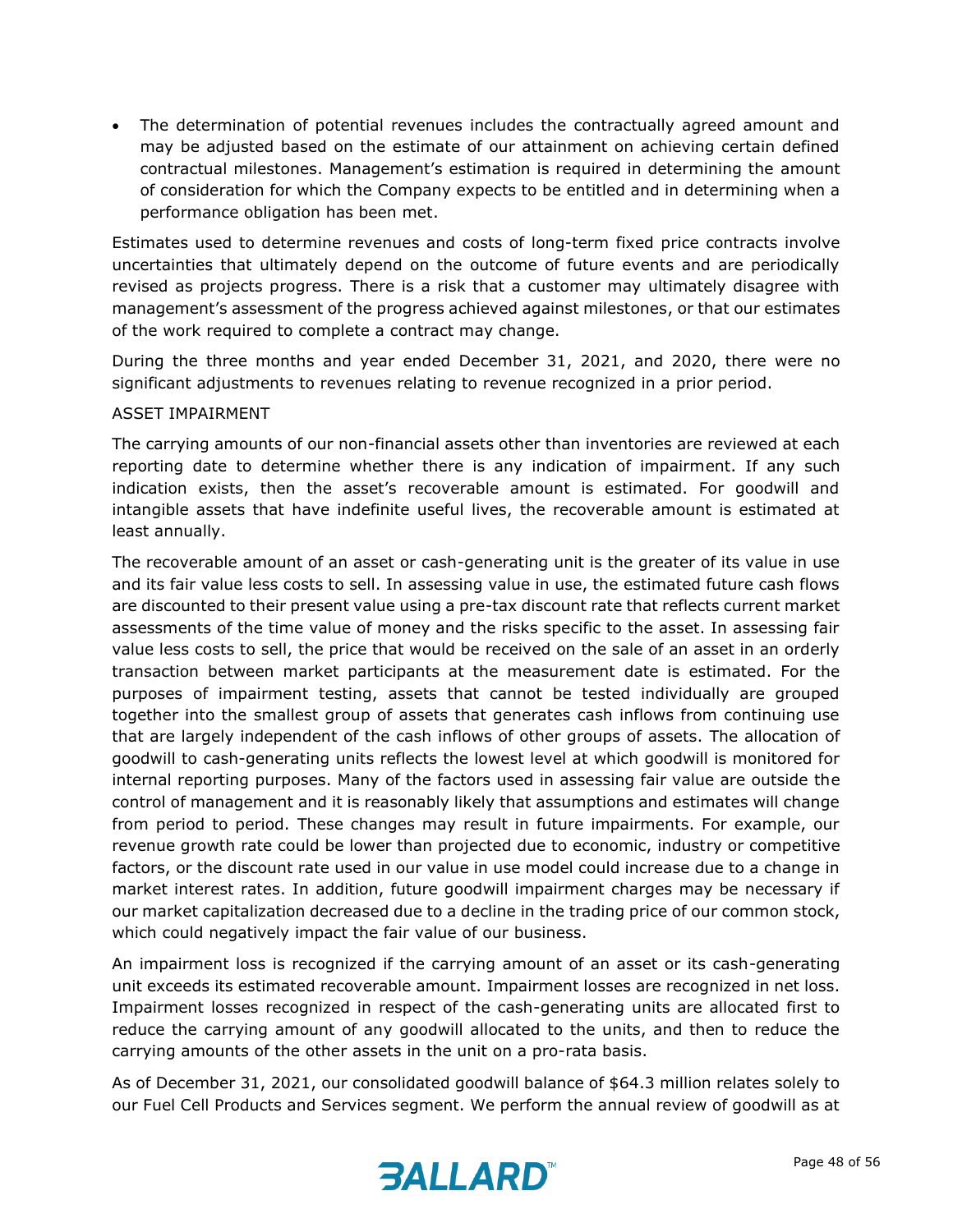December 31 of each year, more often if events or changes in circumstances indicate that it might be impaired. Under IFRS, the annual review of goodwill requires a comparison of the carrying value of the asset to the higher of (i) value in use; and (ii) fair value less costs to sell**.** Value in use is defined as the present value of future cash flows expected to be derived from the asset in its current state. Our fair value less costs to sell test is in effect a modified market capitalization assessment, whereby we calculate the fair value of the Fuel Cell Products and Services segment by first calculating the value of the Company at December 31, 2021 based on the average closing share price in the month of December, add a reasonable estimated control premium to determine the Company's enterprise value on a controlling basis after adjusting for excess cash balances, deducting the fair value of long-term financial investments, and then deducting the estimated costs to sell from this enterprise value to arrive at the fair value of the Fuel Cell Products and Services segment. As a result of this assessment, we have determined that the fair value of the Fuel Cell Products and Services segment exceeds its carrying value as of December 31, 2021, indicating that no goodwill impairment charge is required for 2021.

In addition to the above goodwill impairment test, we perform a quarterly assessment of the carrying amounts of our non-financial assets (other than inventories) to determine whether there is any indication of impairment. During the year ended December 31, 2021, impairment charges of \$0.3 million were recognized on our non-financial assets (other than inventories) related primarily to impaired property, plant and equipment.

#### WARRANTY PROVISION

A provision for warranty costs is recorded on product sales at the time of shipment. In establishing the accrued warranty liabilities, we estimate the likelihood that products sold will experience warranty claims and the cost to resolve claims received.

In making such determinations, we use estimates based on the nature of the contract and past and projected experience with the products. Should these estimates prove to be incorrect, we may incur costs different from those provided for in our warranty provisions. During the three months and year ended December 31, 2021, we recorded provisions to accrued warranty liabilities of \$1.1 million and \$2.7 million, respectively, for new product sales, compared to \$0.7 million and \$3.1 million, respectively, for the three months and year ended December 31, 2020.

We review our warranty assumptions and make adjustments to accrued warranty liabilities quarterly based on the latest information available and to reflect the expiry of contractual obligations. Adjustments to accrued warranty liabilities are recorded in cost of product and service revenues. As a result of these reviews and the resulting adjustments, our warranty provision and cost of revenues for the three months and year ended December 31, 2021, were adjusted downwards (upwards) by \$0.2 million and (\$0.3) million, respectively, compared to adjustments downwards of \$1.2 million and \$1.4 million, respectively, for the three months and year ended December 31, 2020.

#### INVENTORY PROVISION

In determining the lower of cost and net realizable value of our inventory and establishing the appropriate provision for inventory obsolescence, we estimate the likelihood that inventory carrying values will be affected by changes in market pricing or demand for our

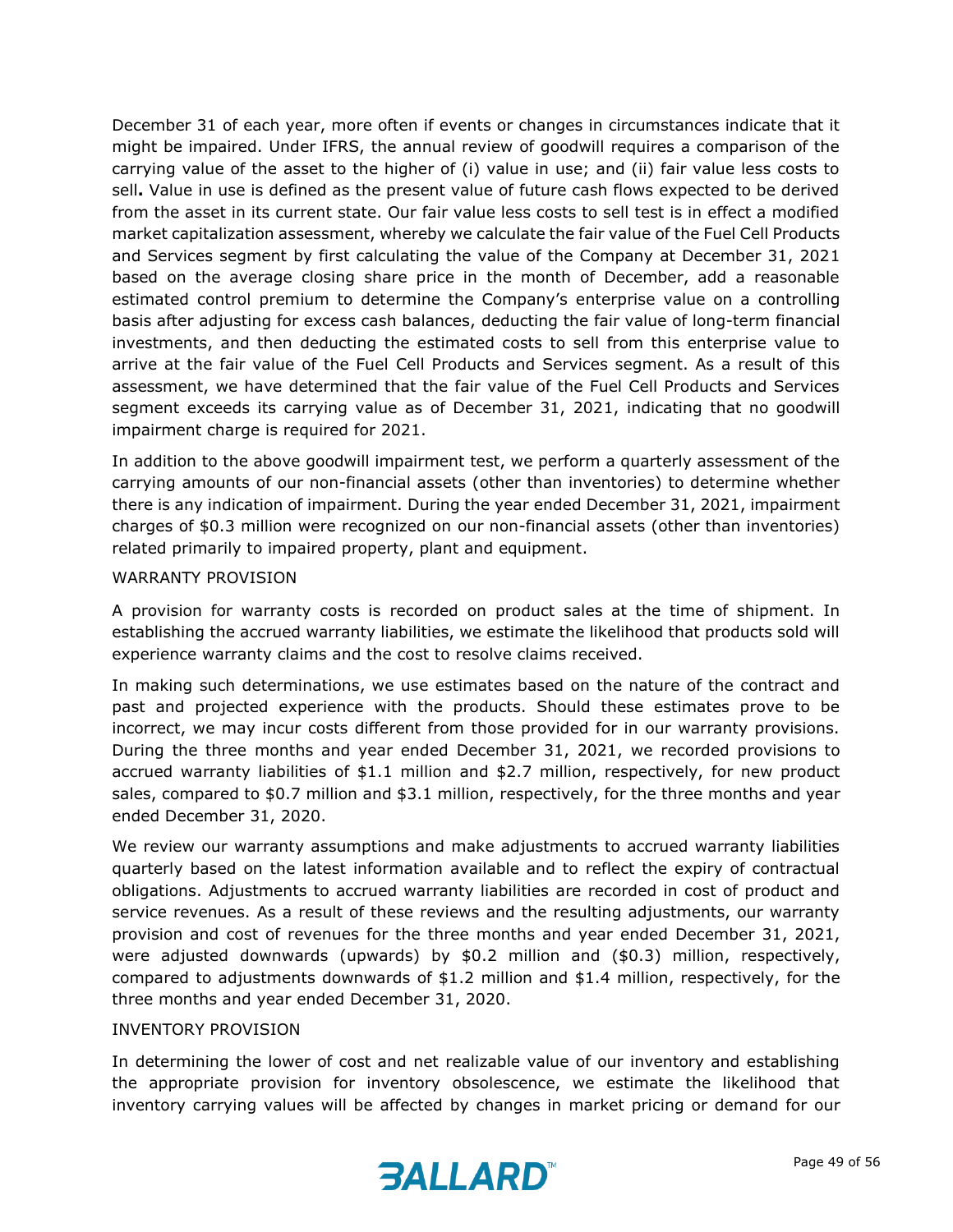products and by changes in technology or design which could make inventory on hand obsolete or recoverable at less than cost. We perform regular reviews to assess the impact of changes in technology and design, sales trends, and other changes on the carrying value of inventory. Where we determine that such changes have occurred and will have a negative impact on the value of inventory on hand, appropriate provisions are made. If there is a subsequent increase in the value of inventory on hand, reversals of previous write-downs to net realizable value are made. Unforeseen changes in these factors could result in additional inventory provisions, or reversals of previous provisions, being required. During the three months and year ended December 31, 2021, net negative inventory adjustments of (\$0.2) million and (\$1.1) million, respectively, were recorded as a recovery (charge) to cost of product and service revenues, compared to net negative inventory adjustments of (\$0.4) million and (\$1.5) million, respectively, in the three months and year ended December 31, 2020.

#### FINANCIAL ASSETS INCLUDING IMPAIRMENT OF TRADE RECEIVABLES

A financial asset is classified as measured at: amortized cost; fair value through other comprehensive income ("FVOCI"); or fair value through profit or loss ("FVTPL"). The classification of financial assets is generally based on the business model in which a financial asset is managed and its contractual cash flow characteristics. Derivatives embedded in contracts where the host is a financial asset in the scope of the standard are never separated. Instead, the hybrid financial instrument as a whole is assessed for classification. Our financial assets which consist primarily of cash, cash equivalents and short term investments, trade and other receivables, and contract assets, are classified at amortized cost.

An ECL model applies to financial assets measured at amortized cost and debt investments at FVOCI, but not to investments in equity instruments. The Company's financial assets measured at amortized cost and subject to the ECL model consist primarily of trade receivables and contract assets.

In applying the ECL model, loss allowances are measured on either of the following bases:

- 12-month ECLs: these are ECLs that result from possible default events within the 12 months after the reporting date; and
- Lifetime ECLs: these are ECLs that result from all possible default events over the expected life of a financial instrument.

We have elected to measure loss allowances for trade receivables and contract assets at an amount equal to lifetime ECLs.

When determining whether the credit risk of a financial asset has increased significantly since initial recognition and when estimating ECLs, we consider reasonable and supportable information that is relevant and available without undue cost or effort. This includes both quantitative and qualitative information and analysis, based on our historical experience and informed credit assessment and including forward-looking information.

ECLs are a probability-weighted estimate of credit losses. Credit losses are measured as the present value of all cash shortfalls (i.e. the difference between the cash flows due to the entity in accordance with the contract and the cash flows that we expect to receive). ECLs are discounted at the effective interest rate of the financial asset. At each reporting date, we

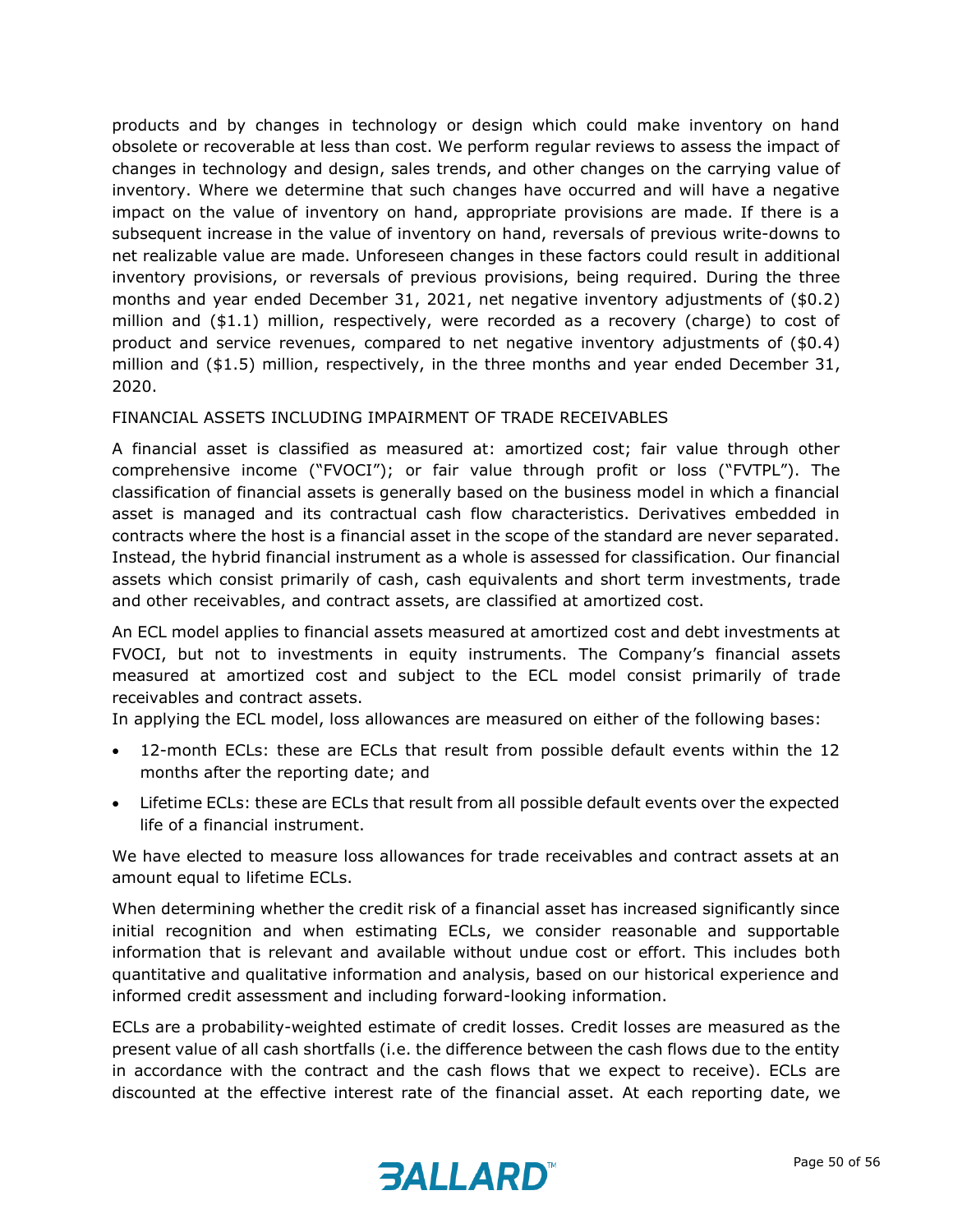assess whether financial assets carried at amortized cost are credit impaired. A financial asset is 'credit-impaired' when one or more events that have a detrimental impact on the estimated future cash flows of the financial asset have occurred. Loss allowances for financial assets measured at amortized cost are deducted from the gross carrying amount of the assets. Impairment (losses) recoveries related to trade receivables and contract assets are presented separately in the statement of profit or loss. During the three months and year ended December 31, 2021, nominal net impairment (charges) on trade receivables and contract assets were recorded in other operating expenses, compared to net impairment (charges) of (\$0.1) million and (\$0.3) million, respectively, during the three months and year ended December 31, 2020. Net impairment charges in 2020 include ECLs of (\$0.3) million.

#### EMPLOYEE FUTURE BENEFITS

The present value of our defined benefit obligation is determined by discounting the estimated future cash outflows using interest rates of high-quality corporate bonds that have terms to maturity approximating the terms of the related pension liability. Determination of benefit expense requires assumptions such as the discount rate to measure obligations, expected plan investment performance, expected healthcare cost trend rate, and retirement ages of employees. Actual results will differ from the recorded amounts based on these estimates and assumptions.

#### **10.4 Recently Adopted Accounting Policy Changes**

Effective January 1, 2021, a number of new standards and interpretations became effective. However, these new standards and interpretations did not have a material impact on our financial statements.

#### **10.5 Future Accounting Policy Changes**

The following is an overview of accounting standard changes that we will be required to adopt in future years. We do not expect to adopt any of these standards before their effective dates and we continue to evaluate the impact of these standards on our consolidated financial statements.

#### Classification of Liabilities as Current or Non-Current (Amendments to IAS 1)

On January 23, 2020, the IASB issued amendments to *IAS 1 Presentation of Financial Statements*, to clarify the classification of liabilities as current or non-current.

For the purposes of non-current classification, the amendments removed the requirement for a right to defer settlement or roll over of a liability for at least twelve months to be unconditional. Instead, such a right must have substance and exist at the end of the reporting period. The amendments also clarify how a company classifies a liability that includes a counterparty conversion option. The amendments state that:

- settlement of a liability includes transferring a company's own equity instruments to the counterparty, and
- when classifying liabilities as current or non-current a company can ignore only those conversion options that are recognized as equity.

The amendments are effective for annual periods beginning on or after January 1, 2023. Early adoption is permitted. The amendments are subject to further developments. Certain application issues resulting from the amendments have been raised with the IFRS

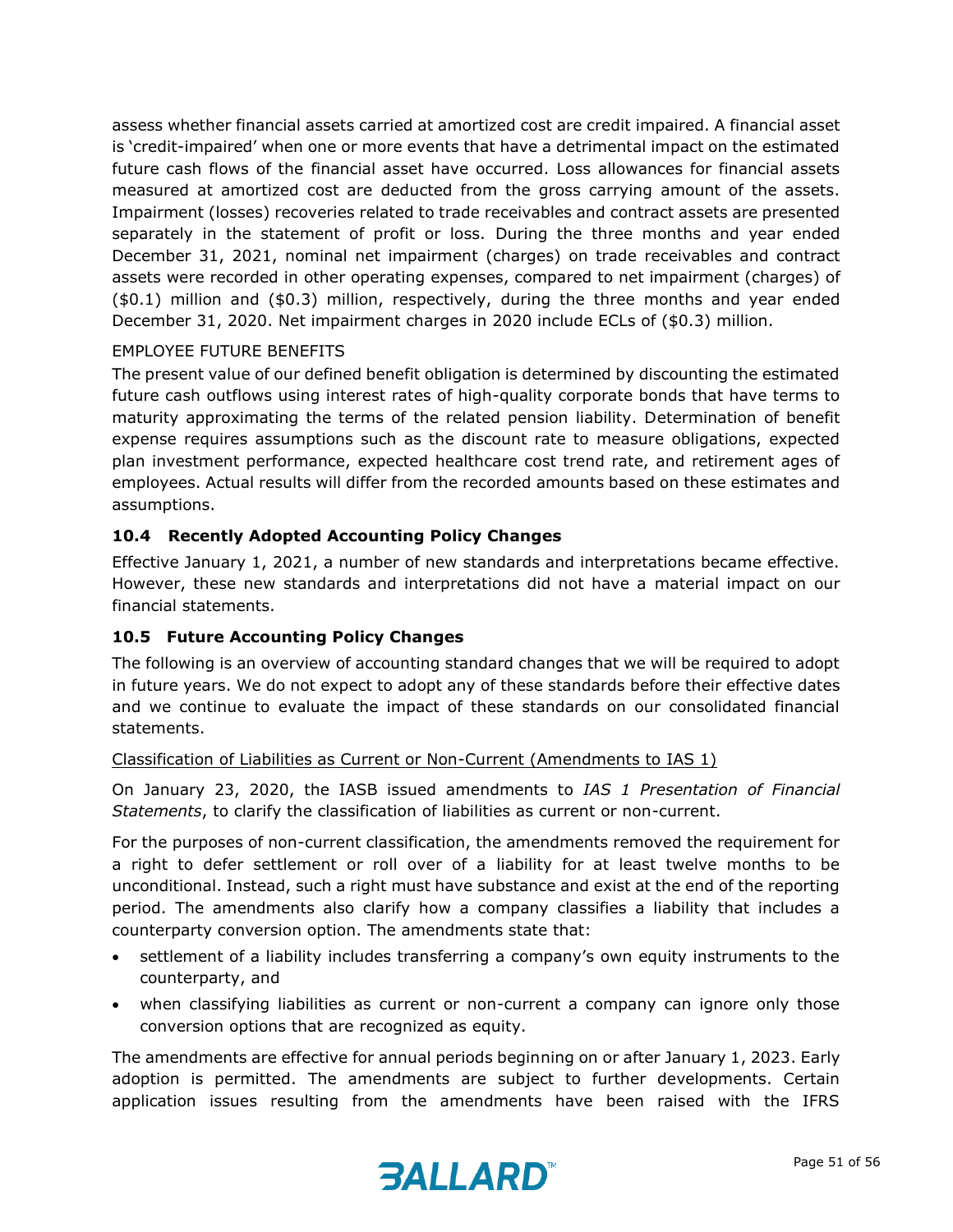Interpretations Committee, which referred them to the IASB. In November 2021, the IASB published the exposure draft Non-current Liabilities with Covenants (proposed amendments to IAS 1). The exposure draft aims to improve the information an entity provides when its right to defer settlement of a liability for at least twelve months is subject to compliance with conditions, in addition to addressing concerns about the classification of such a liability as current or non-current. The IASB proposed to defer the effective date of the 2020 amendments to no earlier than January 1, 2024. The extent of the impact of adoption of the amendments to *IAS 1* has not yet been determined.

Definition of Accounting Estimates (Amendments to IAS 8)

On February 12, 2021, the IASB issued *Definition of Accounting Estimates (Amendments to IAS 8).*

The amendments introduce a new definition for accounting estimates, clarifying that they are monetary amounts in the financial statements that are subject to measurement uncertainty. The amendments also clarify the relationship between accounting policies and accounting estimates by specifying that a company develops an accounting estimate to achieve the objective set out by an accounting policy.

The amendments are effective for annual periods beginning on or after January 1, 2023. Early adoption is permitted. The extent of the impact of adoption of the amendments to *IAS 8* has not yet been determined.

# Disclosure Initiative – Accounting Policies (Amendments to IAS 1 and IFRS Practice Statement 2)

#### On February 12, 2021, the IASB issued *Disclosure Initiative – Accounting Policies (Amendments to IAS 1 and IFRS Practice Statement 2 Making Materiality Judgements).*

The amendments help companies provide useful accounting policy disclosures. The key amendments include:

- requiring companies to disclose their material accounting policies rather than their significant accounting policies;
- clarifying that accounting policies related to immaterial transactions, other events or conditions are themselves immaterial and as such need not be disclosed; and
- clarifying that not all accounting policies that relate to material transactions, other events or conditions are themselves material to a company's financial statements.

The amendments are effective for annual periods beginning on or after January 1, 2023. Early adoption is permitted. The extent of the impact of adoption of the amendments to *IAS 1 and IFRS Practice Statement 2* has not yet been determined.

#### Onerous Contracts – Cost of Fulfilling a Contract (Amendments to IAS 37)

On May 14, 2020, the IASB issued *Onerous Contracts – Cost of Fulfilling a Contract (Amendments to IAS 37)*.

*IAS 37* does not specify which costs are included as a cost of fulfilling a contract when determining whether a contract is onerous. The IASB's amendments address this issue by clarifying that the 'costs of fulfilling a contract' comprise both:

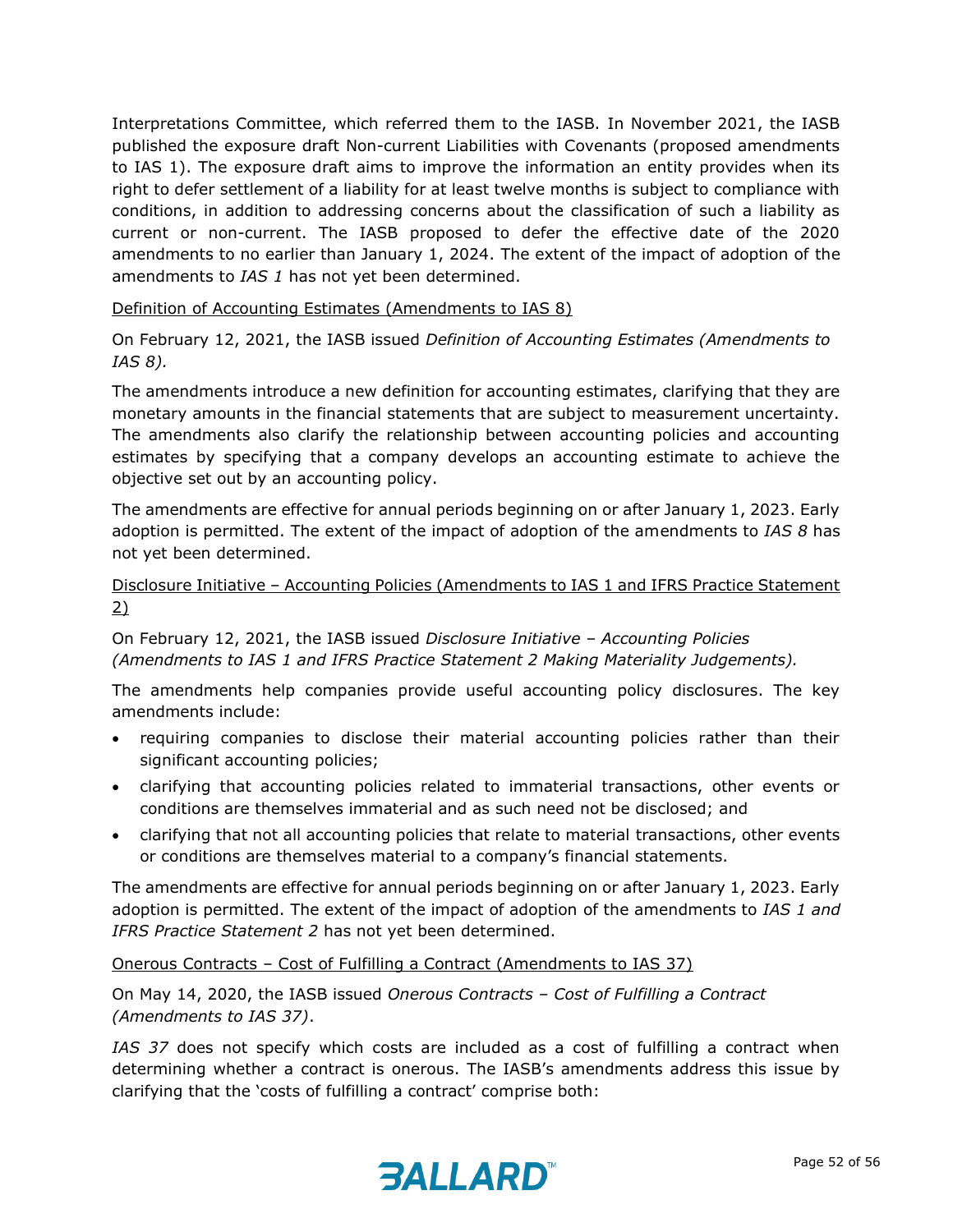- the incremental costs e.g. direct labour and materials; and
- an allocation of other direct costs  $-$  e.g. an allocation of the depreciation charge for an item of PPE used in fulfilling the contract.

The amendments are effective for annual periods beginning on or after January 1, 2022, and apply to contracts existing at the date when the amendments are first applied. At the date of initial application of the amendments to *IAS 37*, the cumulative effect of applying the amendments is recognized as an opening balance adjustment to retained earnings or other component of equity, as appropriate. The comparatives are not restated.

Based on the analysis completed to date of the Corporation's 'open' contracts as of December 31, 2021, on adoption of the amendments to *IAS 37* on January 1, 2022, we expect to recognize approximately \$1.2 million of additional contract costs as an opening balance adjustment to retained earnings in our first quarter of 2022 financial statements.

#### **11. SUPPLEMENTAL NON-GAAP MEASURES AND RECONCILIATIONS**

#### **11.1 Overview**

In addition to providing measures prepared in accordance with GAAP, we present certain supplemental non-GAAP measures. These measures are Cash Operating Costs (including its components of research and product development (operating cost), general and administrative (operating cost) and sales and marketing (operating cost)), EBITDA and Adjusted EBITDA, and Adjusted Net Loss. These non-GAAP measures do not have any standardized meaning prescribed by GAAP and therefore are unlikely to be comparable to similar measures presented by other companies. We believe these measures are useful in evaluating the operating performance of the Company's ongoing business. These measures should be considered in addition to, and not as a substitute for, operating expenses, net income, cash flows and other measures of financial performance and liquidity reported in accordance with GAAP. The calculation of these non-GAAP measures has been made on a consistent basis for all periods presented.

#### **11.2 Cash Operating Costs**

This supplemental non-GAAP measure is provided to assist readers in determining our operating costs on an ongoing cash basis. We believe this measure is useful in assessing performance and highlighting trends on an overall basis.

We also believe Cash Operating Costs is frequently used by securities analysts and investors when comparing our results with those of other companies. Cash Operating Costs differs from the most comparable GAAP measure, operating expenses, primarily because it does not include stock-based compensation expense, depreciation and amortization, impairment losses or recoveries on trade receivables, restructuring charges, acquisition related costs, the impact of unrealized gains and losses on foreign exchange contracts, and financing charges. The following tables show a reconciliation of operating expenses to Cash Operating Costs for the three months and year ended December 31, 2021, and 2020:

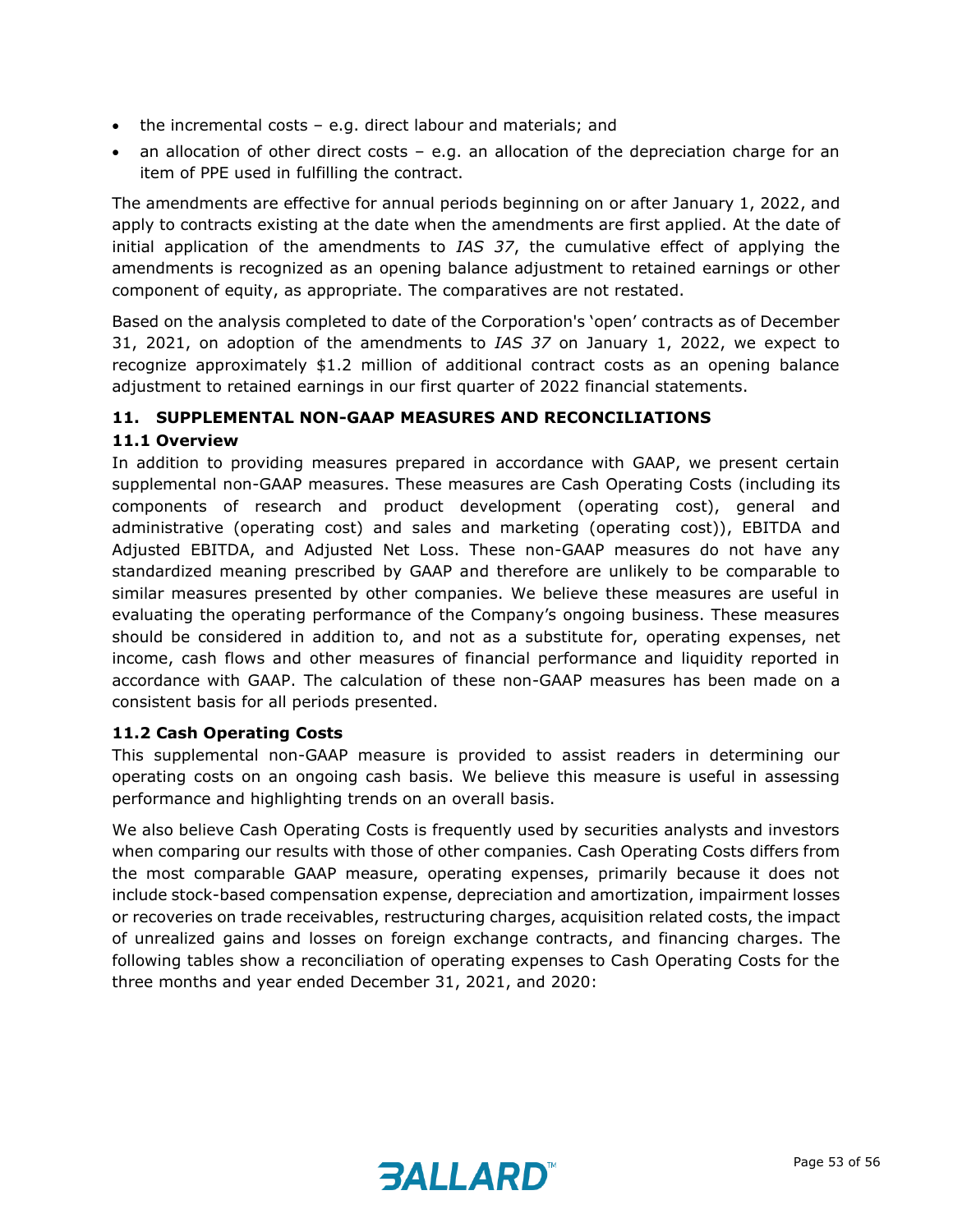| (Expressed in thousands of U.S. dollars)                             |              | Three months ended December 31, |              |
|----------------------------------------------------------------------|--------------|---------------------------------|--------------|
| <b>Cash Operating Costs</b>                                          | 2021         | 2020                            | \$ Change    |
| <b>Total Operating Expenses</b>                                      | \$<br>32,307 | \$<br>19,559                    | \$<br>12,748 |
| Stock-based compensation expense                                     | (2,319)      | (2, 347)                        | 28           |
| Impairment recovery (losses) on trade<br>receivables                 | (11)         | (60)                            | 49           |
| Acquisition related costs                                            | (1,580)      |                                 | (1,580)      |
| Restructuring (charges) recovery                                     | (9)          | (26)                            | 17           |
| Impact of unrealized gains (losses) on foreign<br>exchange contracts | 263          | 324                             | (61)         |
| Depreciation and amortization                                        | (2,047)      | (1,060)                         | (987)        |
| <b>Cash Operating Costs</b>                                          | \$<br>26,604 | \$<br>16,390                    | \$<br>10,214 |

| (Expressed in thousands of U.S. dollars)                             |               | Year ended December 31, |              |
|----------------------------------------------------------------------|---------------|-------------------------|--------------|
| <b>Cash Operating Costs</b>                                          | 2021          | 2020                    | \$ Change    |
| <b>Total Operating Expenses</b>                                      | \$<br>102,116 | \$<br>60,745            | \$<br>41,371 |
| Stock-based compensation expense                                     | (9,669)       | (6,228)                 | (3,441)      |
| Impairment recovery (losses) on trade<br>receivables                 | (54)          | (310)                   | 256          |
| Acquisition related costs                                            | (2, 115)      | $\overline{a}$          | (2, 115)     |
| Restructuring (charges) recovery                                     | (156)         | (66)                    | (90)         |
| Impact of unrealized gains (losses) on foreign<br>exchange contracts | (519)         | 259                     | (778)        |
| Depreciation and amortization                                        | (5,821)       | (4, 371)                | (1,450)      |
| <b>Cash Operating Costs</b>                                          | \$<br>83,782  | \$<br>50,029            | \$<br>33,753 |

The components of Cash Operating Costs of research and product development (cash operating cost), general and administrative (cash operating cost), and sales and marketing (cash operating cost) differ from their respective most comparable GAAP measure of research and product development expense, general and administrative expense, and sales and marketing expense, primarily because they do not include stock-based compensation expense, depreciation and amortization expense, and acquisition related costs. A reconciliation of these respective operating expenses to the respective components of Cash Operating Costs for the three months and year ended December 31, 2021, and 2020 is included in Section 5.4 Operating Expenses and Other Items.

A breakdown of total stock-based compensation expense for the three months and year ended December 31, 2021, and 2020 are as follows:

| (Expressed in thousands of U.S. dollars) | Three months ended December 31, |                          |      |       |  |                   |  |
|------------------------------------------|---------------------------------|--------------------------|------|-------|--|-------------------|--|
| <b>Stock-based compensation expense</b>  |                                 | 2021                     | 2020 |       |  | \$ Change         |  |
| Total stock-based compensation expense   |                                 |                          |      |       |  |                   |  |
| recorded as follows:                     |                                 |                          |      |       |  |                   |  |
| Cost of goods sold                       |                                 | $\overline{\phantom{0}}$ | \$   | -     |  | ۰                 |  |
| Research and product development expense |                                 | 1,259                    |      | 1,423 |  | (164)             |  |
| General and administrative expense       |                                 | 698                      |      | 561   |  | 137               |  |
| Sales and marketing expense (recovery)   |                                 | 362                      |      | 363   |  | $\left( 1\right)$ |  |
| <b>Stock-based compensation expense</b>  |                                 | 2,319                    |      | 2,347 |  | (28)              |  |

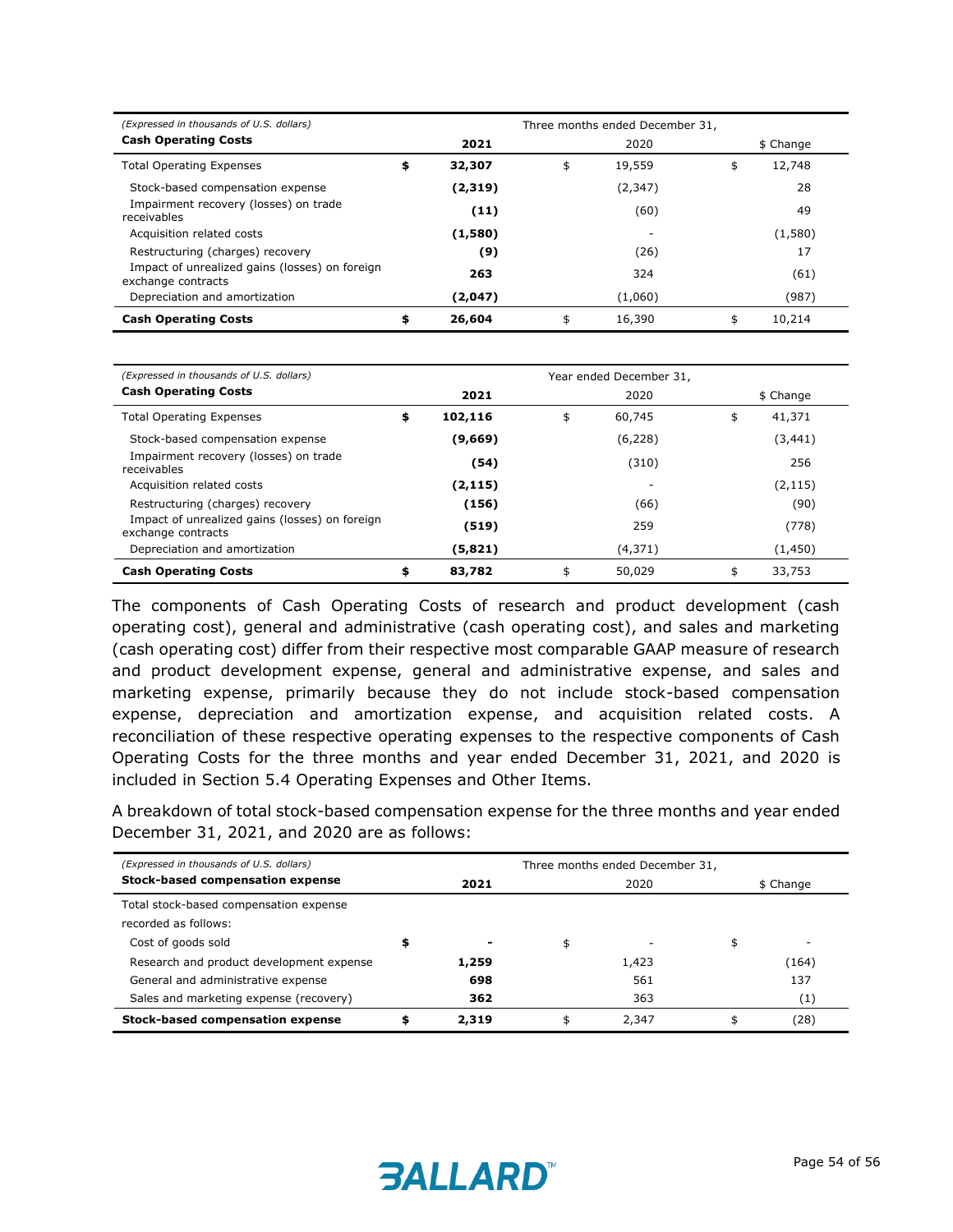| (Expressed in thousands of U.S. dollars) | Year ended December 31, |       |    |       |           |       |  |
|------------------------------------------|-------------------------|-------|----|-------|-----------|-------|--|
| <b>Stock-based compensation expense</b>  | 2021                    |       |    | 2020  | \$ Change |       |  |
| Total stock-based compensation expense   |                         |       |    |       |           |       |  |
| recorded as follows:                     |                         |       |    |       |           |       |  |
| Cost of goods sold                       | \$                      | -     | \$ |       | \$        | -     |  |
| Research and product development expense |                         | 5,522 |    | 3,327 |           | 2,195 |  |
| General and administrative expense       |                         | 2,780 |    | 1,807 |           | 973   |  |
| Sales and marketing expense (recovery)   |                         | 1,367 |    | 1,094 |           | 273   |  |
| Stock-based compensation expense         | \$                      | 9,669 |    | 6,228 |           | 3,441 |  |

A breakdown of total depreciation and amortization expense for the three months and year ended December 31, 2021, and 2020 are as follows:

| (Expressed in thousands of U.S. dollars)    | Three months ended December 31, |                         |      |       |           |           |  |
|---------------------------------------------|---------------------------------|-------------------------|------|-------|-----------|-----------|--|
| Depreciation and amortization expense       |                                 | 2021                    | 2020 |       |           | \$ Change |  |
| Total depreciation and amortization expense |                                 |                         |      |       |           |           |  |
| recorded as follows:                        |                                 |                         |      |       |           |           |  |
| Cost of goods sold                          | \$                              | 1,225                   | \$   | 708   | \$        | 517       |  |
| Research and product development expense    |                                 | 1,458                   |      | 765   |           | 693       |  |
| General and administrative expense          |                                 | 577                     |      | 281   |           | 296       |  |
| Sales and marketing expense                 |                                 | 12                      |      | 14    |           | (2)       |  |
| Depreciation and amortization expense       | \$                              | 3,272                   | \$   | 1,768 | \$        | 1,504     |  |
|                                             |                                 |                         |      |       |           |           |  |
| (Expressed in thousands of U.S. dollars)    |                                 | Year ended December 31, |      |       |           |           |  |
| Depreciation and amortization expense       |                                 | 2021                    | 2020 |       | \$ Change |           |  |
| Total depreciation and amortization expense |                                 |                         |      |       |           |           |  |
| recorded as follows:                        |                                 |                         |      |       |           |           |  |
| Cost of goods sold                          | \$                              | 3,931                   | \$   | 3,034 | \$        | 897       |  |
| Research and product development expense    |                                 | 4,101                   |      | 3,211 |           | 890       |  |
| General and administrative expense          |                                 | 1,672                   |      | 1,120 |           | 552       |  |
| Sales and marketing expense                 |                                 | 48                      |      | 40    |           | 8         |  |
| Depreciation and amortization expense       | \$                              | 9,752                   | \$   | 7,405 | \$        | 2,347     |  |

#### **11.3 EBITDA and Adjusted EBITDA**

These supplemental non-GAAP measures are provided to assist readers in determining our operating performance. We believe this measure is useful in assessing performance and highlighting trends on an overall basis. We also believe EBITDA and Adjusted EBITDA are frequently used by securities analysts and investors when comparing our results with those of other companies. EBITDA differs from the most comparable GAAP measure, net loss from continuing operations, primarily because it does not include finance expense, income taxes, depreciation of property, plant and equipment, and amortization of intangible assets. Adjusted EBITDA adjusts EBITDA for stock-based compensation expense, transactional gains and losses, asset impairment charges, finance and other income, the impact of unrealized gains and losses on foreign exchange contracts, and acquisition related costs. The following tables show a reconciliation of net loss to EBITDA and Adjusted EBITDA for the three months and year ended December 31, 2021, and 2020: